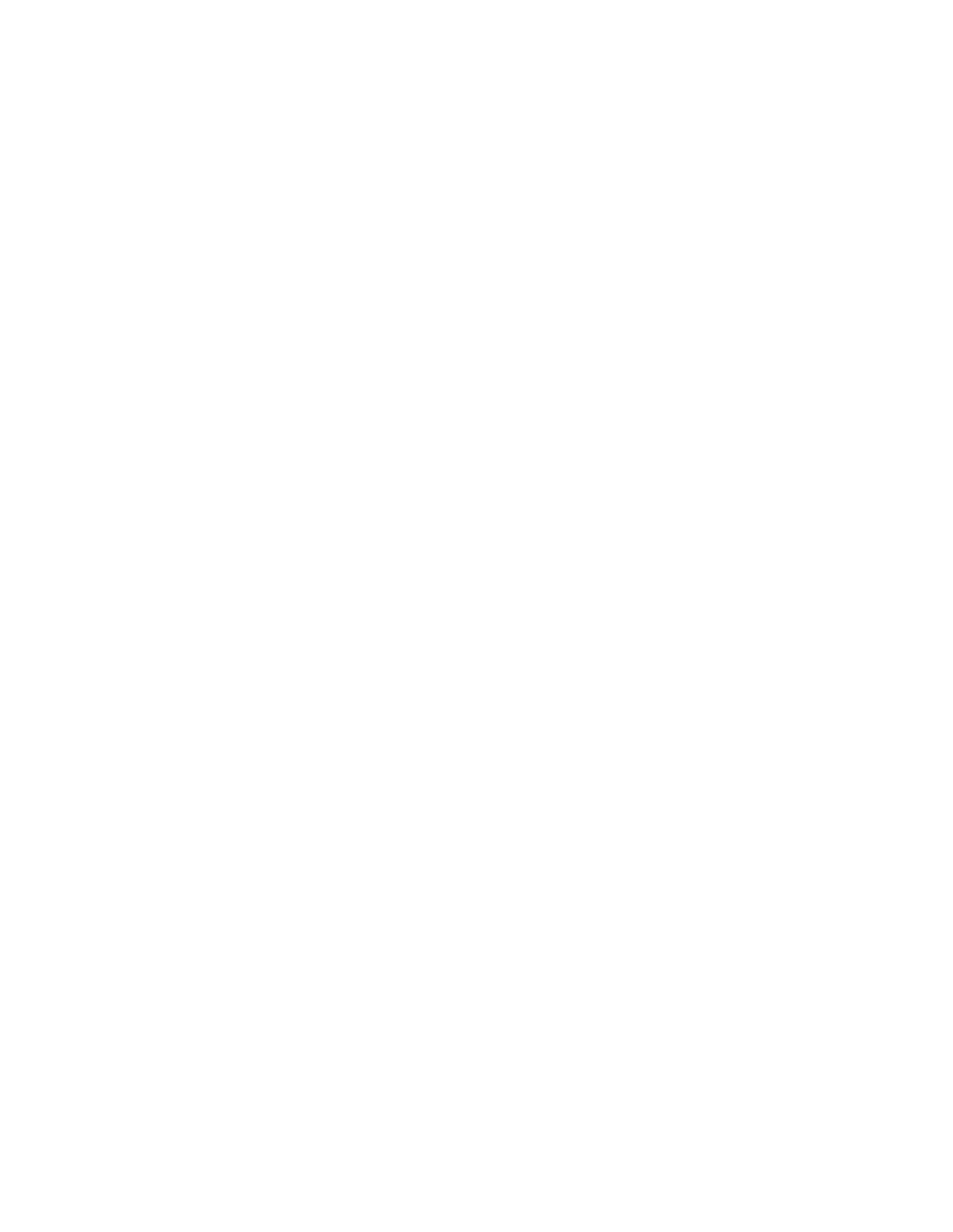## Compositional Entailment Checking for a Fragment of Separation Logic

Constantin Enea<sup>1</sup>, Ondřej Lengál<sup>2</sup>, Mihaela Sighireanu<sup>1</sup>, and Tomáš Vojnar<sup>2</sup>

<sup>1</sup> Univ. Paris Diderot, LIAFA CNRS UMR 7089 <sup>2</sup> FIT, Brno University of Technology, IT4Innovations Centre of Excellence, Czech Republic

Abstract. We present a (semi-)decision procedure for checking entailment between separation logic formulas with inductive predicates specifying complex data structures corresponding to finite nesting of various kinds of linked lists: acyclic or cyclic, singly or doubly linked, skip lists, etc. The decision procedure is compositional in the sense that it reduces the problem of checking entailment between two arbitrary formulas to the problem of checking entailment between a formula and an atom. Subsequently, in case the atom is a predicate, we reduce the entailment to testing membership of a tree derived from the formula in the language of a tree automaton derived from the predicate. We implemented this decision procedure and tested it successfully on verification conditions obtained from programs using singly and doubly linked nested lists as well as skip lists.

## 1 Introduction

Automatic verification of programs manipulating dynamic linked data structures is highly challenging since it requires one to reason about complex program configurations having the form of graphs of an unbounded size. For that, a highly expressive formalism is needed. Moreover, in order to scale to large programs, the use of such a formalism within program analysis should be highly efficient. In this context, *separation logic* (SL) [\[14](#page-21-0)[,19\]](#page-21-1) has emerged as one of the most promising formalisms, offering both high expressiveness and scalability. The latter is due to its support of *compositional reasoning* based on the separating conjunction ∗ and the frame rule, which states that if a Hoare triple  $\{\phi\}P\{\psi\}$  holds and P does not alter free variables in  $\sigma$ , then  ${\phi * \sigma}P{\psi * \sigma}$  holds too. Therefore, when reasoning about P, one has to manipulate only specifications for the heap region altered by P.

Usually, SL is used together with higher-order *inductive definitions* that describe the data structures manipulated by the program. If we consider general inductive definitions, then SL is undecidable [\[5\]](#page-20-0). Various decidable fragments of SL have been introduced in the literature [\[1,](#page-20-1)[13,](#page-21-2)[17,](#page-21-3)[3\]](#page-20-2) by restricting the syntax of the inductive definitions and the boolean structure of the formulas.

In this work, we focus on a fragment of SL with inductive definitions that allows one to specify program configurations (heaps) containing finite nestings of various kinds of linked lists (acyclic or cyclic, singly or doubly linked, skip lists, etc.), which are common in practice. This fragment contains formulas of the form  $\exists \overrightarrow{X}$ .  $\Pi \wedge \Sigma$  where X is a set of variables,  $\Pi$  is a conjunction of (dis)equalities, and  $\Sigma$  is a set of *spatial atoms* connected by the separating conjunction. Spatial atoms can be *points-to atoms*, which describe values of pointer fields of a given heap location, or *inductively defined predicates*, which describe data structures of an unbounded size. We propose a novel (semi-)decision procedure for checking the validity of entailments of the form  $\varphi \Rightarrow \psi$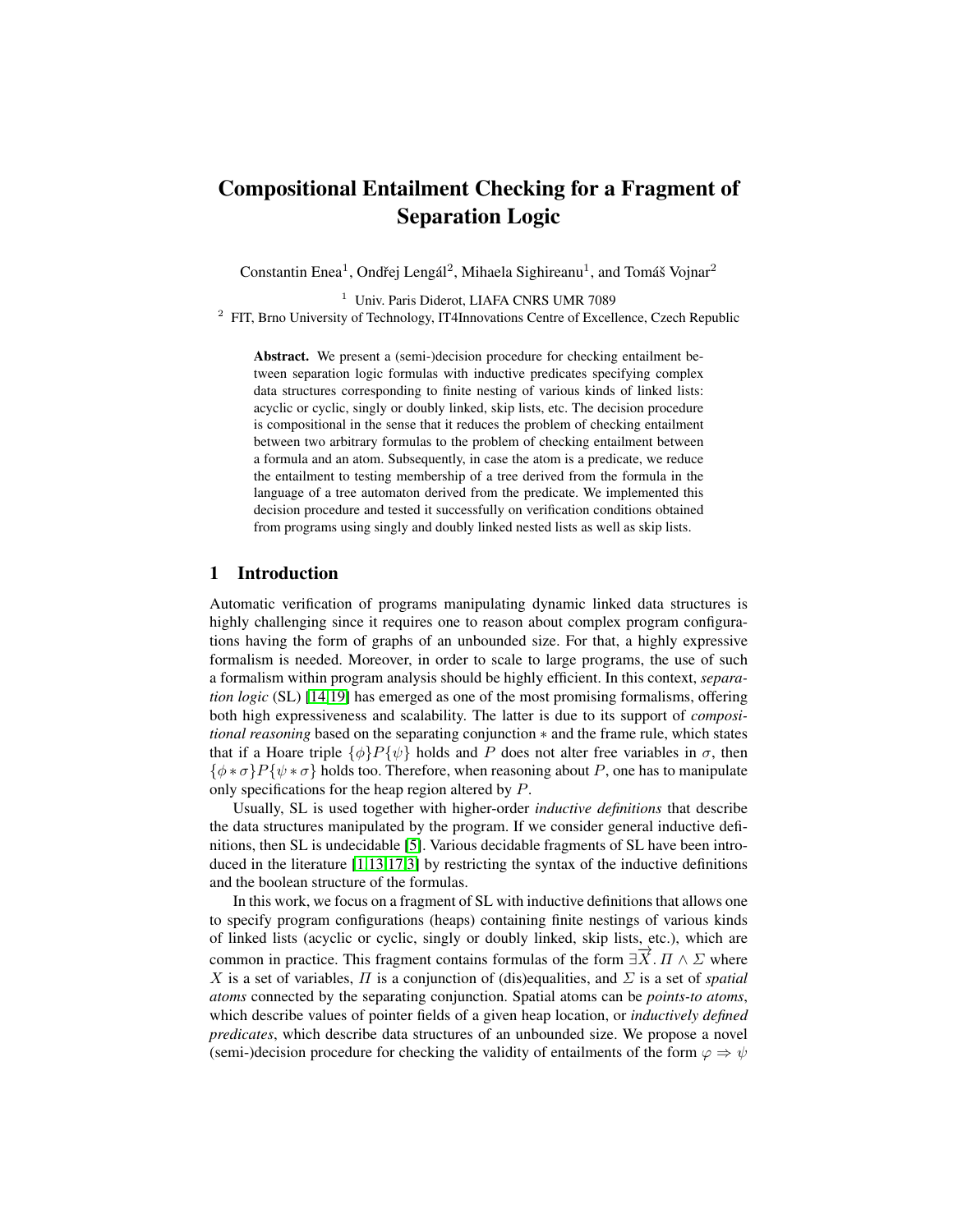where  $\varphi$  may contain existential quantifiers and  $\psi$  is a quantifier-free formula. Such a decision procedure can be used in Hoare-style reasoning to check inductive invariants but also in program analysis frameworks to decide termination of fixpoint computations. As usual, checking entailments of the form  $\bigvee_i \varphi_i \Rightarrow \bigvee_j \psi_j$  can be soundly reduced to checking that for each i there exists j such that  $\varphi_i \Rightarrow \psi_j$ .

The key insight of our decision procedure is an idea to use the semantics of the separating conjunction in order to reduce the problem of checking  $\varphi \Rightarrow \psi$  to the problem of checking a set of simpler entailments where the right-hand side is an inductivelydefined predicate  $P(\ldots)$ . This reduction shows that the compositionality principle holds not only for deciding the validity of Hoare triples but also for deciding the validity of entailments between two formulas. To infer (dis)equalities implied by spatial atoms, our reduction to checking simpler entailments is based on boolean unsatisfiability checking, which is in co-NP but can usually be checked efficiently by current SAT solvers.

Further, to check entailments  $\varphi \Rightarrow P(\ldots)$  resulting from the above reduction, we define a decision procedure based on the membership problem for tree automata (TA). In particular, we reduce the entailment to testing membership of a tree derived from  $\varphi$ in the language of a TA  $\mathcal{A}[P]$  derived from  $P(\ldots)$ . The tree encoding of  $\varphi$  preserves some edges of the graph, called *backbone edges*, while others are re-directed to new nodes, related to the original destination by special symbols. Roughly, such a symbol may be a variable represented by the original destination, or it may show how to reach the original destination using backbone edges only.

Our procedure is complete for formulas speaking about non-nested singly as well as doubly linked lists. Moreover, it runs in polynomial time modulo an oracle for deciding validity of a boolean formula. The procedure is incomplete for nested list structures due to not considering all possible ways in which targets of inner pointer fields of nested list predicates can be aliased. The construction can be easily extended to become complete even in such cases, but then it becomes exponential. However, even in this case, it is exponential in the size of the inductive predicates used, and not in the size of the formulas, which remains acceptable in practice.

We implemented our decision procedure and tested it successfully on verification conditions obtained from programs using singly and doubly linked nested lists as well as skip lists. The results show that our procedure does not only have a theoretically favorable complexity (for the given context), but it also behaves nicely in practice, at the same time offering the additional benefit of compositionality that can be exploited within larger verification frameworks caching the simpler entailment queries.

*Contribution.* Overall, the contribution of this paper is a novel (semi-)decision procedure for a rich class of verification conditions with singly as well as doubly linked lists, nested lists, and skip lists. As discussed in more detail in Section [9,](#page-19-0) existing works that can efficiently deal with fragments of SL capable of expressing verification conditions for programs handling complex dynamic data structures are still rare. Indeed, we are not aware of any techniques that could decide the class of verification conditions considered in this paper at the same level of efficiency as our procedure. In particular, compared with other approaches using TAs [\[13](#page-21-2)[,12\]](#page-21-4), our procedure is compositional as it uses TAs recognizing models of predicates, not models of entire formulas (further differences are discussed in the related work section). Moreover, our TAs recognize in fact formulas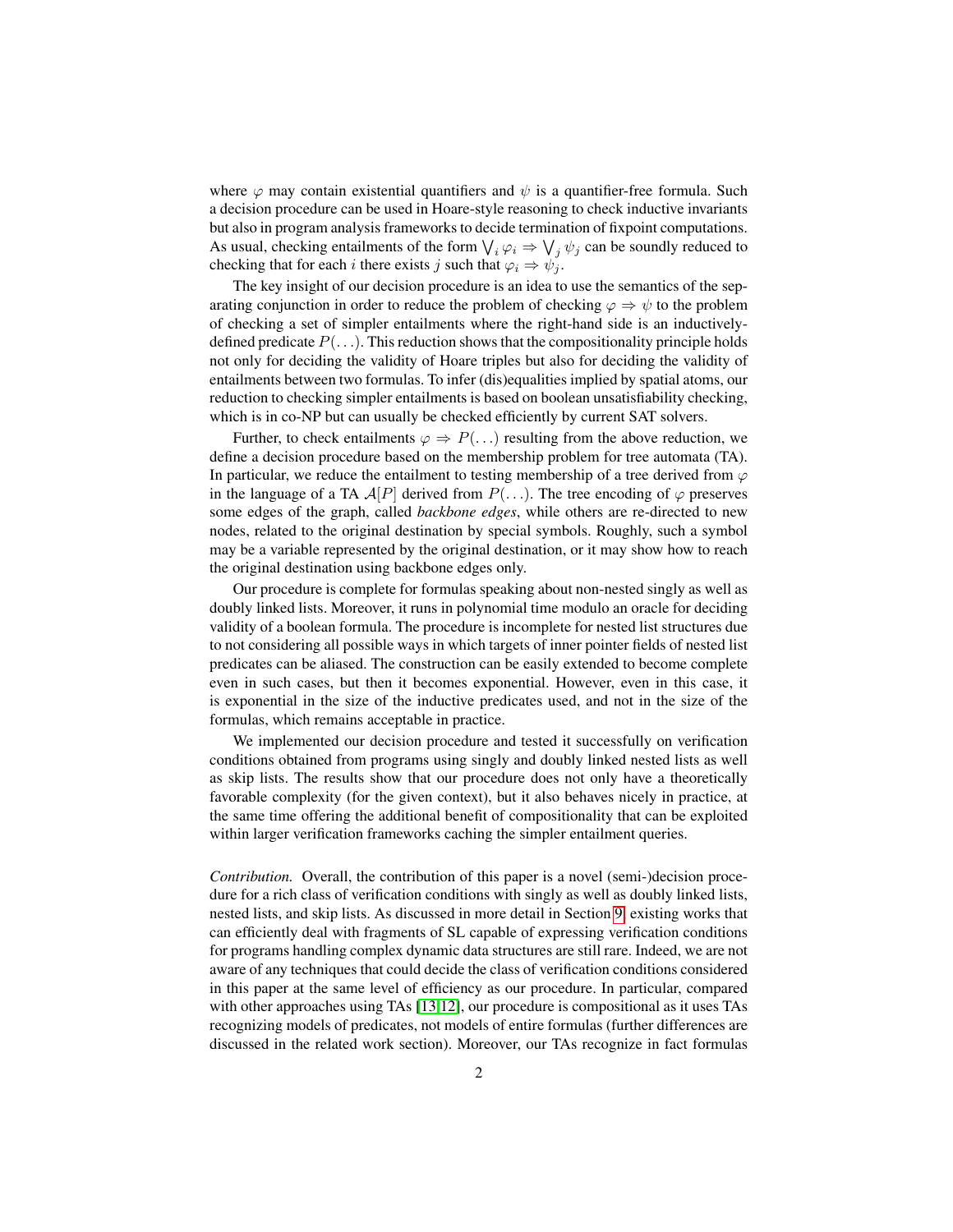that entail a given predicate, reducing SL entailment to the membership problem for TAs, not the more expensive inclusion problem as in other works.

## <span id="page-4-1"></span>2 Separation Logic Fragment

Let *Vars* be a set of *program variables*, ranged over using  $x, y, z$ , and *LVars* a set of *logical variables*, disjoint from Vars, ranged over using X, Y , Z. We assume that Vars contains a variable NULL. Also, let F be a set of *fields*.

We consider the fragment of separation logic whose syntax is given below:

|                                                                                     | $x, y \in Vars$ program variables $X, Y \in LVars$ logical variables $E, F ::= x \mid X$ |                               |
|-------------------------------------------------------------------------------------|------------------------------------------------------------------------------------------|-------------------------------|
| $f \in \mathbb{F}$ fields                                                           | $\rho ::= (f, E)   \rho, \rho$                                                           | $P \in \mathbb{P}$ predicates |
|                                                                                     | $\overrightarrow{B} \in (Vars \cup LVars)^*$ vectors of variables                        |                               |
| $\Pi ::= E = F   E \neq F   \Pi \wedge \Pi$                                         |                                                                                          | pure formulas                 |
| $\Sigma ::= emp   E \mapsto {\rho}   P(E, F, \overrightarrow{B})   \Sigma * \Sigma$ |                                                                                          | spatial formulas              |
| $\varphi \triangleq \exists \vec{X}.\Pi \wedge \Sigma$                              |                                                                                          | formulas                      |

W.l.o.g., we assume that existentially quantified logical variables have unique names. The set of program variables used in a formula  $\varphi$  is denoted by  $pv(\varphi)$ . By  $\varphi(\overrightarrow{E})$  (resp.  $\rho(\vec{E})$ ), we denote a formula (resp. a set of field-variable couples) whose set of free vari-<br> $\rho(\vec{E})$ ), we denote a formula (resp. a set of field-variable couples) whose set of free variables is  $\overrightarrow{E}$ . Given a formula  $\varphi$ ,  $pure(\varphi)$  denotes its pure part  $\Pi$ . We allow set operations to be applied on vectors. Moreover,  $E \neq \overrightarrow{B}$  is a shorthand for  $\bigwedge_{B_i \in \overrightarrow{B}} E \neq B_i$ .

The *points-to atom*  $E \mapsto \{(f_i, F_i)\}_{i \in \mathcal{I}}$  specifies that the heap contains a location E whose  $f_i$  field points to  $F_i$ , for all i. W.l.o.g., we assume that each field  $f_i$  appears at most once in a set of pairs ρ. The fragment is parameterized by a set P of *inductively defined predicates*; intuitively,  $P(E, F, \overrightarrow{B})$  describes a possibly empty *nested list segment* delimited by its arguments, i.e., all the locations it represents are reachable from E and allocated on the heap except the locations in  $\{F\} \cup \vec{B}$ .

Inductively defined predicates. We consider predicates defined as

<span id="page-4-2"></span>
$$
P(E, F, \overrightarrow{B}) \triangleq (E = F \wedge emp) \vee
$$
  

$$
(E \neq \{F\} \cup \overrightarrow{B} \wedge \exists X_{\text{tl}}. \Sigma(E, X_{\text{tl}}, \overrightarrow{B}) * P(X_{\text{tl}}, F, \overrightarrow{B}))
$$
 (1)

where  $\Sigma$  is an existentially-quantified formula, called *the matrix of*  $P$ , of the form:

<span id="page-4-0"></span>
$$
\Sigma(E, X_{\text{tl}}, \overrightarrow{B}) \triangleq \exists \overrightarrow{Z}. E \mapsto \{\rho(\{X_{\text{tl}}\} \cup \overrightarrow{V})\} * \Sigma' \quad \text{where } \overrightarrow{V} \subseteq \overrightarrow{Z} \cup \overrightarrow{B} \text{ and}
$$
  
\n
$$
\Sigma' ::= Q(Z, U, \overrightarrow{Y}) \mid \bigcirc^{1+} Q[Z, \overrightarrow{Y}] \mid \Sigma' * \Sigma'
$$
  
\nfor  $Z \in \overrightarrow{Z}. U \in \overrightarrow{Z} \cup \overrightarrow{B} \cup \{E, X_{\text{tl}}\}, \overrightarrow{Y} \subseteq \overrightarrow{B} \cup \{E, X_{\text{tl}}\}, \text{and}$   
\n
$$
\bigcirc^{1+} Q[Z, \overrightarrow{Y}] \triangleq \exists Z'. \Sigma_Q(Z, Z', \overrightarrow{Y}) * Q(Z', Z, \overrightarrow{Y}) \text{ where } \Sigma_Q \text{ is the matrix of } Q.
$$
 (2)

The formula  $\Sigma$  specifies the values of the fields defined in E (using the atom  $E \mapsto$  $\{\rho(\lbrace X_{t1}\rbrace \cup \overrightarrow{V}\rbrace\}$ , where the fields in  $\rho$  are constants in F) and the (possibly cyclic) nested list segments starting at the locations  $\overrightarrow{Z}$  referenced by fields of E. We assume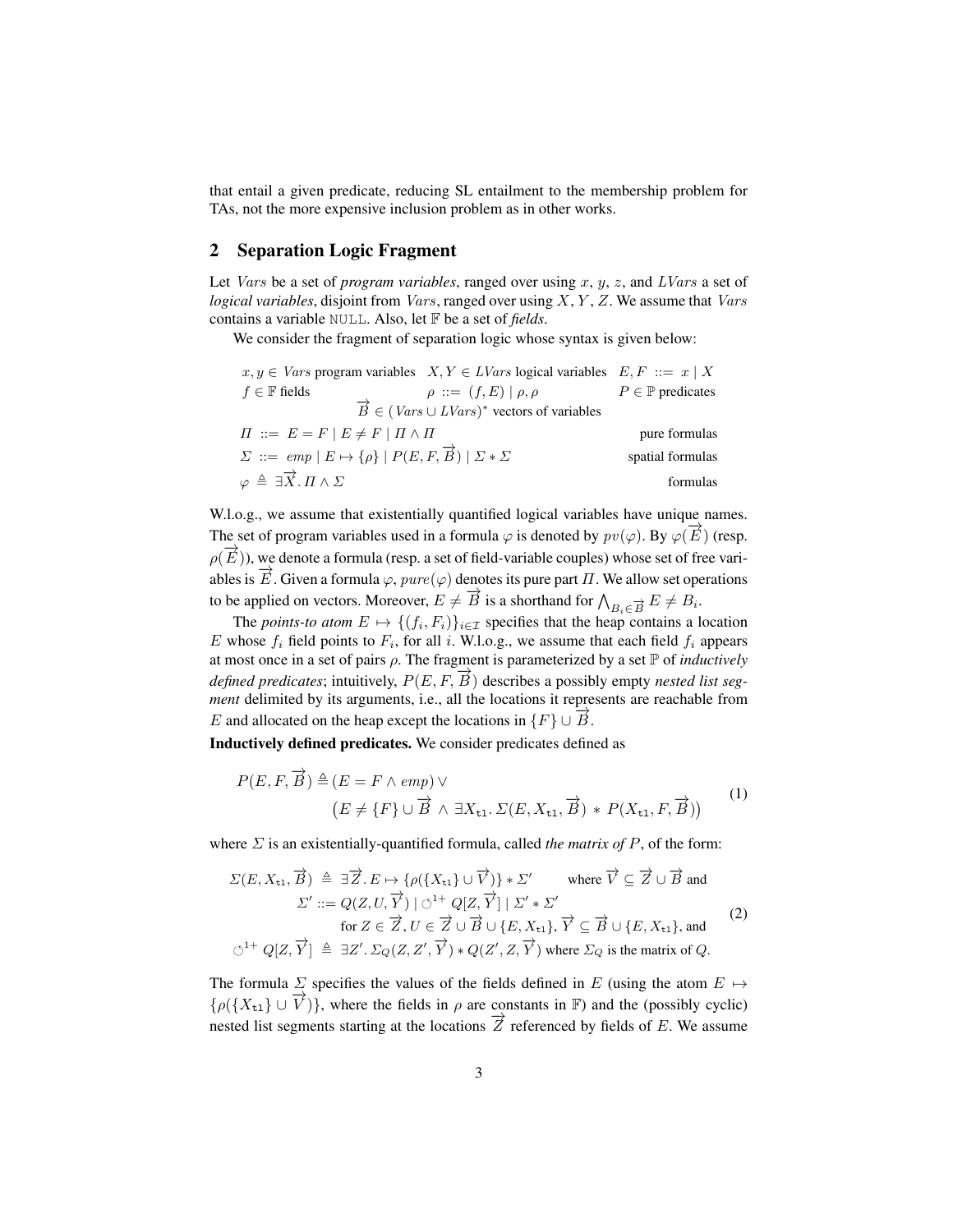singly linked lists:

 $\text{ls}(E, F) \triangleq \text{temp}(E, F) \vee (E \neq F \wedge \exists X_{t1}. E \mapsto \{(f, X_{t1})\} * \text{ls}(X_{t1}, F))$ lists of acyclic lists:  $\texttt{nil}(E, F, B) \triangleq \textit{temp}(E, F) \vee (E \neq \{F, B\} \wedge \exists X_{t1}, Z, E \mapsto \{(s, X_{t1}), (h, Z)\} *$ lists of cyclic lists:  $\text{ls}(Z, B) * \text{nll}(X_{t1}, F, B))$  $\texttt{nlcl}(E, F) \triangleq \textit{temp}(E, F) \vee (E \neq F \wedge \exists X_{t1}, Z. E \mapsto \{(s, X_{t1}), (h, Z)\} *$ skip lists with three levels:  $\circlearrowleft^{1+} \texttt{ls}[Z] * \texttt{nlcl}(X_{t1}, F)$  $\texttt{skl}_3(E, F) \triangleq \textit{temp}(E, F) \vee (E \neq F \wedge \exists X_{t1}, Z_1, Z_2. E \mapsto \{(f_3, X_{t1}), (f_2, Z_2),$  $(f_1, Z_1)$  \* skl $_1(Z_1, Z_2)$  \* skl $_2(Z_2, X_{t1})$  \* skl $_3(X_{t1}, F)$ )  $\texttt{skl}_2(E, F) \triangleq \textit{temp}(E, F) \vee (E \neq F \wedge \exists X_{\texttt{tl}}, Z_1.E \mapsto \{(f_3, \texttt{NULL}), (f_2, X_{\texttt{tl}}),$  $(f_1, Z_1)$  \* skl $_1(Z_1, X_{t1})$  \* skl $_2(X_{t1}, F)$ )  $\texttt{skl}_1(E, F) \triangleq \textit{temp}(E, F) \vee (E \neq F \wedge \exists X_{t1}. E \mapsto \{(f_3, \texttt{NULL}), (f_2, \texttt{NULL}),$  $(f_1, X_{t1})$  \* skl $_1(X_{t1}, F)$ )

<span id="page-5-0"></span>**Fig. 1.** Examples of inductive definitions  $(\text{temp}(E, F) \triangleq E = F \wedge \text{emp}).$ 

that  $\Sigma$  contains a single points-to atom in order to simplify the presentation. Notice that the matrix of a predicate  $P$  does not contain applications of  $P$ .

The macro  $(1 + Q[Z, \overline{Y}]$  is used to represent a *non-empty* cyclic (nested) list segment on  $Z$  whose shape is described by the predicate  $Q$ .

We consider several restrictions on Σ which are defined using its *Gaifman graph*  $Gf[\Sigma]$ . The set of vertices of  $Gf[\Sigma]$  is given by the set of free and existentially quantified variables in  $\Sigma$ , i.e.,  $\{E, X_{t1}\} \cup \overrightarrow{B} \cup \overrightarrow{Z}$ . The edges in  $Gf[\Sigma]$  represent spatial atoms: for every  $(f, X)$  in  $\rho$ ,  $Gf[\Sigma]$  contains an edge from E to X labeled by f; for every predicate  $Q(Z, U, \overrightarrow{Y})$ ,  $Gf[\Sigma]$  contains an edge from Z to U labeled by Q; and for every macro  $\circ^{1+} Q[Z, \overrightarrow{Y}]$ ,  $Gf[\Sigma]$  contains a self-loop on Z labeled by Q.

The first restriction is that  $Gf[\Sigma]$  contains no cycles other than self-loops built solely of edges labeled by predicates. This ensures that the predicate is *precise*, i.e., for any heap, there exists at most one sub-heap on which the predicate holds. Precise assertions are very important for concurrent separation logic [\[10\]](#page-21-5).

The second restriction requires that all the maximal paths of  $Gf[\Sigma]$  start in E and end either in a self-loop or in a node from  $\vec{B} \cup \{E, X_{t1}\}\$ . This restriction ensures that (a) all the heap locations in the interpretation of a predicate are reachable from the head of the list and that (b) only the locations represented by variables in  $F \cup \overrightarrow{B}$  are dangling. Moreover, for simplicity, we require that every vertex of  $Gf[\Sigma]$  has at most one outgoing edge labeled by a predicate.

For example, the predicates given in Fig. [1](#page-5-0) describe singly linked lists, lists of acyclic lists, lists of cyclic lists, and skip lists with three levels.

We define the relation  $\prec_{\mathbb{P}}$  on  $\mathbb{P}$  by  $P_1 \prec_{\mathbb{P}} P_2$  iff  $P_2$  appears in the matrix of P<sub>1</sub>. The reflexive and transitive closure of  $\prec_{\mathbb{P}}$  is denoted by  $\prec_{\mathbb{P}}^*$ . For example, if  $\mathbb{P} = \{ \texttt{skl}_1, \texttt{skl}_2, \texttt{skl}_3 \}, \text{ then } \texttt{skl}_3 \prec_{\mathbb{P}} \texttt{skl}_2 \text{ and } \texttt{skl}_3 \prec_{\mathbb{P}}^* \texttt{skl}_1.$ 

Given a predicate P of the matrix  $\Sigma$  as in [\(2\)](#page-4-0), let  $\mathbb{F}_{\mapsto}(P)$  denote the set of fields f occurring in a pair  $(f, X)$  of  $\rho$ . For example,  $\mathbb{F}_{\mapsto}(\texttt{nll}) = \{s, h\}$  and  $\mathbb{F}_{\mapsto}(\texttt{skl}_3) =$  $\mathbb{F}_{\mapsto}(\text{skl}_1) = \{f_3, f_2, f_1\}.$  Also, let  $\mathbb{F}_{\mapsto}^*(P)$  denote the union of  $\mathbb{F}_{\mapsto}(P')$  for all  $P \prec_{\mathbb{P}}^*$ P'. For example,  $\mathbb{F}_{\mapsto}^*$  (n11) = {s, h, f}.

We assume that  $\prec_{\mathbb{P}}^*$  is a partial order, i.e., there are no mutually recursive definitions in P. Moreover, for simplicity, we assume that for any two predicates  $P_1$  and  $P_2$  which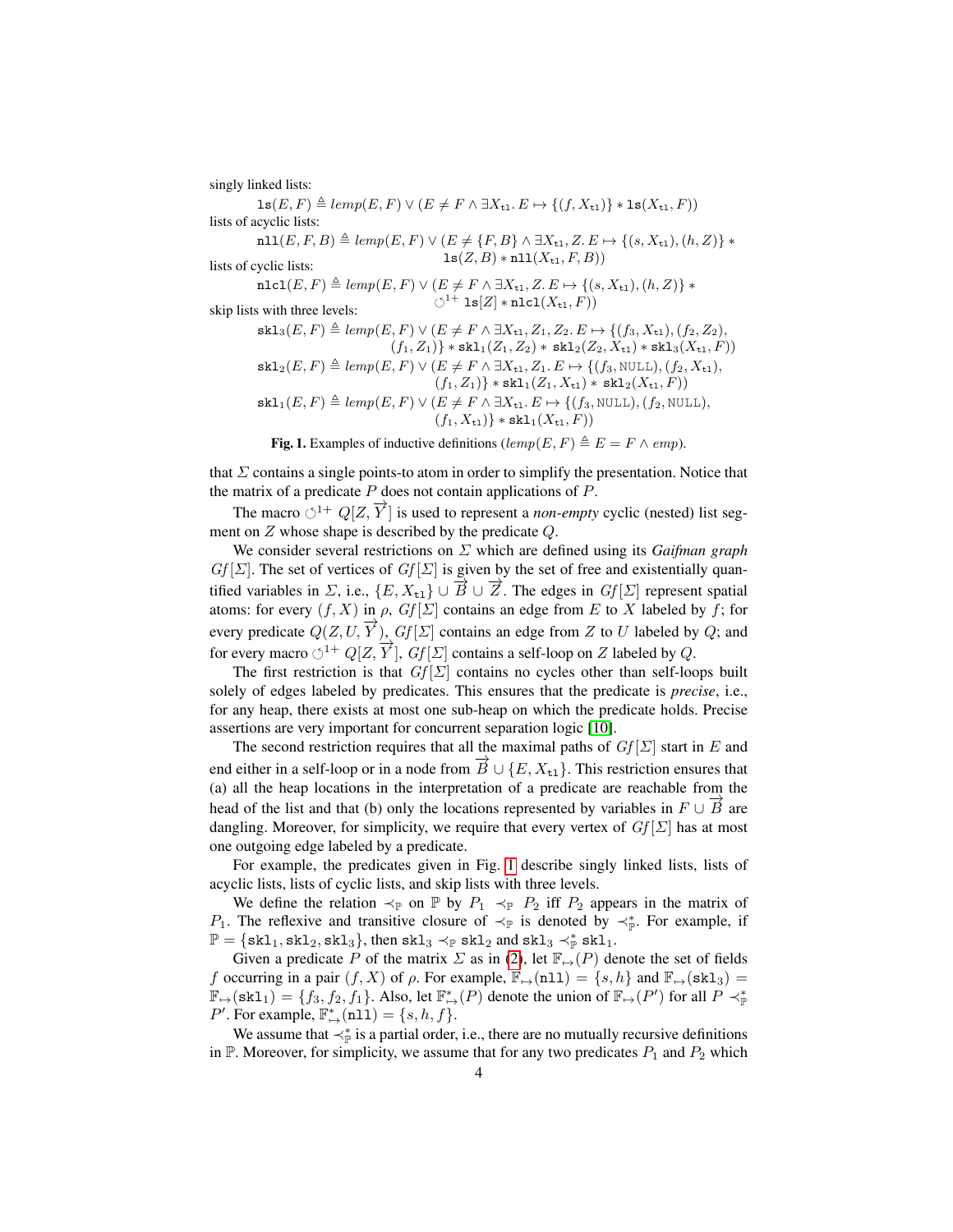$$
(S, H) \models P(E, F, \overrightarrow{B}) \quad \text{iff there exists } k \in \mathbb{N} \text{ s.t. } (S, H) \models P^k(E, F, \overrightarrow{B}) \text{ and}
$$

$$
ldom(H) \cap (\{S(F)\} \cup \{S(B) \mid B \in \overrightarrow{B}\}) = \emptyset
$$

$$
(S, H) \models P^0(E, F, \overrightarrow{B}) \quad \text{iff } (S, H) \models E = F \land emp
$$

$$
(S, H) \models P^{k+1}(E, F, \overrightarrow{B}) \text{ iff } (S, H) \models E \neq \{F\} \cup \overrightarrow{B} \land \exists X_{\text{tl}}. \Sigma(E, X_{\text{tl}}, \overrightarrow{B}) * P^k(X_{\text{tl}}, F, \overrightarrow{B})
$$

<span id="page-6-0"></span>Fig. 2. The semantics of inductive predicates.

are incomparable w.r.t.  $\prec_{\mathbb{P}}^*$ , it holds that  $\mathbb{F}_{\mapsto}(P_1) \cap \mathbb{F}_{\mapsto}(P_2) = \emptyset$ . This assumption avoids predicates named differently but having exactly the same set of models.

**Semantics.** Let *Locs* be a set of *locations*. A *heap* is a pair  $(S, H)$  where  $S : Vars \cup$  $LVars \rightarrow Loss$  maps variables to locations and  $H : Loss \times \mathbb{F} \rightarrow Loss$  is a partial function that defines values of fields for some of the locations in Locs. The domain of H is denoted by  $dom(H)$  and the set of locations in the domain of H is denoted by *ldom*(*H*). We say that a location  $\ell$  (resp., a variable *E*) is *allocated* in the heap (*S*, *H*) or that  $(S, H)$  allocates  $\ell$  (resp., E) iff  $\ell$  (resp.,  $S(E)$ ) belongs to  $ldom(H)$ .

The set of heaps satisfying a formula  $\varphi$  is defined by the relation  $(S, H) \models \varphi$ . For brevity, in Fig. [2,](#page-6-0) we give the definition of  $\models$  for inductive predicates only. The complete definition can be found in App. [A.](#page-22-0) Note that a heap satisfying a predicate  $P(E, F, \overrightarrow{B})$ should not allocate any variable in  $F \cup \overrightarrow{B}$  since these variables are considered not to be a part of its domain. A heap satisfying this property is called *well-formed w.r.t. the atom*  $P(E, F, \overrightarrow{B})$ . The set of models of a formula  $\varphi$  is denoted by  $[\varphi]$ . Given two formulas  $\varphi_1$  and  $\varphi_2$ , we say that  $\varphi_1$  entails  $\varphi_2$ , denoted by  $\varphi_1 \Rightarrow \varphi_2$ , iff  $[\varphi_1] \subseteq [\varphi_2]$ . By an abuse of notation,  $\varphi_1 \Rightarrow E = F$  (resp.,  $\varphi_1 \Rightarrow E \neq F$ ) denotes the fact that E and F are interpreted to the same location (resp., different locations) in all models of  $\varphi_1$ .

## 3 Compositional Entailment Checking

We define a procedure for reducing the problem of checking the validity of an entailment between two formulas to the problem of checking the validity of an entailment between a formula and an atom. We assume that the right-hand side of the entailment is a quantifier-free formula (which usually suffices for checking verification conditions in practice). The reduction can be extended to the general case, but it becomes incomplete.

#### 3.1 Overview of the Reduction Procedure

We consider the problem of deciding validity of entailments  $\varphi_1 \Rightarrow \varphi_2$  with  $\varphi_2$ quantifier-free. We assume  $pv(\varphi_2) \subseteq pv(\varphi_1)$ ; otherwise, the entailment is not valid.

The main steps of the reduction are given in Fig. [3.](#page-7-0) The reduction starts by a normalization step (described in Sec. [3.2\)](#page-9-0), which adds to each of the two formulas all (dis-)equalities implied by spatial sub-formulas and removes all atoms  $P(E, F, \overrightarrow{B})$ representing *empty* list segments, i.e., those where  $E = F$  occurs in the pure part. The normalization of a formula outputs *false* iff the input formula is unsatisfiable.

In the second step, the procedure tests the entailment between the pure parts of the normalized formulas. This can be done using any decision procedure for quantifier-free formulas in the first-order theory with equality.

For the spatial parts, the procedure builds a mapping from spatial atoms of  $\varphi_2$  to sub-formulas of  $\varphi_1$ . Intuitively, the sub-formula  $\varphi_1[a_2]$  associated to an atom  $a_2$  of  $\varphi_2$ ,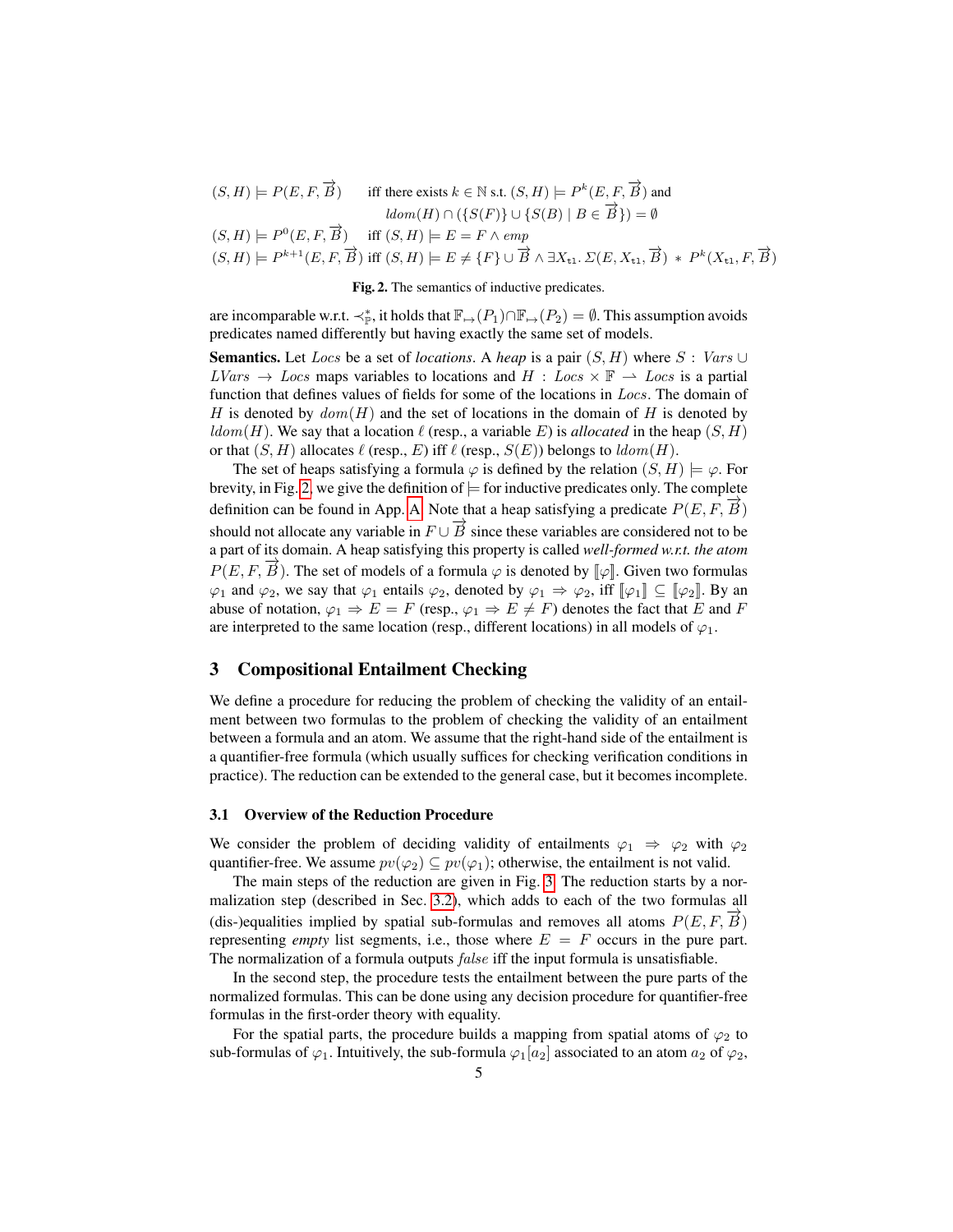```
\varphi_1 \leftarrow \texttt{norm}(\varphi_1); \varphi_2 \leftarrow \texttt{norm}(\varphi_2); // normalization
if \varphi_1 = false then return true;
if \varphi_2 = false then return false;
if pure(\varphi_1) \neq pure(\varphi_2) then return false; // entailment of pure parts
foreach a_2 : points-to atom in \varphi_2 do // entailment of shape parts
      \varphi_1[a_2] \leftarrow \texttt{select}(\varphi_1, a_2);if \varphi_1[a_2] \neq a_2 then return false;
for P_2 \leftarrow \max_{\prec}(\mathbb{P}) down to \min_{\prec}(\mathbb{P}) do
      forall the a_2 = P_2(E, F, \overrightarrow{B}) : predicate atom in \varphi_2 s.t. pure(\varphi_1) \nRightarrow E = F do
           \varphi_1[a_2] \leftarrow \mathtt{select}(\varphi_1, a_2);if \varphi_1[a_2] \neq_{sh} a_2 then return false;
return isMarked(\varphi_1);
```
<span id="page-7-0"></span>**Fig. 3.** Compositional entailment checking ( $\prec$  is any total order compatible with  $\prec^*_{\mathbb{P}}$ ).

computed by select, describes the region of a heap modeled by  $\varphi_1$  that should satisfy  $a_2$ . For predicate atoms  $a_2 = P_2(E, F, \overrightarrow{B})$ , select is called (in the second loop) only if there exists a model of  $\varphi_1$  where the heap region that should satisfy  $a_2$  is nonempty, i.e.,  $E = F$  does not occur in  $\varphi_1$ . In this case, select does also check that for any model of  $\varphi_1$ , the sub-heap corresponding to the atoms in  $\varphi_1[a_2]$  is well-formed w.r.t.  $a_2$  (see Sec. [3.3\)](#page-10-0). This is needed since all heaps described by  $a_2$  are well-formed.

Note that in the well-formedness check above, one cannot speak about  $\varphi_1[a_2]$  alone. This is because without the rest of  $\varphi_1$ ,  $\varphi_1[a_2]$  may have models which are not wellformed w.r.t.  $a_2$  even if the sub-heap corresponding to  $\varphi_1|a_2|$  is well-formed for any model of  $\varphi_1$ . For example, let  $\varphi_1 = \text{ls}(x, y) * \text{ls}(y, z) * z \mapsto \{(f, t)\}, a_2 = \text{ls}(x, z),$ and  $\varphi_1[a_2] = \text{ls}(x, y) * \text{ls}(y, z)$ . If we consider only models of  $\varphi_1$ , the sub-heaps corresponding to  $\varphi_1[a_2]$  are all well-formed w.r.t.  $a_2$ , i.e., the location bound to z is not allocated in these sub-heaps. However,  $\varphi_1[a_2]$  alone has lasso-shaped models where the location bound to  $z$  is allocated on the path between  $x$  and  $y$ .

Once  $\varphi_1[a_2]$  is obtained, one needs to check that all sub-heaps modeled by  $\varphi_1[a_2]$ are also models of  $a_2$ . For points-to atoms  $a_2$ , this boils down to a syntactic identity (modulo some renaming given by the equalities in the pure part of  $\varphi_1$ ). For predicate atoms  $a_2$ , a special entailment operator  $\Rightarrow_{sh}$  (defined in Sec. [3.5\)](#page-11-0) is used. We cannot use the usual entailment  $\Rightarrow$  since, as we have seen in the example above,  $\varphi_1[a_2]$  may have models which are not sub-heaps of models of  $\varphi_1$ . Thus,  $\varphi_1[a_2] \Rightarrow_{sh} a_2$  holds iff all models of  $\varphi_1[a_2]$ , which are well-formed w.r.t.  $a_2$ , are also models of  $a_2$ .

If there exists an atom  $a_2$  of  $\varphi_2$ , which is not entailed by the associated sub-formula, then  $\varphi_1 \Rightarrow \varphi_2$  is not valid. By the semantics of the separating conjunction, the subformulas of  $\varphi_1$  associated with two different atoms of  $\varphi_2$  must not share spatial atoms. To this, the spatial atoms obtained from each application of select are marked and cannot be reused in the future. Note that the mapping is built by enumerating the atoms of  $\varphi_2$  in a particular order: first, the points-to atoms and then the inductive predicates, in a decreasing order wrt  $\prec_{\mathbb{P}}$ . This is important for completeness (see Sec. [3.3\)](#page-10-0).

The procedure select is detailed in Sec. [3.3.](#page-10-0) It returns emp if the construction of the sub-formula of  $\varphi_1$  associated with the input atom fails (this implies that also the entailment  $\varphi_1 \Rightarrow \varphi_2$  is not valid). If all entailments between formulas and atoms are valid, then  $\varphi_1 \Rightarrow \varphi_2$  holds provided that all spatial atoms of  $\varphi_1$  are marked (tested by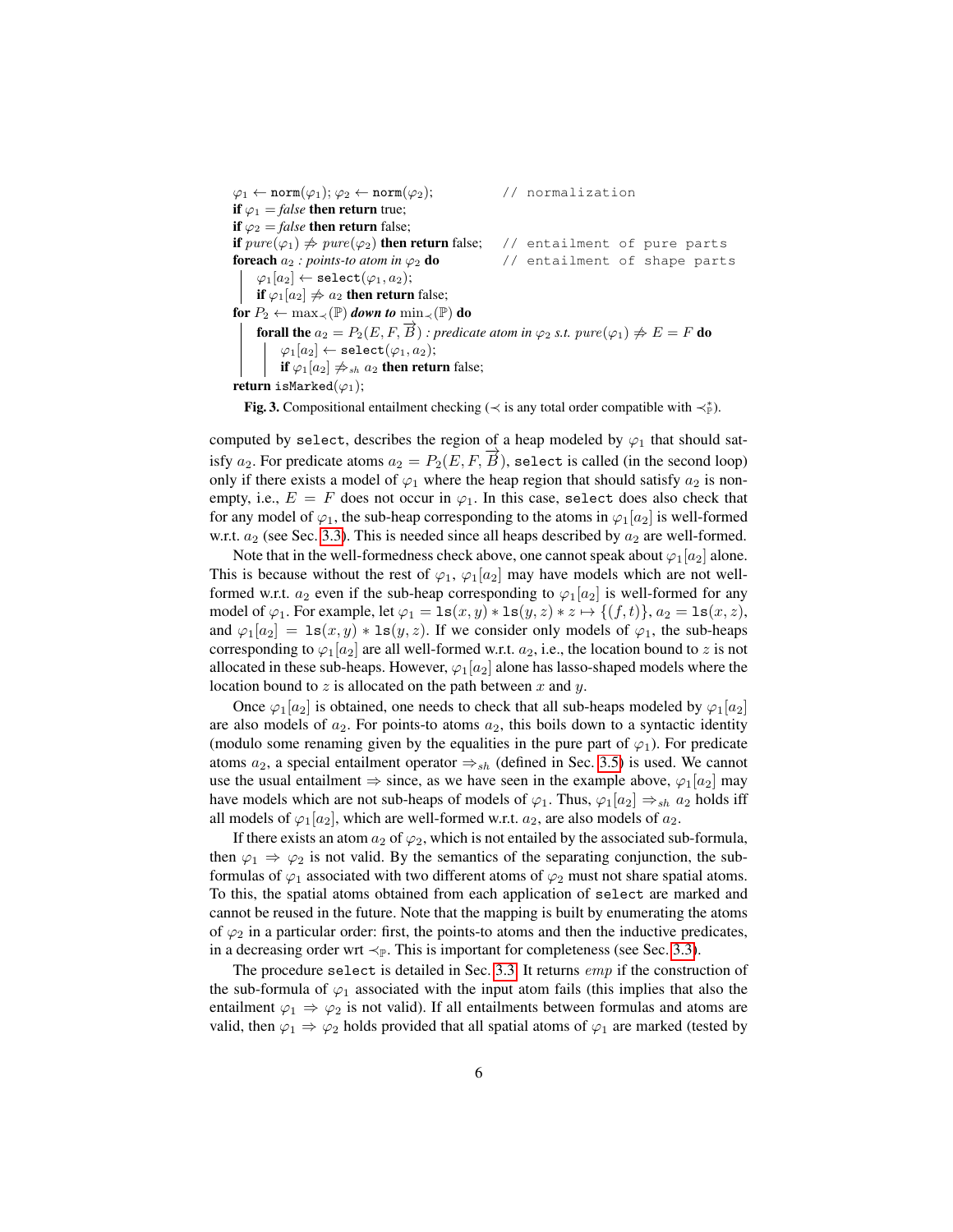

After normalization:  $norm(\psi_1) \Rightarrow norm(\psi_2)$ 



<span id="page-8-0"></span>Fig. 4. An example of applying compositional entailment checking. Points-to edges are represented by simple lines, predicate edges by double lines, and disequality edges by dashed lines. For readability, we omit some of the labeling with existentially-quantified variables and some of the disequality edges in the normalized graphs.

isMarked). In Sec. [3.5,](#page-11-0) we introduce a procedure for checking entailments between a formula and a spatial atom.

Graph representations. Some of the sub-procedures mentioned above work on a graph representation of the input formulas, called *SL graphs* (which are different from the Gaifman graphs of Sec. [2\)](#page-4-1). Thus, a formula  $\varphi$  is represented by a directed graph  $G[\varphi]$ where each node represents a maximal set of variables equal w.r.t. the pure part of  $\varphi$ , and each edge represents a disequality  $E \neq F$  or a spatial atom. Every node n is labeled by the set of variables  $Var(n)$  it represents; for every variable E, Node(E) denotes the node n s.t.  $E \in \text{Var}(n)$ . Next, (1) a disequality  $E \neq F$  is represented by an undirected edge from  $\text{Node}(E)$  to  $\text{Node}(F)$ , (2) a spatial atom  $E \mapsto \{(f_1, E_1), \ldots, (f_n, E_n)\}\$ is represented by n directed edges from  $\text{Node}(E)$  to  $\text{Node}(E_i)$  labeled by  $f_i$  for each  $1 \le i \le n$ , and (3) a spatial atom  $P(E, F, \overrightarrow{B})$  is represented by a directed edge from Node(E) to Node(F) labeled by  $P(\overrightarrow{B})$ . Edges are referred to as disequality, points-to, or predicate edges, depending on the atom they represent. For simplicity, we may say that the graph representation of a formula is simply a formula.

**Running example.** In the following, we use as a running example the entailment  $\psi_1 \Rightarrow$  $\psi_2$  between the following formulas:

<span id="page-8-1"></span>
$$
\psi_1 \equiv \exists Y_1, Y_2, Y_3, Y_4, Z_1, Z_2, Z_3. x \neq z \land Z_2 \neq z \land (3)
$$
  
\n
$$
x \mapsto \{(s, Z_2), (h, Z_1)\} * Z_2 \mapsto \{(s, y), (h, Z_3)\} * \text{ls}(Z_1, z) * \text{ls}(Z_3, z) *\n\text{ls}(y, Y_1) * \text{skl}_2(y, Y_3) * \text{ls}(Y_1, Y_2) *\nY_3 \mapsto \{(f_2, t), (f_1, Y_4)\} * Y_4 \mapsto \{(f_2, \text{NULL}), (f_1, t)\} * t \mapsto \{(s, Y_2)\} \n\psi_2 \equiv y \neq t \land \text{nll}(x, y, z) * \text{skl}_2(y, t) * t \mapsto \{(s, y)\}
$$
\n(4)

The graph representations of these formulas are drawn in the top part of Fig. [4.](#page-8-0)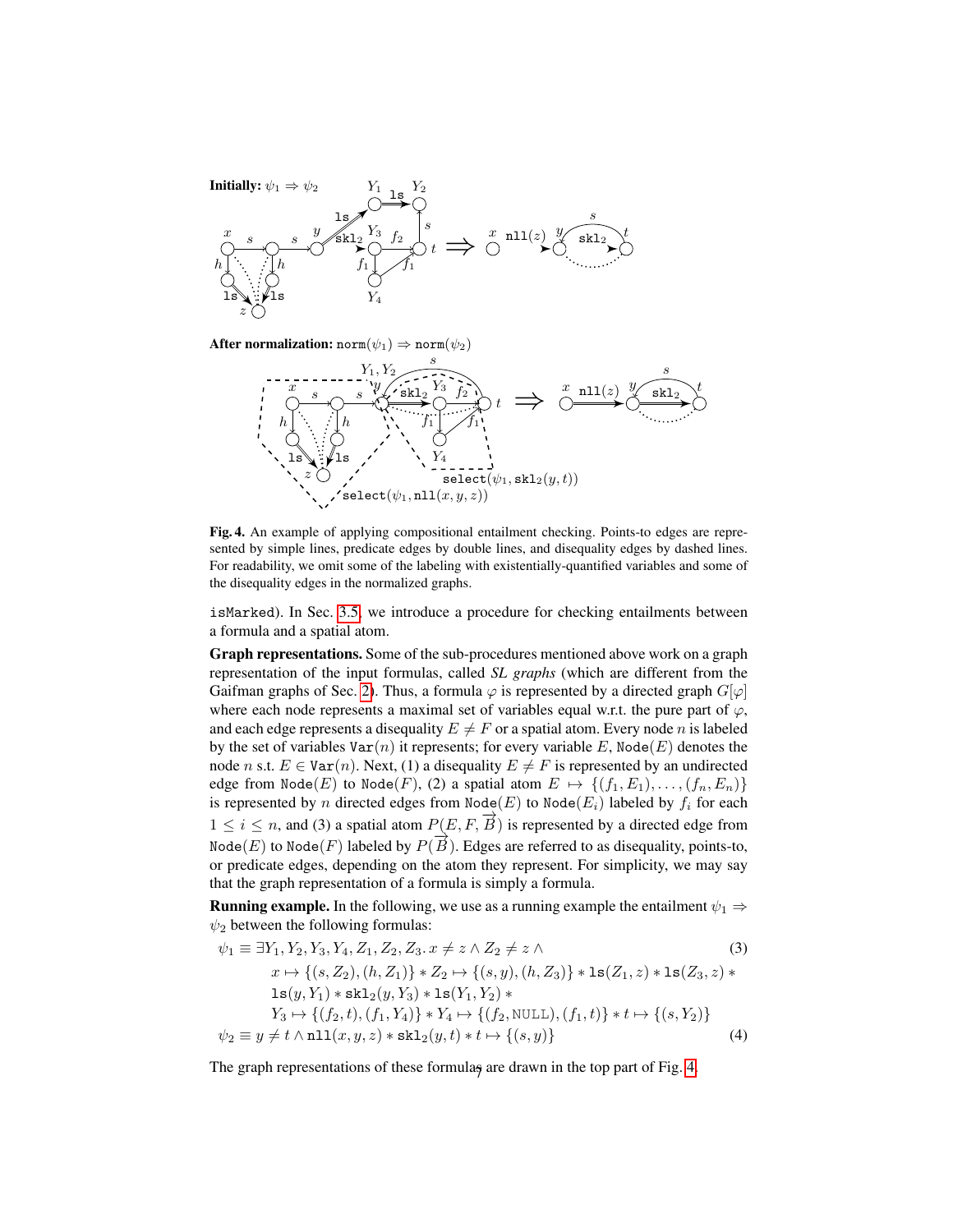#### <span id="page-9-0"></span>3.2 Normalization

To infer the implicit (dis-)equalities in a formula, we adapt the boolean abstraction proposed in [\[9\]](#page-21-6) for our logic. Therefore, given a formula  $\varphi$ , we define an equisatisfiable boolean formula BoolAbs[ $\varphi$ ] in CNF over a set of boolean variables containing the boolean variable  $[E = F]$  for every two variables E and F occuring in  $\varphi$  and the boolean variable [E, a] for every variable E and spatial atom a of the form  $E \mapsto {\rho}$  or  $P(E, F, \overrightarrow{B})$  in  $\varphi$ . The variable  $[E = F]$  denotes the equality between E and F while  $[E, a]$  denotes the fact that the atom a describes a heap where E is allocated.

Given  $\varphi \triangleq \exists \overline{X}$ .  $\Pi \wedge \Sigma$ , BoolAbs $[\varphi] \triangleq F(\Pi) \wedge F(\Sigma) \wedge F_{\equiv} \wedge F_{*}$  where  $F(\Pi)$  and  $F(\Sigma)$  encode the atoms of  $\varphi$  (using  $\oplus$  to denote xor),  $F_{\equiv}$  encodes reflexivity, symmetry, and transitivity of equality, and  $F_*$  encodes the semantics of the separating conjunction:

$$
F(\Pi) \triangleq \bigwedge_{E=F \in \Pi} [E = F] \wedge \bigwedge_{E \neq F \in \Pi} [E = F] \qquad F(\Sigma) \triangleq \bigwedge_{a=E \mapsto \{\rho\} \in \Sigma} [E, a] \wedge \bigwedge_{a=P(E, F, \overrightarrow{B}) \in \Sigma} [E = F]
$$
\n
$$
F_{\equiv} \triangleq \bigwedge_{E_1, E_2, E_3} [E_1 = E_1] \wedge ([E_1 = E_2] \Leftrightarrow [E_2 = E_1]) \wedge ([E_1 = E_2] \wedge [E_2 = E_3] \Rightarrow [E_1 = E_3])
$$
\n
$$
F_* \triangleq \bigwedge_{a, a'} ([E = F] \wedge [E, a]) \Rightarrow \neg [F, a']
$$
\n
$$
E, F \text{ variables in } \varphi
$$
\n
$$
a, a' \text{ different atoms in } \Sigma
$$

For the formula  $\psi_1$  in our running example (Eq. [3\)](#page-8-1), BoolAbs[ $\psi_1$ ] is a conjunction of several formulas including:

- 1.  $[y, \text{skl}_2(y, Y_3)] \oplus [y = Y_3]$ , which encodes the atom  $\text{skl}_2(y, Y_3)$ ,
- 2.  $[Y_3, Y_3 \mapsto \{(f_1, Y_4), (f_2, t)\}]$  and  $[t, t \mapsto \{(s, Y_2)\}]$ , encoding points-to atoms,
- 3.  $([y = t] \wedge [t, t \mapsto \{(s, Y_2)\}]) \Rightarrow \neg [y, \text{skl}_2(y, Y_3)],$  which encodes the separating conjunction between  $t \mapsto \{(s, Y_2)\}\$ and  $\mathtt{skl}_2(y, Y_3)$ ,
- 4.  $([Y_3 = t] \wedge [t, t \mapsto \{(s, Y_2)\}]) \Rightarrow \neg [Y_3, Y_3 \mapsto \{(f_1, Y_4), (f_2, t)\}],$  which encodes the separating conjunction between  $t \mapsto \{(s, Y_2)\}\$ and  $Y_3 \mapsto \{(f_1, Y_4), (f_2, t)\}.$

<span id="page-9-1"></span>**Proposition 1.** Let  $\varphi$  be a formula. Then, BoolAbs[ $\varphi$ ] is equisatisfiable with  $\varphi$ , and for *any variables* E and F of  $\varphi$ , BoolAbs $[\varphi] \Rightarrow [E = F]$  *(resp.,* BoolAbs $[\varphi] \Rightarrow \neg [E = F]$ *)*  $iff \varphi \Rightarrow E = F$  (resp.  $\varphi \Rightarrow E \neq F$ ).

For example, BoolAbs $[\psi_1] \Rightarrow \neg [y = t]$ , which is a consequence of the sub-formulas we have given above together with  $F_{=}$ .

If BoolAbs[ $\varphi$ ] is unsatisfiable, then the output of norm $(\varphi)$  is *false*. Otherwise, the output of norm( $\varphi$ ) is the formula  $\varphi'$  obtained from  $\varphi$  by (1) adding all (dis-)equalities implied by BoolAbs[ $\varphi$ ] and (2) removing all predicates  $P(E, F, \overrightarrow{B})$  s.t.  $E = F$  occurs in the pure part. For example, the normalizations of  $\psi_1$  and  $\psi_2$  are given in the bottom part of Fig. [4.](#page-8-0) Note that the  $\text{ls}$  atoms reachable from  $y$  are removed because BoolAbs $[\psi_1] \Rightarrow [y = Y_1]$  and BoolAbs $[\psi_1] \Rightarrow [Y_1 = Y_2]$ .

<span id="page-9-2"></span>The following result is important for the completeness of the select procedure.

**Proposition 2.** Let norm $(\varphi)$  be the normal form of a formula  $\varphi$ . For any two distinct *nodes*  $n$  *and*  $n'$  *in the SL graph of*  $\texttt{norm}(\varphi)$ *, there cannot exist two disjoint sets of atoms* A and A' in  $\text{norm}(\varphi)$  *s.t. both* A and A' represent paths between n and n'.

If we assume for contradiction that  $norm(\varphi)$  contains two such sets of atoms, then, by the semantics of the separating conjunction,  $\varphi \Rightarrow E = F$  where E and F label n and n', respectively. Therefore, norm $(\varphi)$  does not include all equalities implied by  $\varphi$ , which contradicts its definition.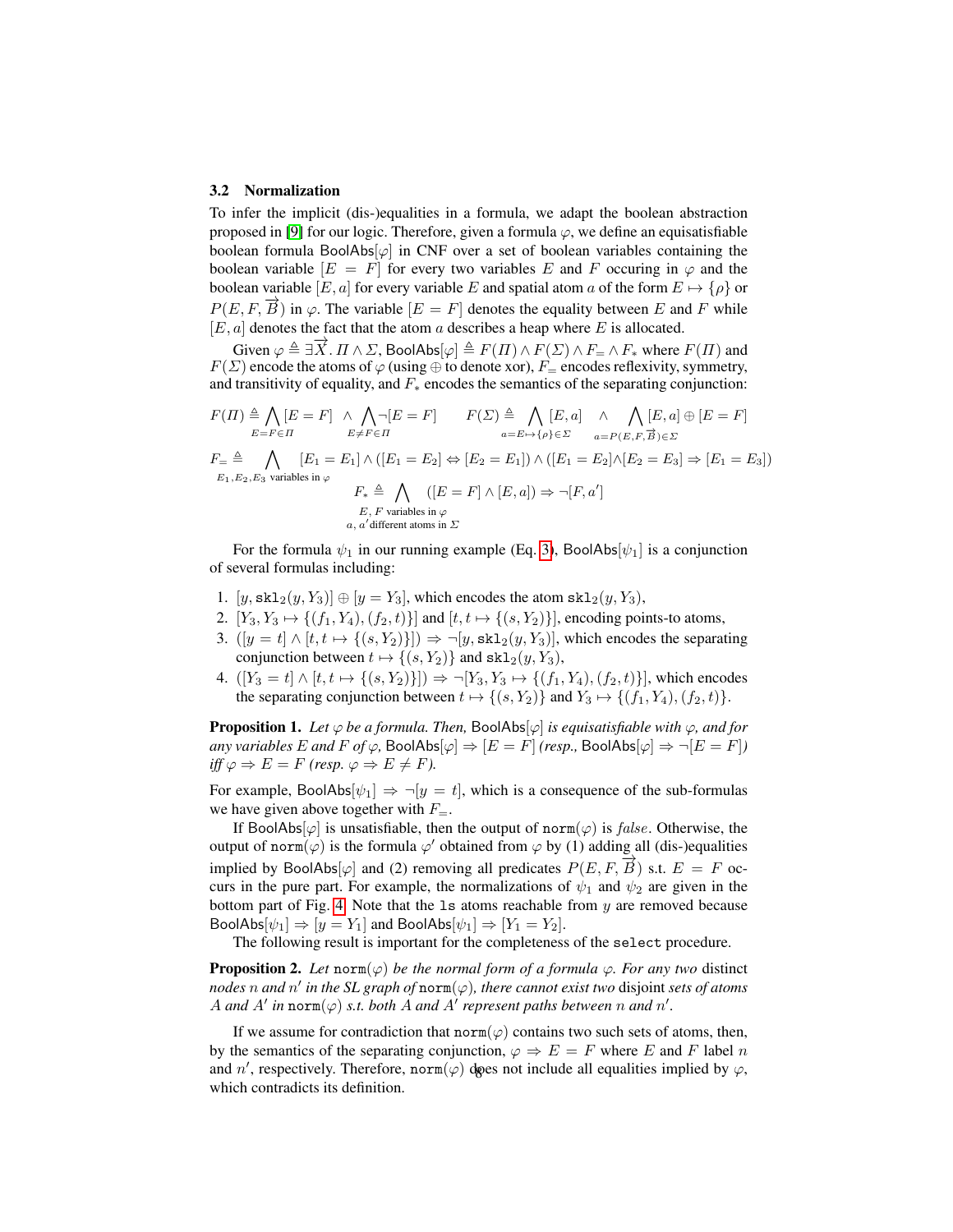#### <span id="page-10-0"></span>3.3 Selection of Spatial Atoms

**Points-to atoms.** Let  $\varphi_1 \triangleq \exists \vec{X}$ .  $\Pi_1 \wedge \Sigma_1$  be a normalized formula. The procedure select( $\varphi_1$ ,  $E_2 \mapsto \{\rho_2\}$ ) outputs the sub-formula  $\exists \overrightarrow{X}$ .  $\Pi_1 \wedge E_1 \mapsto \{\rho_1\}$  s.t.  $E_1 = E_2$ occurs in  $\Pi_1$  if it exists, or *emp* otherwise. The procedure select is called only if  $\varphi_1$ is satisfiable and consequently,  $\varphi_1$  cannot contain two different atoms  $E_1 \mapsto {\rho_1}$  and  $E_1' \mapsto {\rho_1'}$  such that  $E_1 = E_1' = E_2$ . Also, if there exists no such points-to atom, then  $\varphi_1 \Rightarrow \varphi_2$  is not valid. Indeed, since  $\varphi_2$  does not contain existentially quantified variables, a points-to atom in  $\varphi_2$  could be entailed only by a points-to atom in  $\varphi_1$ .

In the running example, select $(\psi_1, t \mapsto \{(s, y)\}) = \exists Y_2 \cdot y = Y_2 \wedge \ldots \wedge t \mapsto$  $\{(s, Y_2)\}$  (we have omitted some existential variables and pure atoms).

**Predicate atoms.** Given an atom  $a_2 = P_2(E_2, F_2, \overrightarrow{B_2})$ , select $(\varphi_1, a_2)$  builds a subgraph  $G'$  of  $G[\varphi_1]$ , and then it checks whether the sub-heaps described by  $G'$  are wellformed w.r.t.  $a_2$ . If this is not true or if  $G'$  is empty, then it outputs  $emp$ . Otherwise, it outputs the formula  $\exists \overline{X}$ . Π<sub>1</sub> ∧ Σ' where Σ' consists of all atoms represented by edges of the sub-graph G'. Let  $\text{Dangling}[a_2] = \text{Node}(F_2) \cup \{\text{Node}(B) \mid B \in \overrightarrow{B_2}\}.$ 

The sub-graph G' is defined as the union of all paths of  $G[\varphi_1]$  that (1) consist of edges labeled by fields in  $\mathbb{F}^*_{\to}(P_2)$  or predicates Q with  $P_2 \prec_{\mathbb{P}}^* Q$ , (2) start in the node labeled by  $E_2$ , and (3) end either in a node from Dangling[ $a_2$ ] or in a cycle, in which case they must not traverse nodes in Dangling $[a_2]$ . The paths in  $G'$  that end in a node from Dangling $[a_2]$  must not traverse other nodes from Dangling $[a_2]$ . Therefore,  $G'$ does not contain edges that start in a node from  $\text{Dangling}[a_2]$ . The instances of  $G'$  for select( $\psi_1$ , nll $(x, y, z)$ ) and select( $\psi_1$ , skl $_2(y, t)$ ) are emphasized in Fig. [4.](#page-8-0)

Next, the procedure select checks that in every model of  $\varphi_1$ , the sub-heap described by  $G'$  is well-formed w.r.t.  $a_2$ . Intuitively, this means that all cycles in the sub-heap are explicitly described in the inductive definition of  $P_2$ . For example, if  $\varphi_1 = \text{ls}(x, y) * \text{ls}(y, z)$  and  $\varphi_2 = a_2 = \text{ls}(x, z)$ , then the graph G' corresponds to the entire formula  $\varphi_1$  and it may have lasso-shaped models (z may belong to the path between x and y) that are not well-formed w.r.t.  $\text{ls}(x, z)$  (whose inductive definition describes only acyclic heaps). Therefore, the procedure select returns *emp*, which proves that the entailment  $\varphi_1 \Rightarrow \varphi_2$  does not hold. For our running example, for any model of  $\psi_1$ , in the sub-heap modeled by the graph select  $(\psi_1, \text{skl}_2(y, t))$  in Fig. [4,](#page-8-0) t should not be (1) interpreted as an allocated location in the list segment  $\text{skl}_2(y, Y_3)$  or (2) aliased to one of nodes labeled by  $Y_3$  and  $Y_4$ .

The well-formedness test is equivalent to the fact that for every variable  $V \in$  ${F_2} \cup B'_2$  and every model of  $\varphi_1$ , the interpretation of V is different from all allocated locations in the sub-heap described by  $G'$ . This is in turn equivalent to the fact that for every variable  $V \in \{F_2\} \cup \overline{B_2}$ , the two following conditions hold:

- 1. For every predicate edge  $e$  included in  $G'$  that does not end in Node(V), V is allocated in all models of  $E \neq F \wedge (\varphi_1 \setminus G')$  where E and F are variables labeling the source and the destination of e, respectively, and  $\varphi_1 \setminus G'$  is obtained from  $\varphi_1$ by deleting all *spatial* atoms represented by edges of  $G'$ .
- 2. For every variable V' labeling the source of a points-to edge of  $G', \varphi_1 \Rightarrow V \neq V'.$

The first condition guarantees that  $V$  is not interpreted as an allocated location in a list segment described by a predicate edge of  $G'$  (this trivially holds for predicate edges ending in Node(V)). If V was not allocated in some model  $(S, H_1)$  of  $E \neq$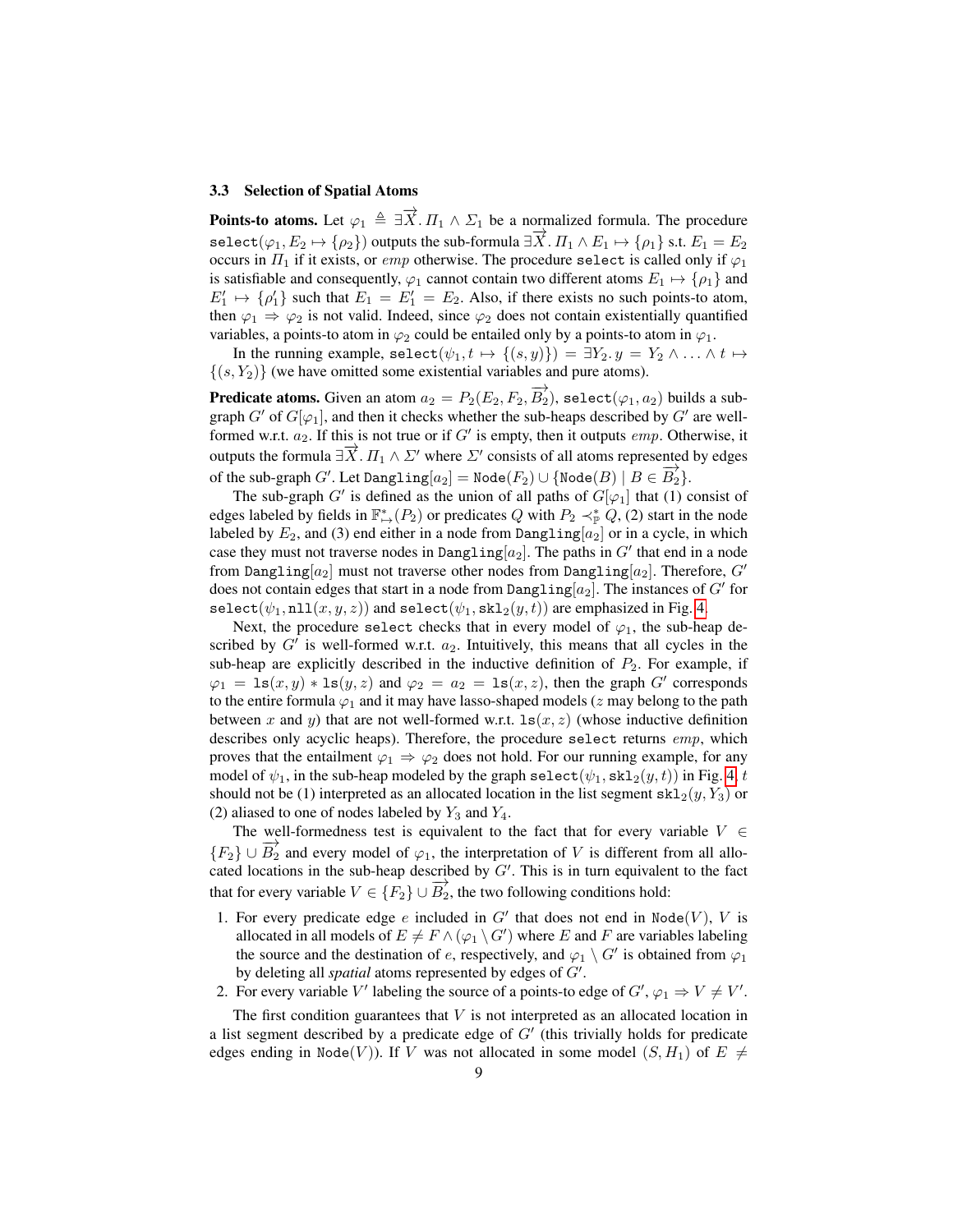$F \wedge (\varphi_1 \setminus G')$ , then one could construct a model  $(S, H_2)$  of  $G'$  where e would be interpreted to a non-empty list and  $S(V)$  would equal an allocated location inside this list. Therefore, there would exist a model of  $\varphi_1$ , defined as the union of  $(S, H_1)$  and  $(S, H<sub>2</sub>)$ , in which the heap region described by G' would not be well-formed w.r.t.  $a<sub>2</sub>$ .

For example, in the graph select $(\psi_1, \text{skl}_2(y, t))$  in Fig. [4,](#page-8-0) t is not interpreted as an allocated location in the list segment  $\text{skl}_2(y, Y_3)$  since t is allocated (due to the atom  $t \mapsto \{(s, Y_2)\}\)$  in all models of  $y \neq Y_3 \wedge (\psi_1 \setminus \text{select}(\psi_1, \text{skl}_2(y, t))).$ 

To check that variables are allocated, we use the following property: given a formula  $\varphi \triangleq \exists \vec{X}$ .  $\Pi \wedge \Sigma$ , a variable V is allocated in every model of  $\varphi$  iff  $\exists \vec{X}$ .  $\Pi \wedge \Sigma^* V \mapsto$  $\{(f, V_1)\}\$ is unsatisfiable. Here, we assume that f and  $V_1$  are not used in  $\varphi$ . Note that, by Prop. [1,](#page-9-1) unsatisfiability can be decided using the boolean abstraction BoolAbs.

The second condition guarantees that  $V$  is different from all allocated locations represented by sources of points-to edges in  $G'$ . For the graph select  $(\psi_1, \texttt{nll}(x, y, z))$ in Fig. [4,](#page-8-0) the variable  $z$  must be different from all existential variables labeling a node which is the source of a points-to edge. These disequalities appear explicitly in the formula. By Prop. [1,](#page-9-1)  $\varphi_1 \Rightarrow V \neq V'$  can be decided using the boolean abstraction.

#### 3.4 Soundness and Completeness

The following theorem states that the procedure given in Fig. [3](#page-7-0) is sound and complete. The soundness is a direct consequence of the semantics. The completeness is a consequence of Prop. [1](#page-9-1) and [2.](#page-9-2) In particular, Prop. [2](#page-9-2) implies that the sub-formula returned by select( $\varphi_1, a_2$ ) is the only one that can describe a heap region satisfying  $a_2$ .

**Theorem 1.** Let  $\varphi_1$  and  $\varphi_2$  be two formulas s.t.  $\varphi_2$  is quantifier-free. Then,  $\varphi_1 \Rightarrow \varphi_2$ *iff the procedure in Fig. [3](#page-7-0) returns* true*.*

#### <span id="page-11-0"></span>3.5 Checking Entailments between a Formula and an Atom

Given a formula  $\varphi$  and an atom  $P(E, F, \overrightarrow{B})$ , we define a procedure for checking that  $\varphi \Rightarrow_{sh} P(E, F, \overrightarrow{B})$ , which works as follows: (1)  $G[\varphi]$  is transformed into a tree  $\mathcal{T}[\varphi]$ by splitting nodes that have multiple incoming edges, (2) the inductive definition of  $P(E, F, \overrightarrow{B})$  is used to define a TA  $\mathcal{A}[P]$  s.t.  $\mathcal{T}[\varphi]$  belongs to the language of  $\mathcal{A}[P]$  only if  $\varphi \Rightarrow_{sh} P(E, F, \overrightarrow{B})$ . Notice that we do not require the reverse implication in order to keep the size of  $A[P]$  polynomial in the size of the inductive definition of P. Thus,  $A[P]$ does not recognize the tree representations of all formulas  $\varphi$  s.t.  $\varphi \Rightarrow_{sh} P(E, F, \overrightarrow{B})$ . The transformation of graphs into trees is presented in Sec. [4](#page-11-1) while the definition of the TA is introduced in Sec. [5.](#page-14-0) In the latter section, we also discuss how to obtain a complete method by generating a TA  $A[P]$  of an exponential size.

#### <span id="page-11-1"></span>4 Representing SL Graphs as Trees

We define a canonical representation of SL graphs in the form of trees, which we use for checking  $\Rightarrow_{sh}$ . In this representation, the disequality edges are ignored because they have been dealt with previously when checking entailment of pure parts.

We start by explaining the main concepts of the tree encoding using the generic labeled graph in Fig.  $5(a)$ . We consider a graph G where all nodes are reachable from a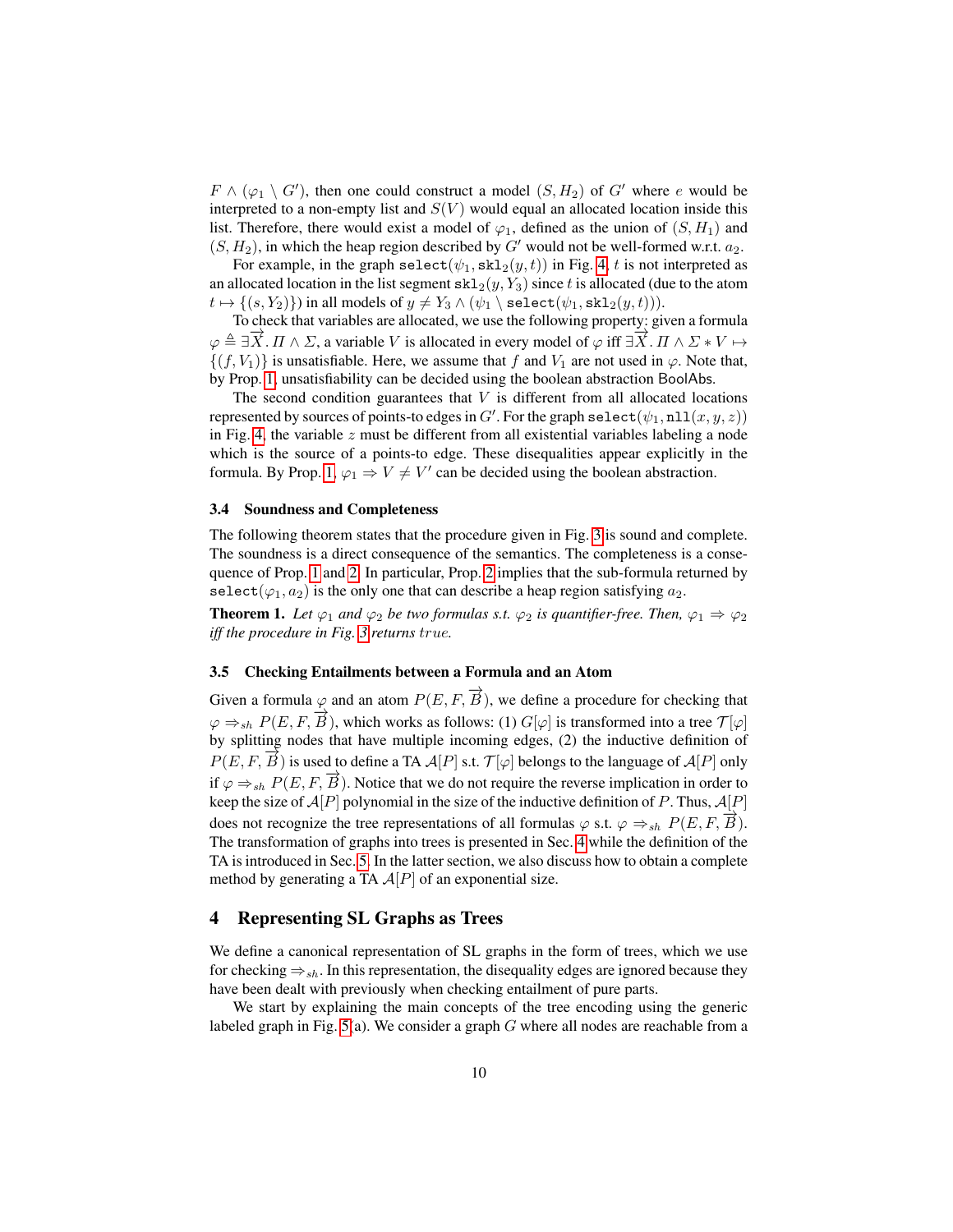distinguished node called *Root* (this property is satisfied by all SL graphs returned by the select procedure). To construct a tree representation of  $G$ , we start with its spanning tree (emphasized using bold edges) and proceed with splitting any node with at least two incoming edges, called a *join node*, into several copies, one for each incoming edge not contained in the spanning tree. The obtained tree is given in Fig. [5\(](#page-12-0)b).

Not to loose any information, the copies of nodes should be labeled with the identity of the original node, which is kept in the spanning tree. However, since the representation does not use node identities, we label every original node with a representation of

the path from Root to this node in the spanning tree, and we assign every copied node a label describing how it can reach the original node in the spanning tree. For example, if a node *n* has the label alias  $\uparrow [g_1]$ , this denotes the fact that  $n$  is a copy of some join node, which is the first ancestor of  $n$  in the spanning tree that is reachable from Root by a path formed of a (non-empty) sequence of  $g_1$  edges. Further, n labelled by alias  $\uparrow \downarrow [f_1 \, f_2]$ denotes roughly that (1) the original node is reachable from Root by a path formed by a (non-empty) sequence of  $f_1$  edges followed by a (non-empty) sequence of  $f_2$ edges, and  $(2)$  the original node can be reached from n by going up in the tree until the first node that is labelled by a prefix of  $f_1 f_2$  and then down until the first node labelled with  $f_1 f_2$ . The exact definition of these labels can be found later in this section. In general, a label of the form alias  $\uparrow$ [...] will be used when breaking loops while a label of the form alias  $\uparrow \downarrow$ [...] will be used when breaking parallel paths between nodes. Moreover, if the original node is labeled by a variable, e.g.,  $x$ , then we will use a label of the form alias  $[x]$ . This set of labels is enough to obtain a tree representation from SL graphs that can entail a spatial atom from the considered fragment; for arbitrary graphs, this is not the case.



(a) A labeled graph G



(b) A tree representation of  $G$ 

<span id="page-12-0"></span>Fig. 5. The tree representation of a generic graph.

When applying this construction to an SL graph, the most technical part consists in defining the spanning tree. Based on the inductive definition of predicates, we consider a total order on fields  $\prec_{\mathbb{F}}$  that is extended to sequences of fields,  $\prec_{\mathbb{F}^*}$ , in a lexicographic way. Then, the spanning tree is defined by the set of paths labeled by sequences of fields which are minimum according to the order  $\prec_{\mathbb{F}^*}$ .

Intuitively, the order  $\prec_F$  reflects the order in which the unfolding of the inductive definition of P is done: (1) Fields used in the atom  $E \mapsto \rho$  of the matrix of P are ordered before fields of any other predicate called by  $P$ . (2) Fields appearing in  $\rho$  and going "one-step forward" (i.e., occurring in a pair  $(f, X_{t})$ ) are ordered before fields going "down" (i.e., occurring in a pair  $(f, Z)$  with  $Z \in \overline{Z}$ ), which are ordered before fields going to the "border" (i.e., occurring in a pair  $(f, X)$  with  $X \in \overrightarrow{B}$ ).

Formally, given a predicate P with the matrix  $\Sigma$  as in [\(2\)](#page-4-0), we split the set  $\mathbb{F}_{\mapsto}(P)$ in three disjoint sets: (a)  $\mathbb{F}_{\mapsto X_{t}}(P)$  is the set of fields f occurring in a pair  $(f, X_{t})$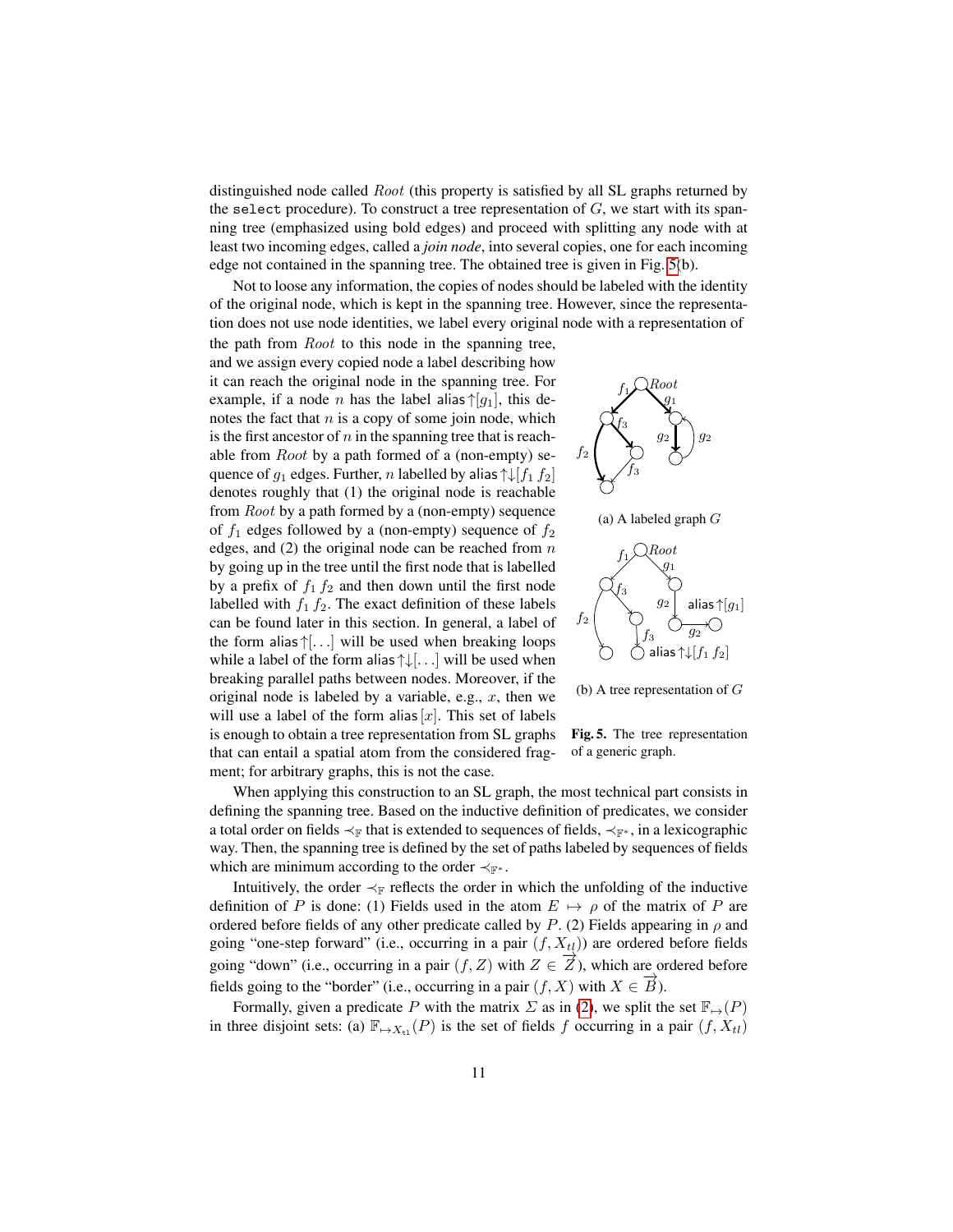of  $\rho$ , (b)  $\mathbb{F}_{\mapsto \overrightarrow{Z}}(P)$  the set of fields  $f$  occurring in a pair  $(f, Z)$  of  $\rho$  with  $Z \in \overrightarrow{Z}$ , and (c)  $\mathbb{F}_{\to \overrightarrow{B}}(P)$  the set of fields f occurring in a pair  $(f, X)$  of  $\rho$  with  $X \in \overrightarrow{B}$ . Then, we assume that there exists a total order  $\prec_{\mathbb{F}}$  on fields s.t., for all P,  $P_1$ ,  $P_2$  in  $\mathbb{P}$ :

$$
\forall f_1 \in \mathbb{F}_{\mapsto X_{\text{tl}}}(P) \,\forall f_2 \in \mathbb{F}_{\mapsto \overrightarrow{Z}}(P) \,\forall f_3 \in \mathbb{F}_{\mapsto \overrightarrow{B}}(P). \, f_1 \prec_{\mathbb{F}} f_2 \prec_{\mathbb{F}} f_3 \text{ and}
$$
  
\n
$$
(f_1 \in \mathbb{F}_{\mapsto}(P_1) \wedge f_2 \in \mathbb{F}_{\mapsto}(P_2) \wedge f_1 \neq f_2 \wedge P_1 \prec_{\mathbb{F}} P_2) \Rightarrow f_1 \prec_{\mathbb{F}} f_2.
$$

For example, if  $\mathbb{P} = \{\text{nl1}, \text{ls}\}\$  or  $\mathbb{P} = \{\text{nlc1}, \text{ls}\}\$ , then  $s \prec_{\mathbb{F}} h \prec_{\mathbb{F}} f$ ; and if  $\mathbb{P} =$  ${skl}_2, skl_1$ , then  $f_2 \prec_F f_1$ . The order  $\prec_F$  is extended to a lexicographic order  $\prec_{\mathbb{F}^*}$ over sequences in  $\mathbb{F}^*$ .

An f*-edge* of an SL graph is a points-to edge labeled by f or a predicate edge labeled by  $P(\vec{N})$  s.t. the minimum field in  $\mathbb{F}_{\mapsto}(P)$  w.r.t.  $\prec_{\mathbb{F}}$  is f.

Let G be an SL graph and  $P(E, F, \overrightarrow{B})$  an atom for which we want to prove that  $G \Rightarrow_{sh} P(E, F, \overrightarrow{B})$ . We assume that all nodes of G are reachable from the node *Root* labeled by  $E$ , which is ensured when  $G$  is constructed by select. The tree encoding of G is computed by the procedure  $\text{toTree}(G, P(E, F, \overrightarrow{B}))$  that consists of four consecutive steps that are presented below (see also App. [B\)](#page-22-1).

Node marking. First, toTree computes a mapping M, called *node marking*, which defines the spanning tree of G. Intuitively, for each node n,  $\mathbb{M}(n)$  is the sequence of fields labeling a path reaching n from *Root* that is minimal w.r.t.  $\prec_{\mathbb{F}^*}$ . Formally, let  $\pi$ be a path in G starting in *Root* and consisting of the sequence of edges  $e_1 e_2 \ldots e_n$ . The *labeling of*  $\pi$ , denoted by  $\mathbb{L}(\pi)$ , is the sequence of fields  $f_1 f_2 \dots f_n$  s.t. for all i,  $e_i$  is an  $f_i$ -edge. The node marking is defined by

$$
\forall n \in G \qquad \mathbb{M}(n) \triangleq Reduce(\min_{\prec_{\mathbb{F}}} (\mathbb{F}_{\mapsto}(P)) \mathbb{L}_{\min}(n)), \qquad (5)
$$

$$
\mathbb{L}_{\min}(n) \triangleq \min_{\prec_{\mathbb{F}^*}} \{ \mathbb{L}(\pi) \mid \text{Root} \xrightarrow{\pi} n \}
$$
 (6)

where Reduce rewrites the sub-words of the form  $f^+$  to f, for any field f. For technical reasons, we add the minimum field (w.r.t.  $\prec_{\mathbb{F}}$ ) in  $\mathbb{F}_{\mapsto}(P)$  at the beginning of all  $\mathbb{M}(n)$ .

Fig. [6\(](#page-15-0)b)–(c) depicts two graphs and the markings of their nodes. (For readability, we omit the markings of the nodes labeled by  $y$  and  $t$ .)

Splitting join nodes. The join nodes are split in two consecutive steps, denoted as splitLabeledJoin and splitJoin, depending on whether they are labeled by variables in  $\{E, F\} \cup \overrightarrow{B}$  or not. In both cases, only the edges of the spanning tree are kept in the tree, the other edges are redirected to fresh copies labeled by some alias...

For any join node n, the spanning tree edge is the  $f$ -edge  $(m, n)$  such that  $Reduce(M(m) f) = M(n)$ , i.e.,  $(m, n)$  is at the end of the minimum path leading to n. (For Root, all incoming edges are not in the spanning tree.)

In splitLabeledJoin, a graph  $G'$  is obtained by replacing in  $G$  any edge  $(m, n)$ such that n is labeled by some  $V \in \{E, F\} \cup \overline{B}$  and  $(m, n)$  is not in the spanning tree by an edge  $(m, n')$  with the same label, where  $n'$  is a fresh copy of n labeled by alias [V]. Moreover, for uniformity, all (even non-join) nodes labeled by a variable  $V \in F \cup \overrightarrow{B}$ are labeled by alias  $[V]$  in  $G^{\prime}$ . Fig. [6\(](#page-15-0)a) gives the output graph of  $\texttt{splitLabeledJoin}$ on the SL graphs returned in our running example by  $\text{select}(\psi_1, \text{nll}(x, y, z))$  and  $\texttt{select}(\psi_1, \texttt{skl}_2(y, t)).$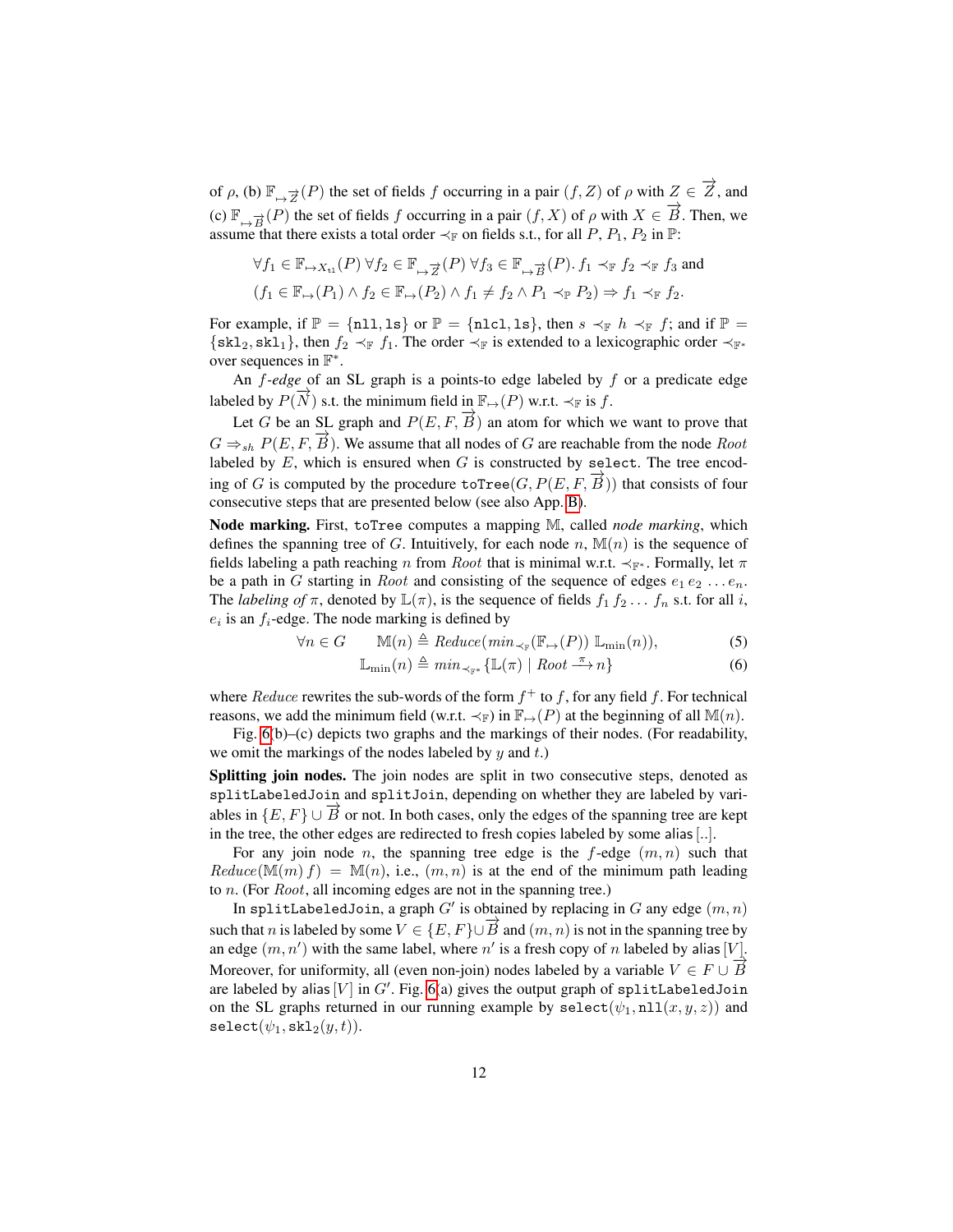Subsequently, splitJoin builds from  $G'$  a tree by splitting unlabeled join nodes as follows. Let *n* be a join node and  $(m, n)$  an edge not in the spanning tree of G' (and G). The edge  $(m, n)$  is replaced in the tree by an edge  $(m, n')$  with the same edge label, where  $n'$  is a fresh copy of n labeled by:

- alias  $\uparrow$ [M(n)] if m is reachable from n and all predecessors of m (by a simple path) marked by  $\mathbb{M}(n)$  are also predecessors of n. Intuitively, this label is used to break loops, and it refers to the closest predecessor of  $n'$  having the given marking. The use of this labeling is illustrated in Fig. [6\(](#page-15-0)b).
- alias  $\uparrow\downarrow$ [M[n]] if there is a node p which is a predecessor of m s.t. all predecessors of m that have a unique successor marked by  $\mathbb{M}(n)$  are also predecessors of p, and *n* is the unique successor of p marked by  $\mathbb{M}(n)$ . Intuitively, this transformation is used to break multiple paths between p and n as illustrated in Fig.  $6(c)$ .<sup>[3](#page-14-1)</sup>

If the relation between  $n$  and  $n'$  does not satisfy the constraints mentioned above, the result of splitJoin is an error, i.e., the  $\perp$  tree.

At the end of these steps, we obtain a tree with labels on edges (using fields  $f \in \mathbb{F}$ or predicates  $Q(\vec{B})$ ) and labels on nodes of the form alias [...]; its root is labeled by E. Updating the labels. In the last step, two transformations are done on the tree. First,

the labels of predicate edges are changed in order to replace each argument  $X$  different from  $\{F\} \cup \tilde{B}$  by a label alias  $\uparrow$ [M $(n)$ ] or alias  $\uparrow$  [M $(n)$ ], which describes the position of the node n labeled by X w.r.t. the node of G labeled by  $E$ .

Finally, as the generated trees will be tested for membership in the language of a TA which accepts node-labelled trees only, the labels of edges are moved to the labels of their source nodes and concatenated in the order given by  $\prec_F$  (predicates in the labels are ordered according to the minimum field in their matrix).

The following property ensures the soundness of the entailment procedure:

**Proposition 3.** Let  $P(E, F, \overrightarrow{B})$  be an atom and G an SL graph. If  $\texttt{toTree}(G, P(E, F, \overrightarrow{B})) = \bot$ , then  $G \nRightarrow P(E, F, \overrightarrow{B})$ .

## <span id="page-14-0"></span>5 Tree Automata Recognizing Tree Encodings of SL Graphs

Next, we proceed to the construction of tree automata  $\mathcal{A}[P(E, F, \overrightarrow{B})]$  that recognize tree encodings of SL graphs that imply atoms of the form  $P(E, F, \overrightarrow{B})$ . Due to space constraints, we cannot provide a full description of the TA construction (which we give in App. [C\)](#page-22-2). Instead, we give an intuitive description only and illustrate it on two typical examples (for now, we leave our running examples, TAs for which are given in App. [D\)](#page-27-0).

Tree automata. A (non-deterministic) *tree automaton* recognizing tree encodings of SL graphs is a tuple  $A = (Q, q_0, \Delta)$  where Q is a set of states,  $q_0 \in Q$  is the initial state, and  $\Delta$  is a set of transition rules of the form  $q \hookrightarrow a_1(q_1), \ldots, a_n(q_n)$  or  $q \hookrightarrow a$ , where  $n > 0, q, q_1, \ldots, q_n \in Q$ ,  $a_i$  is an SL graph edge label (we assume them to be ordered

<span id="page-14-1"></span><sup>&</sup>lt;sup>3</sup> The combination of up and down arrows in the label corresponds to the need of going up and then down in the resulting tree—whereas in the previous case, it suffices to go up only.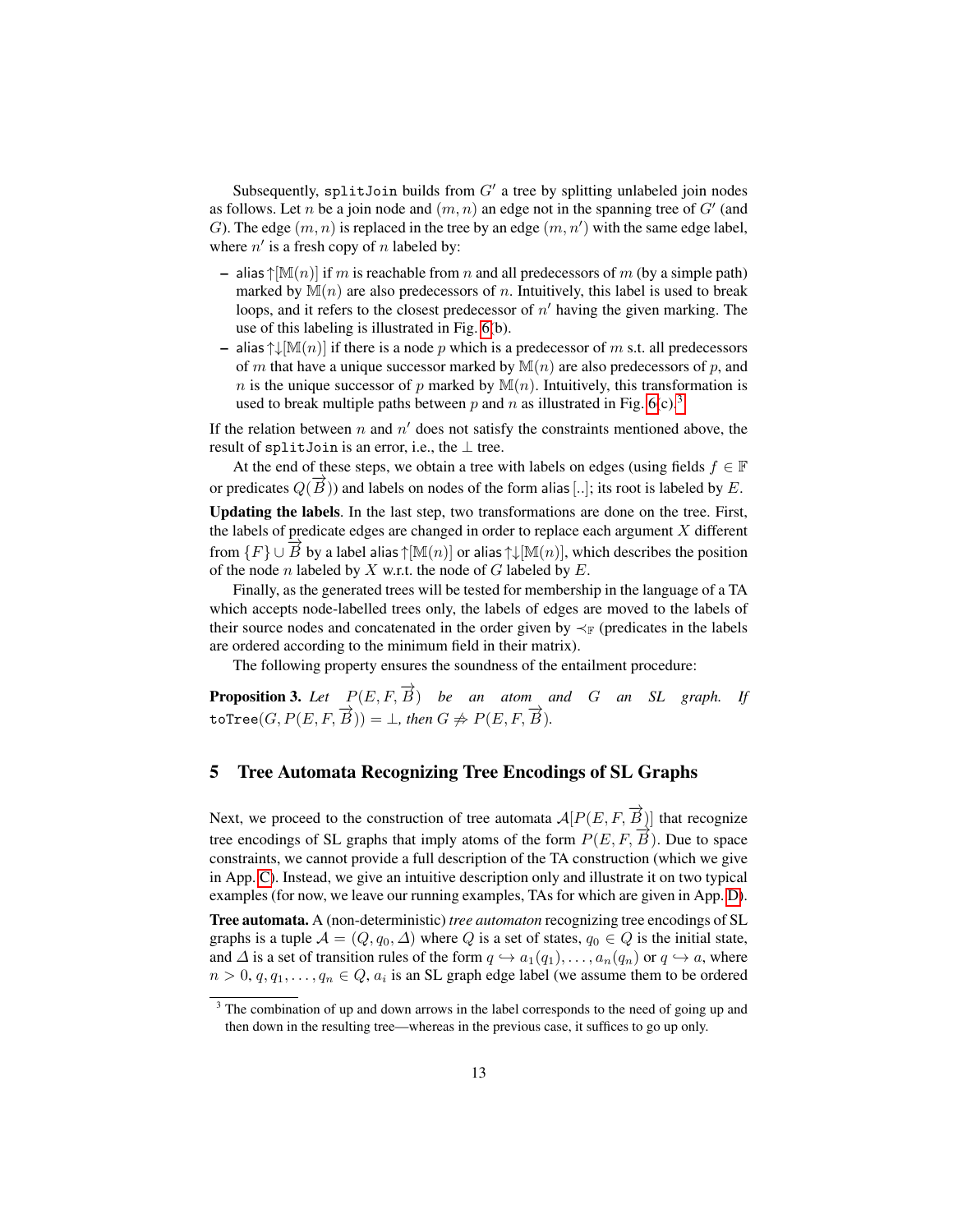

(a) Tree encodings for the selected subgraphs in the bottom left part of Fig. [4.](#page-8-0)

 $\hat{y}$ 





(c) Tree encodings for graphs satisfying  $sk1<sub>2</sub>$ 

#### <span id="page-15-0"></span>Fig. 6. Tree encodings.

w.r.t. the ordering of fields as for tree encodings), and a is alias  $\uparrow[m]$ , alias  $\uparrow\downarrow[m]$ , or alias [V]. The set of trees  $L(A)$  recognized by A is defined as usual.

**Definition of**  $\mathcal{A}[P(E, F, \overrightarrow{B})]$ . The tree automaton  $\mathcal{A}[P(E, F, \overrightarrow{B})]$  is defined starting from the inductive definition of  $P$ . If  $P$  does not call other predicates, the TA simply recognizes the tree encodings of the SL graphs that are obtained by "concatenating" a sequence of Gaifman graphs representing the matrix  $\Sigma(E, X_{t_1}, \overrightarrow{B})$  and predicate edges  $P(E, X_{t1}, \overrightarrow{B})$ . In these sequences, occurrences of the Gaifman graphs representing the matrix and the predicate edges can be mixed in an arbitrary order and in an arbitrary number. Intuitively, this corresponds to a partial unfolding of the predicate  $P$  in which there appear concrete segments described by points-to edges as well as (possibly multiple) segments described by predicate edges. Concatenating two Gaifman graphs means that the node labeled by  $X_{t1}$  in the first graph is merged with the node labeled by  $E$  in the other graph. This is illustrated on the following example.

Consider a predicate  $P_1(E, F, B)$  that does not call other predicates and that has the matrix  $\Sigma_1 \triangleq E \mapsto$  $\{(f_1, X_{t1}), (f_2, X_{t1}), (f_3, B)\}.$  The tree automaton  $\mathcal{A}_1$ for  $P_1(E, F, B)$  has transition rules given in Fig. [7.](#page-15-1) Rules (1)–(3) recognize the tree encoding of the Gaifman graph of  $\Sigma_1$ , assuming the following total order on the fields:  $f_1 \prec_{\mathbb{F}} f_2 \prec_{\mathbb{F}} f_3$ . Rule (4) is used to distinguish the "last" instance of this tree encoding, which ends in the node labeled by alias  $[F]$  accepted by Rule (5). Finally, Rules (6) and (7) recognize predicate edges labeled by  $P_1(B)$ . As in the previous case, we distinguish the predicate edge that ends in the node labeled by alias  $[F]$ .

Note that the TA given above exhibits the simple and generic skeleton of TAs accepting tree encodings of list

<span id="page-15-1"></span>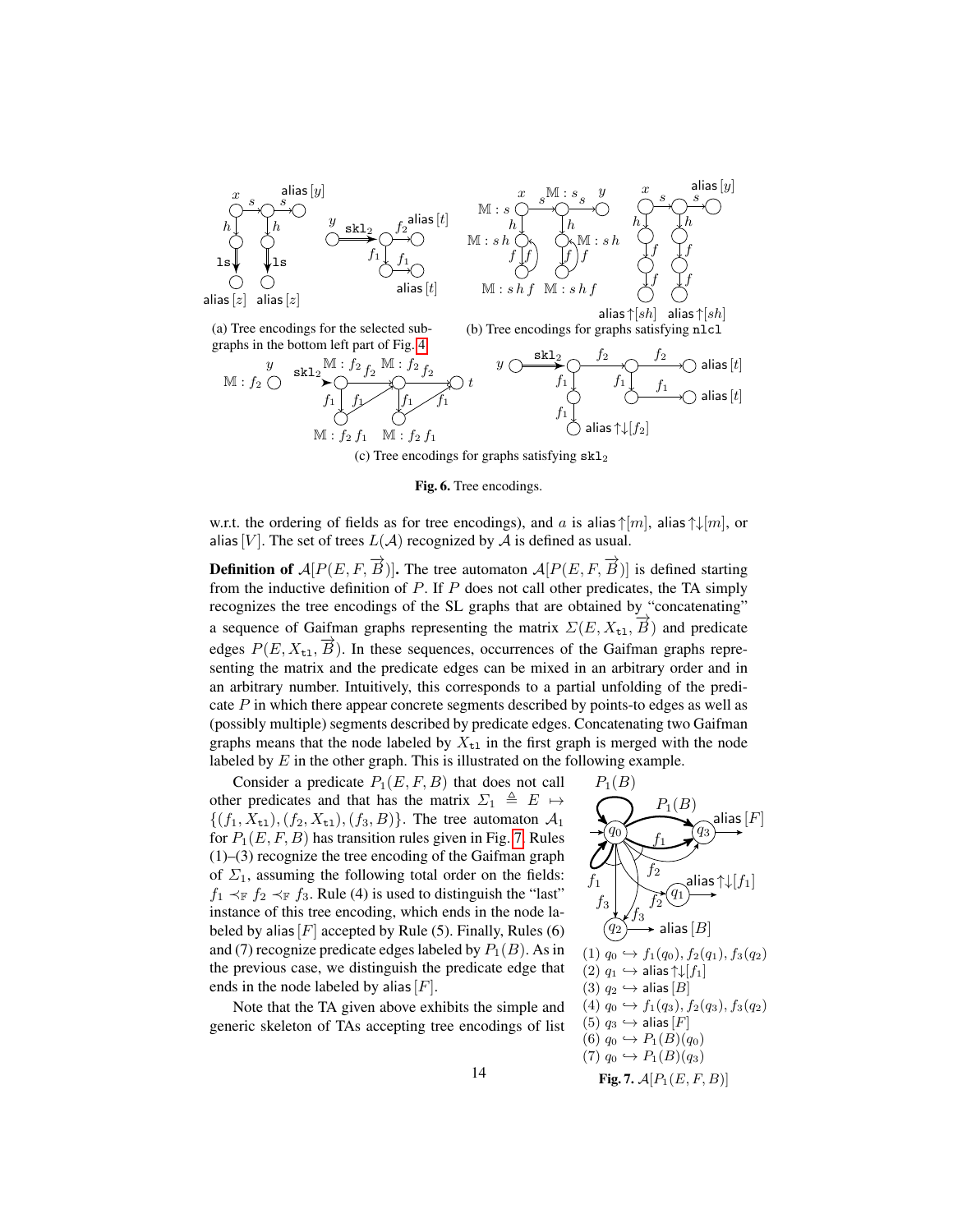segments defined in our SL fragment: The initial state  $q_0$ is used in a loop to traverse over an arbitrary number of folded (Rule 6) and unfolded (Rule 1) occurrences of the list segments, and the state  $q_3$  is used to recognize the end of the backbone (Rule 5). The other states (here,  $q_2$ ) are used to accept alias labels only. The same skeleton can be observed in the TA recognizing tree encodings of singly linked lists, which is given in Fig. [8.](#page-16-0)

<span id="page-16-0"></span>

When P calls other predicates, the automaton recog- Fig. 8.  $A[1s(E, F)]$ 

nizes tree encodings of concatenations of more general SL graphs, obtained from  $Gf[\Sigma]$ by replacing predicate edges with unfoldings of these predicates. On the level of TAs, this operation corresponds to a substitution of transitions labelled by predicates with TAs for the nested predicates. During this substitution, alias [...] labels occurring in the TA for the nested predicate need to be modified. Labels of the form alias  $\uparrow$ [m] and alias  $\uparrow \downarrow [m]$  are adjusted by prefixing m with the marking of the source state of the transition. On the contrary, labels of the form alias  $[V]$  are substituted by the marking of Node( $V$ ) w.r.t. the higher-level matrix.

Let us consider a predicate  $P_2(E, F)$  that calls  $P_1$  and that has the matrix  $\Sigma_2 \triangleq$  $\exists Z.E \mapsto \{(g_1, X_{t1}), (g_2, Z)\} \wedge \bigcirc^{1+} P_1[Z, E]$ . The TA  $\mathcal{A}_2$  for  $P_2(E, F)$  includes the following transition rules:

| $(1') q q_0 \hookrightarrow g_1(q q_0), g_2(q_0)$                                           | $(2') q q_0 \hookrightarrow g_1(q q_1), g_2(q_0)$ |
|---------------------------------------------------------------------------------------------|---------------------------------------------------|
| transition rules of $A_1$ , where                                                           | $(3')$ $qq_1 \hookrightarrow$ alias $[F]$         |
| alias [F] is substituted by alias $\uparrow$ [ $g_1 g_2$ ],                                 | $(4')$ $qq_0 \hookrightarrow P_2(qq_0)$           |
| alias [B] by alias $\uparrow$ [ $q_1$ ], and                                                | $(5')$ $qq_0 \hookrightarrow P_2(qq_1)$           |
| alias $\uparrow\downarrow[f_1]$ is substituted by alias $\uparrow\downarrow[g_1\ g_2\ f_1]$ |                                                   |

Rule (1') and the ones imported (after renaming of the labels) from  $A_1$  describe trees obtained from the tree encoding of  $Gf[\Sigma_2]$  by replacing the edge looping in Z with a tree recognized by  $A_1$ . According to  $Gf[\Sigma_2]$ , the node marking of Z is  $g_1 g_2$ , and so the label alias [F] shall be substituted by alias  $\uparrow$ [ $g_1 g_2$ ], and the marking alias  $\uparrow \downarrow$ [ $f_1$ ] shall be substituted by alias  $\uparrow \downarrow [g_1 \, g_2 \, f_1].$ 

The following result states the correctness of the tree automata construction.

**Theorem 2.** For any atom  $P(E, F, \overrightarrow{B})$  and any SL graph G, if the tree generated by  $\mathcal{L} = \{ G, P(E, F, \overrightarrow{B}) \}$  *is recognized by*  $\mathcal{A}[P(E, F, \overrightarrow{B})]$ *, then*  $G \Rightarrow P(E, F, \overrightarrow{B})$ *.* 

#### 6 Completeness and Complexity

In general, there exist SL graphs that entail  $P(E, F, \overrightarrow{B})$  whose tree encodings are *not* recognized by  $A[P(E, F, \overrightarrow{B})]$ . The models of these SL graphs are nested list segments where inner pointer fields specified by the matrix of  $P$  are aliased. For example, the TA for  $\text{skl}_2$  does not recognize tree encodings of SL graphs modeled by heaps where  $X_{t_1}$ and  $Z_1$  are interpreted to the same location.

The construction of TAs explained above can be easily extended to cover such SL graphs (cf. App. [C.2\)](#page-26-0), but the size of the obtained automata may become exponential in the size of P (defined as the number of symbols in the matrices of all Q with  $P \prec_{\mathbb{P}}^* Q$ )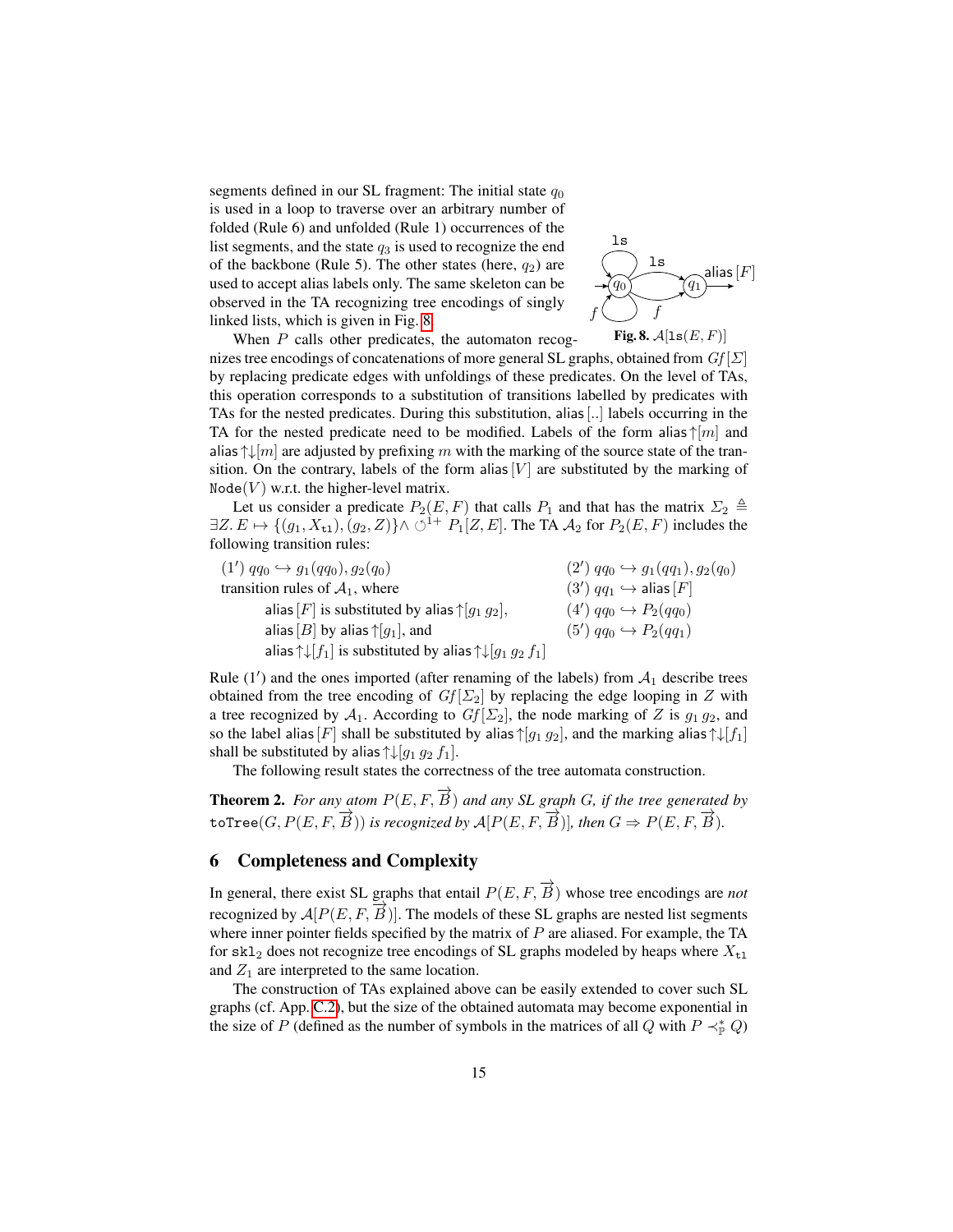as the construction considers all possible aliasing scenarios of targets of inner pointer fields permitted by the predicate.

For the verification conditions that we have encountered in our experiments, the TAs defined above are precise enough in the vast majority of the cases. In particular, note that the TAs generated for the predicates for ls and dll (defined below) are precise. We have, however, implemented even the above mentioned extension and realized that it also provides acceptable performance.

In conclusion, the overall complexity of the semi-decision procedure (where aliases between variables in the definition of a predicate are ignored) runs in polynomial time modulo an oracle for deciding validity of a boolean formula (needed in normalization procedure). The complete decision procedure is exponential in the size of the predicates, and not of the formulas, which remains acceptable in practice.

#### <span id="page-17-1"></span>7 Extensions

The procedures presented above can be extended to a larger fragment of SL that uses more general inductively defined predicates. In particular, they can be extended to cover finite nestings of singly or doubly linked lists. To describe doubly linked segments, we extend the definition of a predicate from Eq. [1](#page-4-2) to the following:

<span id="page-17-0"></span>
$$
R_{dl}(E, F, P, S, \overrightarrow{B}) \triangleq (E = S \wedge F = P \wedge emp) \vee
$$
  
\n
$$
(E \neq S \wedge F \neq P \wedge
$$
  
\n
$$
\wedge \exists X_{t1}. \Sigma(E, X_{t1}, P, \overrightarrow{B}) * R_{dl}(X_{t1}, F, E, S, \overrightarrow{B}))
$$
\n(7)

where  $\Sigma$  is an existentially-quantified matrix of the form:

$$
\Sigma(E, X_{\text{tl}}, P, \overrightarrow{B}) \triangleq \exists \overrightarrow{Z}. E \mapsto \{ \rho(\{X_{\text{tl}}, P\} \cup \overrightarrow{V}) \} * \Sigma' \quad \text{where } \overrightarrow{V} \subseteq \overrightarrow{Z} \cup \overrightarrow{B} \text{ and}
$$
  
\n
$$
\Sigma' ::= Q(Z, U, \overrightarrow{Y}) \mid \bigcirc^{1+} Q[Z, \overrightarrow{Y}] \mid \bigcirc^{1+} Q_{d} [Z, \overrightarrow{Y}] \mid \Sigma' * \Sigma'
$$
  
\nfor  $Z \in \overrightarrow{Z}. U \in \overrightarrow{Z} \cup \overrightarrow{B} \cup \{E, X_{\text{tl}}, P\}, \overrightarrow{Y} \subseteq \overrightarrow{B} \cup \{E, X_{\text{tl}}, P\},$   
\n
$$
\bigcirc^{1+} Q[Z, \overrightarrow{Y}] \triangleq \exists Z'. \Sigma_Q(Z, Z', \overrightarrow{Y}) * Q(Z', Z, \overrightarrow{Y}) \text{ where } \Sigma_Q \text{ is the matrix of } Q, \text{ or}
$$
  
\n
$$
\bigcirc^{1+} Q_{d} [Z, \overrightarrow{Y}] \triangleq \exists Z', Z_p, \Sigma_{Q_{d}l}(Z, Z', Z_p, \overrightarrow{Y}) * Q_{d}l(Z', Z_p, Z, Z, \overrightarrow{Y})
$$
  
\nwhere  $\Sigma_{Q_{d}l}$  is the matrix of  $Q_{d}l$ .

In Eq. [7,](#page-17-0)  $P$  corresponds to the predecessor of  $E$  and  $S$  corresponds to the successor of  $F$ . For instance, to describe DLL segments between two locations  $E$  and  $F$ , one can use the predicate

$$
\text{d11}(E, F, P, S) \triangleq (E = S \land F = P \land emp) \lor
$$
  
\n
$$
(E \neq S \land F \neq P \land
$$
  
\n
$$
\land \exists X_{t1}. E \mapsto \{(next, X_{t1}), (prev, P)\} * \text{d11}(X_{t1}, F, E, S)).
$$
\n(8)

To describe a singly linked list of cyclic doubly linked lists, we may use the following predicate:

$$
\begin{aligned} \mathtt{nlcdl}(E,F) &\triangleq (E=F\wedge\mathit{emp}) \vee \\ &\quad \left(E\neq F\wedge \exists X_{\mathtt{tl}}, Z,E\mapsto \{(s,X_{\mathtt{tl}}),(h,Z)\}*\circlearrowleft^{1+}\mathtt{dll}(Z)*\mathtt{nlcdl}(X_{\mathtt{tl}},F)\right) \end{aligned}
$$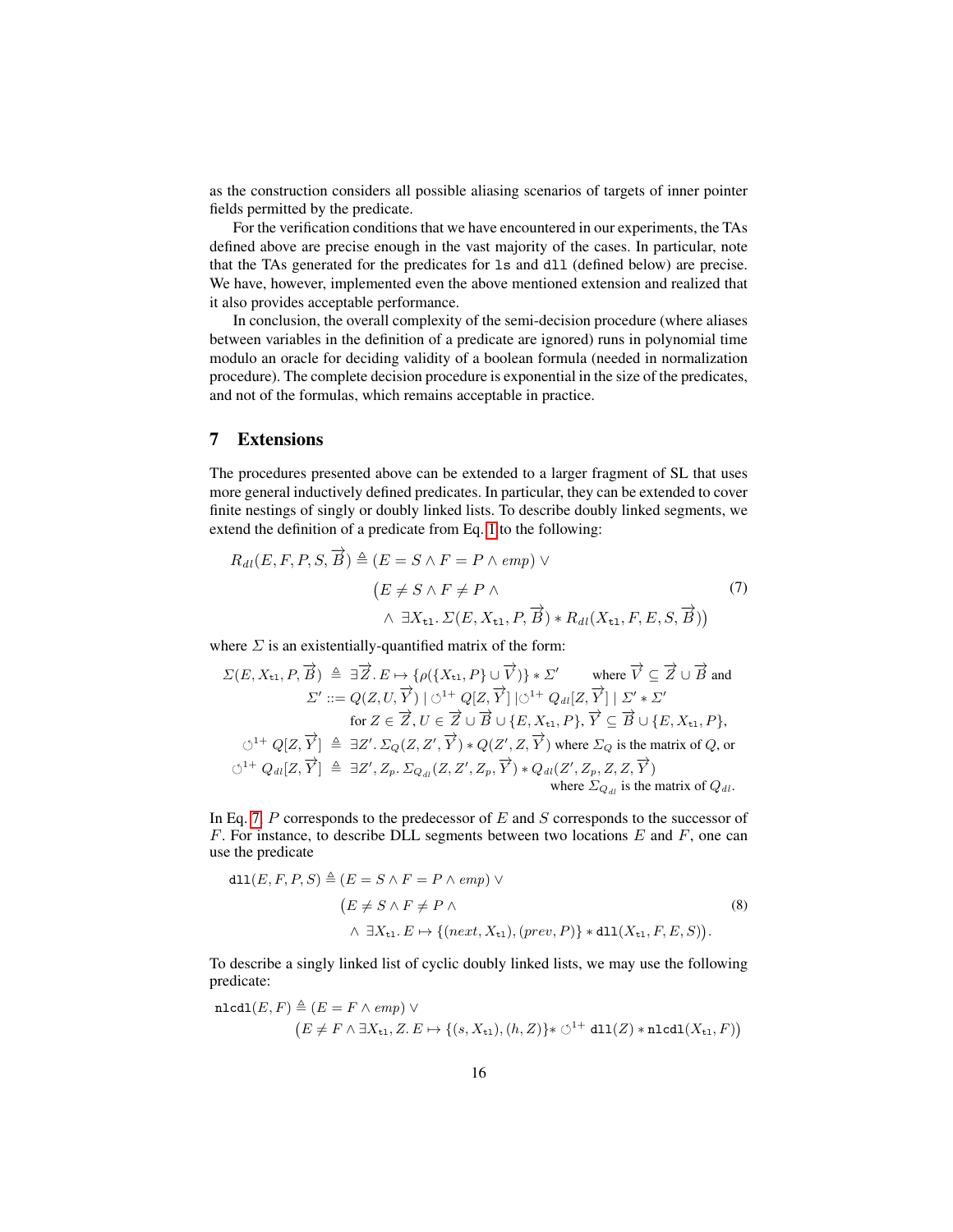where  $\circlearrowleft^{1+}$  dll(Z) is a macro for describing non-empty cyclic doubly linked lists defined by

 $\circlearrowleft^{1+}$  dll $[Z] \triangleq \exists Z_1, Z_2$ .  $Z \mapsto \{(n, Z_1), (p, Z_2)\} *$  dll $(Z_1, Z_2, Z, Z)$ . (9)

[TODO: talk about how the graph is modified before the entailment check]

Representing SL Graphs as Trees. The splitJoin operation from Sec. [4](#page-11-1) is extended with considering the following two more possible labellings: alias  $\uparrow^2[\alpha]$  and alias  $\uparrow\downarrow$ <sub>last</sub>[ $\alpha$ ]. If n is a join node in a graph and  $(m, n)$  is an edge not in its spanning tree, then  $(m, n)$  is replaced by an edge  $(m, n')$  with the same edge label, s.t. n' is a fresh copy of n labeled by (in addition to the labellings from Sec. [4\)](#page-11-1)

- alias  $\uparrow^2$ [M $(n)$ ] if m is reachable from n, m further reaches n in the spanning tree of the graph and in the spanning tree there is exactly one node marked with  $\mathbb{M}(n)$ between  $m$  and  $n$ . Intuitively, this label is needed to handle inner nodes of doubly linked lists, which have two incoming edges, one from their successor and one from their predecessor.
- alias ↑↓last $[\mathbb{M}(n)]$  if there is a node p which is a predecessor of m, s.t. all predecessors of of m that have a unique successor marked by  $\mathbb{M}(n)$  are also predecessors of p, and n is a successor of p s.t. n does not occur on a path from p to any of its successors marked by  $\mathbb{M}(n)$ . Intuitively, the label is used for the copy of the predecessor of the header of the list.

Translation of predicates to TAs. The extension of the procedure from Sec. [5](#page-14-0) is trivial. See App. [E](#page-28-0) for more details. [TODO: talk about how pred2ta is modified]

[TODO: how do we handle the case when a marking is a parameter of an inductive predicate edge?]

## <span id="page-18-1"></span>8 Implementation and Experimental Results

We implemented our decision procedure in a solver called SPEN (SeParation logic ENtailment). The tool takes as the input an entailment problem  $\varphi_1 \Rightarrow \varphi_2$  (including the definition of the predicates used) encoded in the SMTLIB2 format. For non-valid entailments, SPEN prints the atom of  $\varphi_2$  which is not entailed by a sub-formula of  $\varphi_1$ . The tool is based on the MINISAT solver for deciding unsatisfiablity of boolean formulas and the VATA library [\[15\]](#page-21-7) as the tree automata backend.

We applied SPEN to entailment problems that use various recursive predicates. First, we considered the benchmark provided in [\[16\]](#page-21-8), which uses only the ls predicate. It consists of three classes of entailment problems where the first two classes contain problems generated randomly according to the rules specified in [\[16\]](#page-21-8), whereas the last class contains problems obtained from the verification conditions generated by the tool SMALLFOOT [\[2\]](#page-20-3). In all experiments<sup>[4](#page-18-0)</sup>, SPEN finished in less than 1 second with the deviation of running times  $\pm 100$  ms w.r.t. the ones reported for SELOGER [\[11\]](#page-21-9), the

<span id="page-18-0"></span><sup>4</sup> Our experiments were performed on an Intel Core 2 Duo 2.53 GHz processor with 4 GiB DDR3 1067 MHz running a virtual machine with Fedora 20 (64-bit).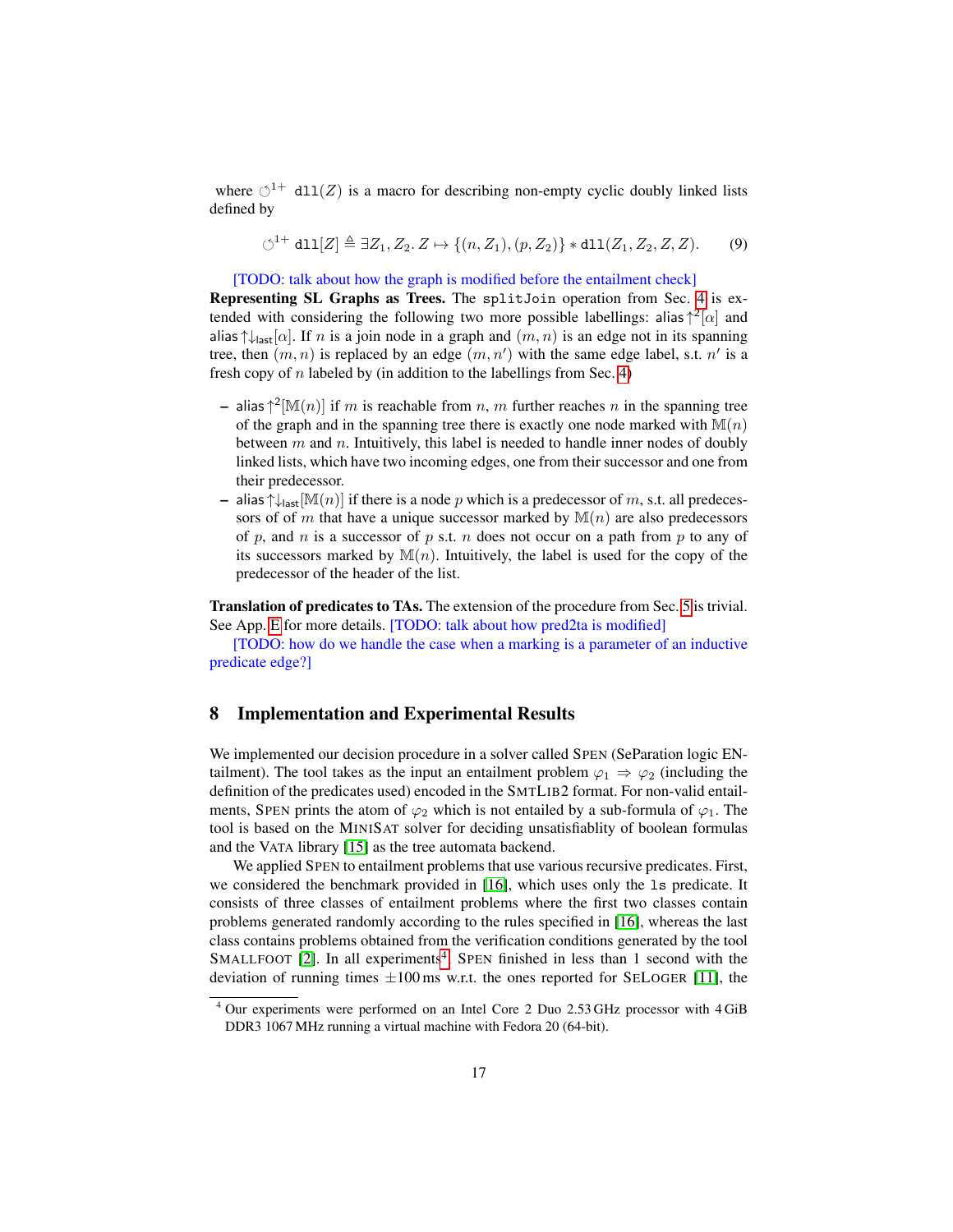| $\varphi_2$                               | nll  |     |      | nlcl |          |           | skla |                                                             |     | dll |     |         |
|-------------------------------------------|------|-----|------|------|----------|-----------|------|-------------------------------------------------------------|-----|-----|-----|---------|
| $\varphi_1$                               |      |     |      |      |          |           |      | tc1 tc2 tc3 tc1 tc2 tc3 tc1 tc2 tc3 tc1 tc2 tc3 tc1 tc2 tc3 |     |     |     |         |
| Time [ms]                                 |      |     |      |      |          |           |      | 344 335 319 318 316 317 334 349 326 358 324 322             |     |     |     |         |
| Status                                    | vld  | vld | inv  | vld  |          | $vld$ inv |      | $vld$ vld                                                   | inv | vld | vld | $\ln v$ |
| States/Trans. of $\mathcal{A}[\varphi_2]$ | 6/17 |     | 6/15 |      | 80/193   |           | 9/16 |                                                             |     |     |     |         |
| Nodes/Edges of $T(Gf[\varphi_1])$    7/7  |      | 7/7 | 6/7  |      | 10/9 7/7 | 6/6       | 7/7  | 8/8                                                         | 6/6 |     |     |         |

<span id="page-19-1"></span>Table 1. Running SPEN on entailments between formulas and atoms.

most efficient tool for deciding entailments of SL formulas with singly linked lists we are aware of (details are given in App. [F\)](#page-28-1).

The TA for ls is quite small, and so the above experiments did not evaluate much the performance of our procedure for checking entailments between formulas and atoms. For that, we further considered the experiments listed in Table [1](#page-19-1) (among which,  $skl_3$ ) required the extension of our approach to a full decision procedure as discussed at the end of Sec. [5\)](#page-14-0). The full benchmark is available with our tool [\[8\]](#page-21-10). The entailment problems are extracted from verification conditions of operations like adding or deleting an element at the start, in the middle, or at the end of various kinds of list segments (see App. [F\)](#page-28-1). Table [1](#page-19-1) gives for each example the running time, the valid/invalid status, and the size of the tree encoding and TA for  $\varphi_1$  and  $\varphi_2$ , respectively. We find the resulting times quite encouraging.

#### <span id="page-19-0"></span>9 Related Work

Several decision procedures for fragments of SL have been introduced in the literature [\[1,](#page-20-1)[5,](#page-20-0)[6,](#page-20-4)[9](#page-21-6)[,13](#page-21-2)[,12](#page-21-4)[,16](#page-21-8)[,17](#page-21-3)[,4\]](#page-20-5).

Some of these works [\[1](#page-20-1)[,5](#page-20-0)[,6](#page-20-4)[,16\]](#page-21-8) consider a fragment of SL that uses only one predicate describing singly linked lists, which is a much more restricted setting than what is considered in this paper. In particular, Cook et al. [\[6\]](#page-20-4) prove that the satisfiability/entailment problem can be solved in polynomial time. Piskac et al. [\[17\]](#page-21-3) show that the boolean closure of this fragment can be translated to a decidable fragment of firstorder logic, and this way, they prove that the satisfiability/entailment problem can be decided in NP/co-NP. Furthermore, they consider the problem of combining SL formulas with constraints on data using the Nelson-Oppen theory combination framework. Adding constraints on data to SL formulas is considered also in Qiu et al. [\[18\]](#page-21-11).

A fragment of SL covering overlaid nested lists was considered in our previous work [\[9\]](#page-21-6). Compared with it, we currently do not consider overlaid lists, but we have enlarged the set of inductively-defined predicates to allow for nesting of cyclic lists and doubly linked lists (DLLs). We also provide a novel and more efficient TA-based procedure for checking simple entailments.

Brotherston et al. [\[4\]](#page-20-5) define a generic automated theorem prover relying on the notion of cyclic proofs and instantiate it to prove entailments in a fragment of SL with inductive definitions and disjunctions more general than what we consider here. However, they do not provide a fragment for which completeness is guaranteed. Iosif et al. [\[13\]](#page-21-2) also introduce a decidable fragment of SL that can describe more complex data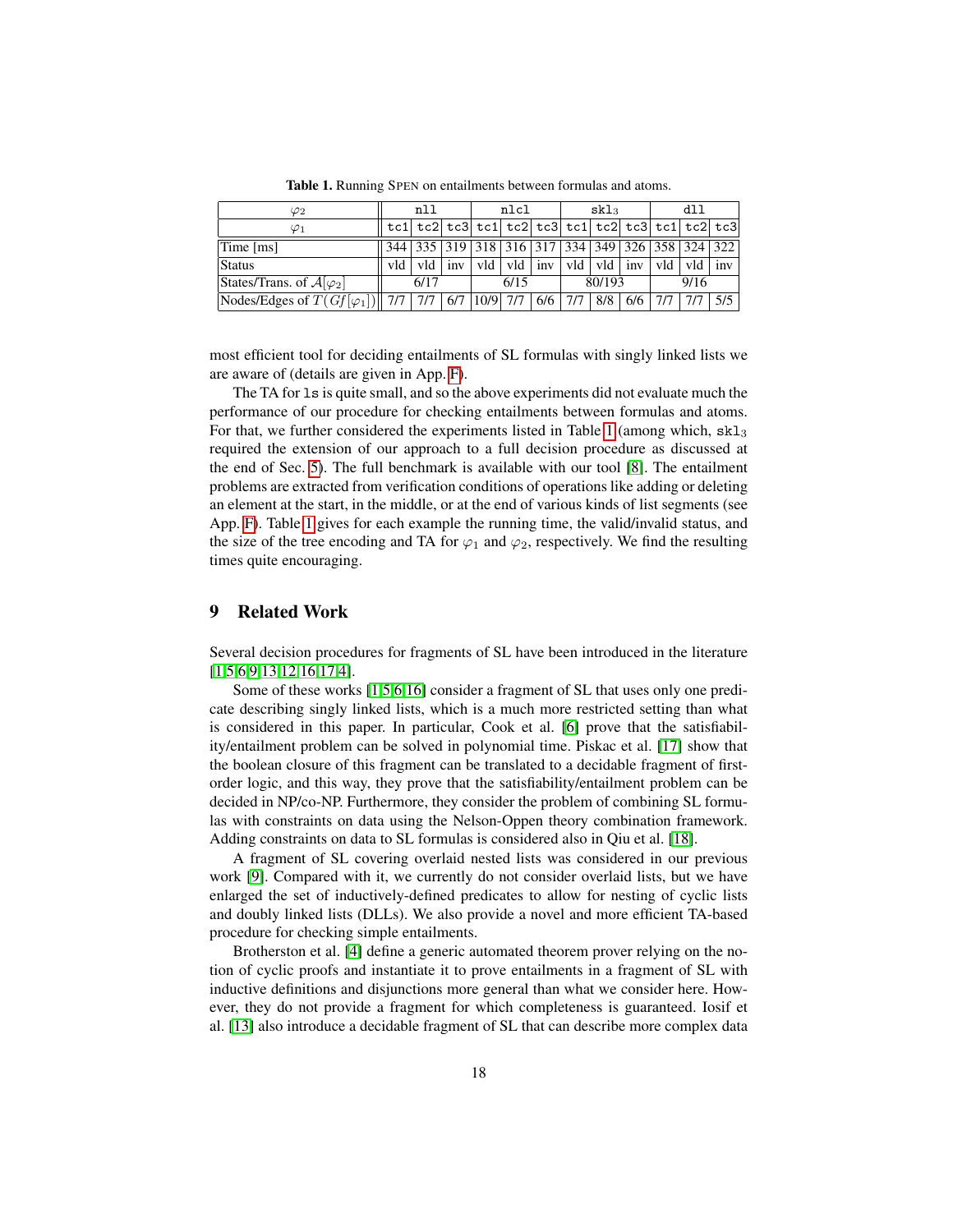structures than those considered here, including, e.g., trees with parent pointers or trees with linked leaves. However, [\[13\]](#page-21-2) reduces the entailment problem to MSO on graphs with a bounded tree width, resulting in a multiply-exponential complexity.

The recent work [\[12\]](#page-21-4) considers a more restricted fragment than [\[13\]](#page-21-2) (incomparable with ours). The work proposes a more practical, purely TA-based decision procedure, which reduces the entailment problem to *language inclusion* on TAs, establishing EXPTIME-completeness of the considered fragment. Our decision procedure deals with the boolean structure of SL formulas using SAT solvers, thus reducing the entailment problem to the problem of entailment between a formula and an atom. Such simpler entailments are then checked using a polynomial semi-decision procedure based on the *membership problem* for TAs. The approach of [\[12\]](#page-21-4) can deal with various forms of trees and with entailment of structures with skeletons based on different selectors (e.g., DLLs viewed from the beginning and DLLs viewed from the end). On the other hand, it currently cannot deal with structures of zero length and with some forms of structure concatenation (such as concatenation of two DLL segments), which we can handle.

## 10 Conclusion

We proposed a novel (semi-)decision procedure for a fragment of SL with inductive predicates describing various forms of lists (singly or doubly linked, nested, circular, with skip links, etc.). The procedure is compositional in that it reduces the given entailment query to a set of simpler queries between a formula and an atom. For solving them, we proposed a novel reduction to testing membership of a tree derived from the formula in the language of a TA derived from a predicate. We implemented the procedure, and our experiments show that it has not only a favourable theoretical complexity, but it also efficiently handles practical verification conditions.

In the future, we plan to investigate extensions of our approach to formulas with a more general boolean structure or using more general inductive definitions. Concerning the latter, we plan to investigate whether some ideas from [\[12\]](#page-21-4) could be used to extend our decision procedure for entailments between formulas and atoms. From a practical point of view, apart from improving the implementation of our procedure, we plan to integrate it into a complete program analysis framework.

#### References

- <span id="page-20-1"></span>1. J. Berdine, C. Calcagno, and P.W. O'Hearn. A Decidable Fragment of Separation Logic. In *Proc. of FSTTCS'04*, LNCS 3328, Springer, 2005.
- <span id="page-20-3"></span>2. J. Berdine, C. Calcagno, and P.W. O'Hearn. Smallfoot: Modular Automatic Assertion Checking with Separation Logic. In *Proc. of FMCO'05*, LNCS 4111, Springer, 2006.
- <span id="page-20-2"></span>3. J. Brotherston, C. Fuhs, N. Gorogiannis, and J.A.N. Perez. A Decision Procedure for Satis- ´ fiability in Separation Logic with Inductive Predicates. To appear in *Proc. of LICS'14*.
- <span id="page-20-5"></span>4. J. Brotherston, N. Gorogiannis, and R.L. Petersen. A Generic Cyclic Theorem Prover. In *Proc. of APLAS'12*, LNCS 7705, Springer, 2012.
- <span id="page-20-0"></span>5. C. Calcagno, H. Yang, P. O'Hearn. Computability and Complexity Results for a Spatial Assertion Language for Data Structures. In *Proc. of FSTTCS'01*, LNCS 2245, Springer, 2001.
- <span id="page-20-4"></span>6. B. Cook, C. Haase, J. Ouaknine, M.J. Parkinson, and J. Worrell. Tractable Reasoning in a Fragment of Separation Logic. In *Proc. of CONCUR'11*, LNCS 6901, Springer, 2011.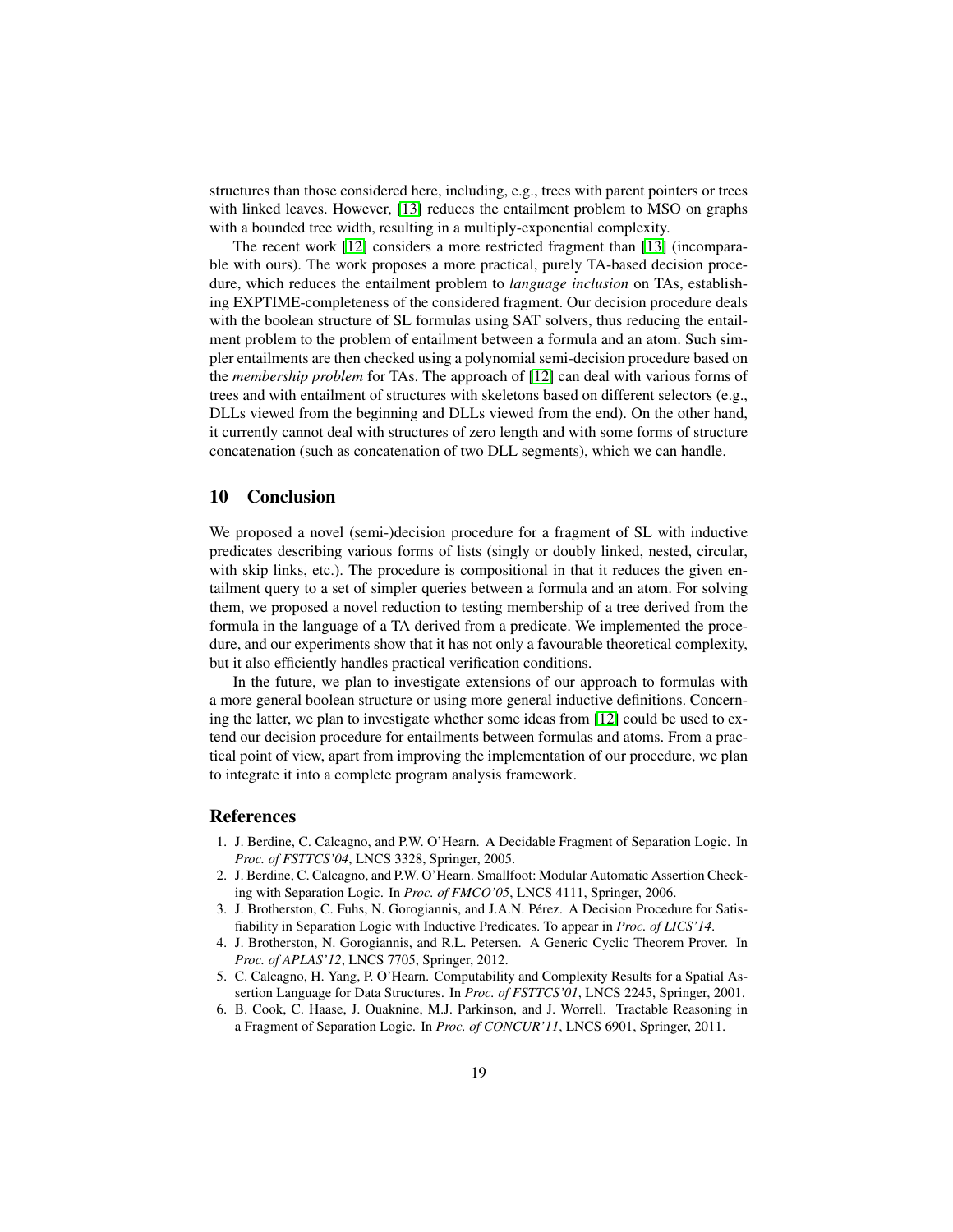- 7. C. Enea, O. Lengal, M. Sighireanu, and T. Vojnar. Compositional Entailment Checking ´ for a Fragment of Separation Logic. Technical Report FIT-TR-2014-01, FIT BUT, 2014. [http://www.fit.vutbr.cz/˜ilengal/pub/FIT-TR-2014-01.pdf](http://www.fit.vutbr.cz/~ilengal/pub/FIT-TR-2014-01.pdf).
- <span id="page-21-10"></span>8. C. Enea, O. Lengál, M. Sighireanu, and T. Vojnar. SPEN, 2014. [http://www.liafa.](http://www.liafa.univ-paris-diderot.fr/spen) [univ-paris-diderot.fr/spen](http://www.liafa.univ-paris-diderot.fr/spen).
- <span id="page-21-6"></span>9. C. Enea, V. Saveluc, and M. Sighireanu. Compositional Invariant Checking for Overlaid and Nested Linked Lists. In *Proc. of ESOP'13*, LNCS 7792, Springer, 2013.
- <span id="page-21-5"></span>10. A. Gotsman, J. Berdine, and B. Cook. Precision and the Conjunction Rule in Concurrent Separation Logic. *Electronic Notes in Theoretical Computer Science*, 276:171–190, 2011.
- <span id="page-21-9"></span>11. C. Haase, S. Ishtiaq, J. Ouaknine, and M.J. Parkinson. SeLoger: A Tool for Graph-based Reasoning in Separation Logic. In *Proc. of CAV'13*, LNCS 8044, Springer, 2013.
- <span id="page-21-4"></span>12. R. Iosif, A. Rogalewicz, and T. Vojnar. Deciding Entailments in Inductive Separation Logic with Tree Automata. Technical Report arXiv:1402.2127, 2014.
- <span id="page-21-2"></span>13. R. Iosif, A. Rogalewicz, and J. Simáček. The Tree Width of Separation Logic with Recursive Definitions. In *Proc. of CADE-24*, LNCS 7898, Springer, 2013.
- <span id="page-21-0"></span>14. S. Ishtiaq and P.W. O'Hearn. BI as an Assertion Language for Mutable Data Structures. In *Proc. of POPL'01*, ACM, 2001.
- <span id="page-21-7"></span>15. O. Lengál, J. Šimáček, and T. Vojnar. VATA: A Library for Efficient Manipulation of Nondeterministic Tree Automata. In *Proc. of TACAS'12*, LNCS 7214, Springer, 2012.
- <span id="page-21-8"></span>16. J.A.N. Perez and A. Rybalchenko. Separation Logic + Superposition Calculus = Heap The- ´ orem Prover. In *Proc. of PLDI'11*, ACM, 2011.
- <span id="page-21-3"></span>17. R. Piskac, T. Wies, and D. Zufferey. Automating Separation Logic Using SMT. In *Proc. of CAV'13*, LNCS 8044, Springer, 2013.
- <span id="page-21-11"></span>18. X. Qiu, P. Garg, A. Stefanescu, and P. Madhusudan. Natural Proofs for Structure, Data, and Separation. In *Proc. of PLDI'13*, ACM, 2013.
- <span id="page-21-1"></span>19. J.C. Reynolds. Separation Logic: A Logic for Shared Mutable Data Structures. In *Proc. of LICS'02*, IEEE, 2002.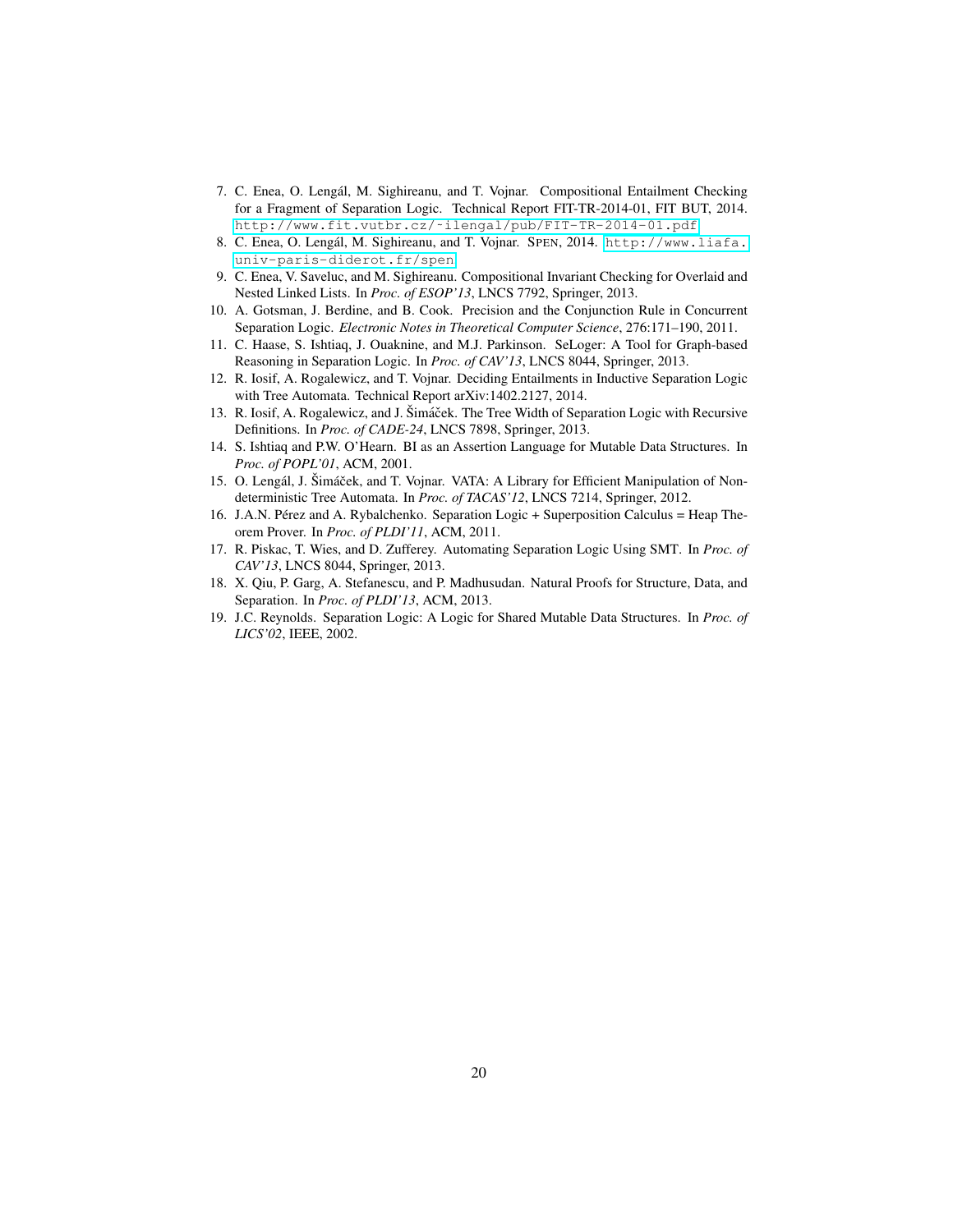## <span id="page-22-0"></span>A Semantics

The relation  $(S, H) \models \varphi$  is defined by the following ( $\forall$  denotes the disjoint union of sets and  $S[X \leftarrow \ell]$  denotes the function S' s.t.  $S'(X) = \ell$  and  $S'(Y) = S(Y)$  for any  $Y \neq X$ :

| $(S, H) \models E = F$                         | iff $S(E) = S(F)$                                                                                                                                                                                                |
|------------------------------------------------|------------------------------------------------------------------------------------------------------------------------------------------------------------------------------------------------------------------|
| $(S, H) \models E \neq F$                      | iff $S(E) \neq S(F)$                                                                                                                                                                                             |
| $(S, H) \models \varphi \land \psi$            | iff $(S, H) \models \varphi$ and $(S, H) \models \psi$                                                                                                                                                           |
| $(S, H) \models emp$                           | iff $dom(H) = \emptyset$                                                                                                                                                                                         |
| $(S, H) \models E \mapsto {\rho}$              | iff $dom(H) = \{(S(E), f_i)   (f_i, E_i) \in \{\rho\}\}\$ and                                                                                                                                                    |
|                                                | for every $(f_i, E_i) \in {\rho}$ , $H(S(E), f_i) = S(E_i)$                                                                                                                                                      |
| $(S, H) \models \Sigma_1 * \Sigma_2$           | iff $\exists H_1, H_2$ s.t. $ldom(H) = Idom(H_1) \oplus Idom(H_2)$ ,                                                                                                                                             |
|                                                | $(S, H_1) \models \Sigma_1$ , and $(S, H_2) \models \Sigma_2$                                                                                                                                                    |
| $(S, H) \models P(E, F, \overrightarrow{B})$   | iff there exists $k \in \mathbb{N}$ s.t. $(S, H) \models P^k(E, F, \overrightarrow{B})$ and                                                                                                                      |
|                                                | $ldom(H) \cap (\{S(F)\} \cup \{S(B) \mid B \in \overrightarrow{B}\}) = \emptyset$                                                                                                                                |
| $(S, H) \models P^0(E, F, \overrightarrow{B})$ | iff $(S, H) \models E = F \land emp$                                                                                                                                                                             |
|                                                | $(S, H) \models P^{k+1}(E, F, \overrightarrow{B})$ iff $(S, H) \models E \neq \{F\} \cup \overrightarrow{B} \land \exists X_{t_1}, \Sigma(E, X_{t_1}, \overrightarrow{B}) * P^k(X_{t_1}, F, \overrightarrow{B})$ |
| $(S, H) \models \exists X. \varphi$            | iff there exists $\ell \in Loss$ s.t. $(S[X \leftarrow \ell], H) \models \varphi$                                                                                                                                |
|                                                |                                                                                                                                                                                                                  |

## <span id="page-22-1"></span>B Algorithm toTree

Let  $G$  be an SL graph returned by select for the atom  $P(E,F,\overrightarrow{B})$ . The post-condition of select ensures that all nodes of  $G$  are reachable from the node  $Root$  labeled by  $E$ . The tree encoding of G is computed by the procedure toTree $(G, P(E, F, \overrightarrow{B}))$  below:

```
Input: G : an SL graph with all nodes reachable from the node Root labeled by E,
         P(E, F, \overrightarrow{B}): an atom
Output: A labeled tree that encodes G
    // compute the spanning tree
    M \leftarrow \text{nodeMarking}(G, P, E, \prec_{\mathbb{F}^*})// split nodes of Vars
     G' \leftarrow \mathtt{splitJoinLabeled}(G, \mathbb{M}, E, \{F\} \cup \overrightarrow{B})// split unlabeled join nodes
     T \leftarrow \texttt{splitJoin}(G', \mathbb{M})// move labels from edges to src nodes
     T' \leftarrow \texttt{updateLabels}(T)return T^{\prime}Fig. 9. Tree encoding of SL graphs by toTree()
```
## <span id="page-22-2"></span>C Construction of Tree Automata for Predicates

This appendix first describes the basic algorithm for construction of tree automata accepting unfoldings of the predicate where every (singly linked) list segment (both top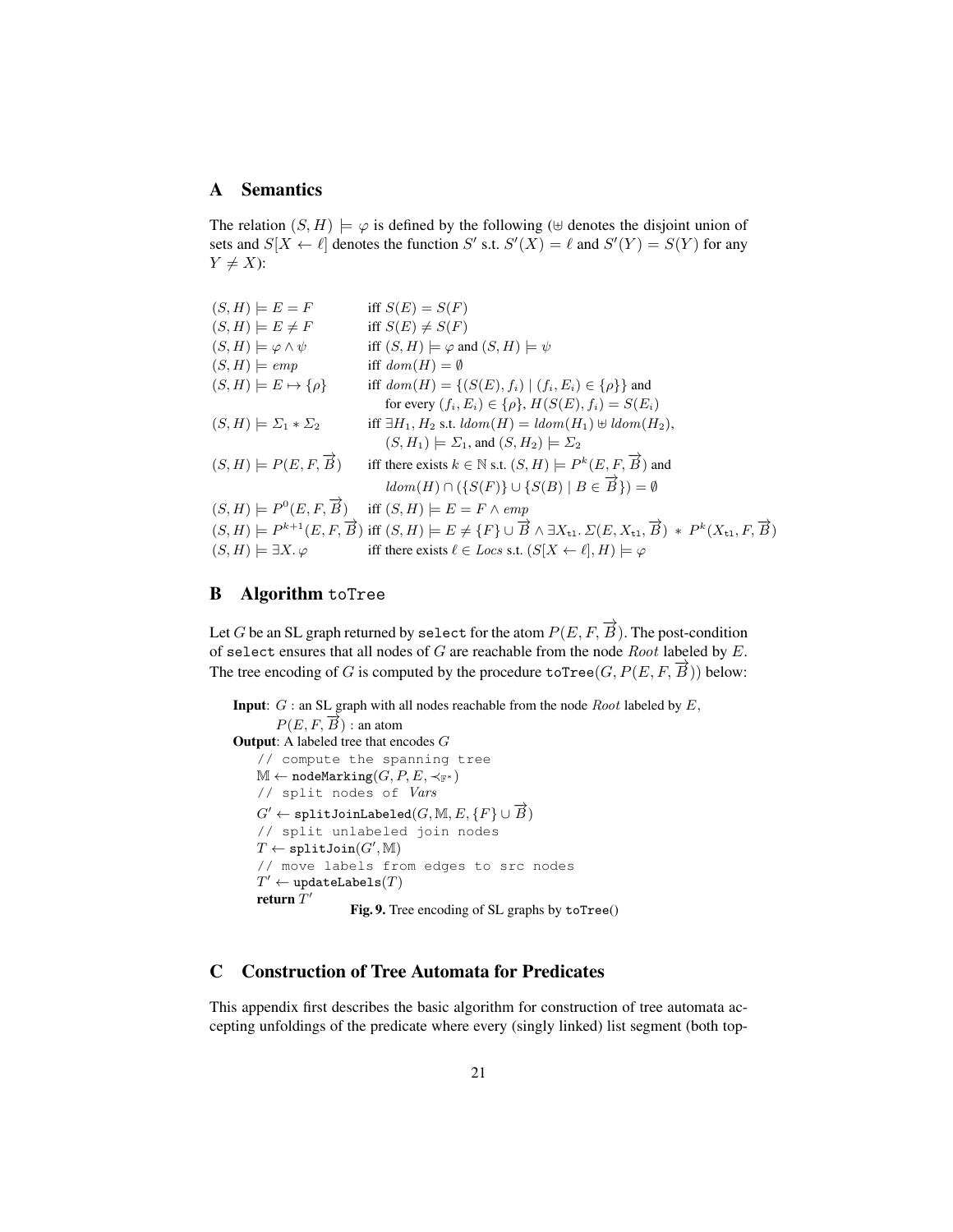level and nested) is non-empty. Later, the algorithm is extended for list segments which might be empty and for doubly linked list segments.

## <span id="page-23-1"></span>C.1 Basic Algorithm for Non-Empty List Segments

Consider the definition of the matrix of the predicate  $P(E, F, \overrightarrow{B})$  as given in Section [2](#page-4-1) repeated for the sake of convenience here:

 $P(E, F, \overrightarrow{B}) \triangleq (E = F \wedge emp) \vee (E \neq \{F\} \cup \overrightarrow{B} \wedge \exists X_{t1} \ldots \Sigma(E, X_{t1}, \overrightarrow{B}) * P(X_{t1}, F, \overrightarrow{B}))$ 

where  $\Sigma$  is of the form

$$
\Sigma(E, X_{\tt tl}, \overrightarrow{B}) \triangleq \exists \overrightarrow{Z}. E \mapsto \rho(X_{\tt tl}, \overrightarrow{Z}, \overrightarrow{B}) * \Sigma'
$$
  

$$
\Sigma' ::= Q(Z, U, \overrightarrow{Y}) \mid \bigcirc^{1+} Q[Z, \overrightarrow{Y}] \mid \Sigma' * \Sigma'
$$
  
for  $Z \in \overrightarrow{Z}, U \in \overrightarrow{Z} \cup \overrightarrow{B} \cup \{E, X_{\tt tl}\}, \overrightarrow{Y} \subseteq \overrightarrow{B} \cup \{E, X_{\tt tl}\},$  and  

$$
\bigcirc^{1+} Q[Z, \overrightarrow{Y}] \triangleq \exists Z'. \Sigma_Q(Z, Z', \overrightarrow{Y}) * Q(Z', Z, \overrightarrow{Y})
$$
 where  $\Sigma_Q$  is the matrix of Q.

The construction of the automaton  $A[P]$  is described in the following. To ease its presentation, let us suppose that the matrix of P is of the form  $\Sigma(E, X_{t1}, \overrightarrow{B}) \triangleq \exists \overrightarrow{Z}$ .  $E \mapsto$  $\{(f_1, Z_1), \ldots, (f_n, Z_n)\}\ast \Sigma'$ . W.l.o.g. we further assume that  $f_1 \prec_{\mathbb{F}} \ldots \prec_{\mathbb{F}} f_n$ , i.e.  $f_1$ is the minimum field in  $\mathbb{F}_{\mapsto}(P)$ .

The construction uses the SL graph of the following formula which unfolds two times the recursive definition of the predicate:

<span id="page-23-0"></span>
$$
\exists X_{\mathtt{tl}}.\ \Sigma(E, X_{\mathtt{tl}}, \overrightarrow{B}) * \Sigma(X_{\mathtt{tl}}, F, \overrightarrow{B}). \tag{10}
$$

The unfolding is done two times in order to capture all the markings (including the ones of nodes allocated inside the list segment) that may appear in tree encodings that shall be recognized by  $A[P]$ . The graph G is obtained from the SL graph of [\(10\)](#page-23-0) such that the macro  $\circ^{1+} Q[Z, \overrightarrow{Y}]$  is not expanded but translated into a predicate edge from Node(Z) to Node(Z) labelled with  $Q(\overrightarrow{Y})$ .

Then, we get the tree encoding  $\mathcal{T}[G]$  of G and check that it is not equal to  $\perp$ , otherwise we abort the procedure. Notice that the variable  $X_{t_1}$  is existentially quantified in G, so  $\mathcal{T}[G]$  does not use alias relation alias  $[X_{t1}]$  but only alias  $[U]$  with  $U \in \{E, F\} \cup \overrightarrow{B}$ . The nodes aliasing the one labeled by  $X_{t1}$  in G use the relations alias  $\uparrow[f_1]$  or alias  $\uparrow\downarrow[f_1]$  because the marking of Node $(X_{t_1})$  is  $f_1$ . Recall also that the nodes of G labeled by parameters or existentially quantified variables are pushed directly in  $\mathcal{T}[G]$ . So, we overload the notation Node(Z) to denote the node of  $\mathcal{T}[G]$  obtained from the node of  $G$  labeled by  $Z$ .

The construction starts with an empty automaton  $A[P]$ . It calls a procedure buildTACall which adds states and transitions to  $A[P]$  to recognize tree encodings of unfoldings of the atom  $P(E, F, \overrightarrow{B})$ . This procedure is recursive, because it is called for all atoms  $Q(U, V, \overline{W})$  inside the formula [\(10\)](#page-23-0). The formal parameters of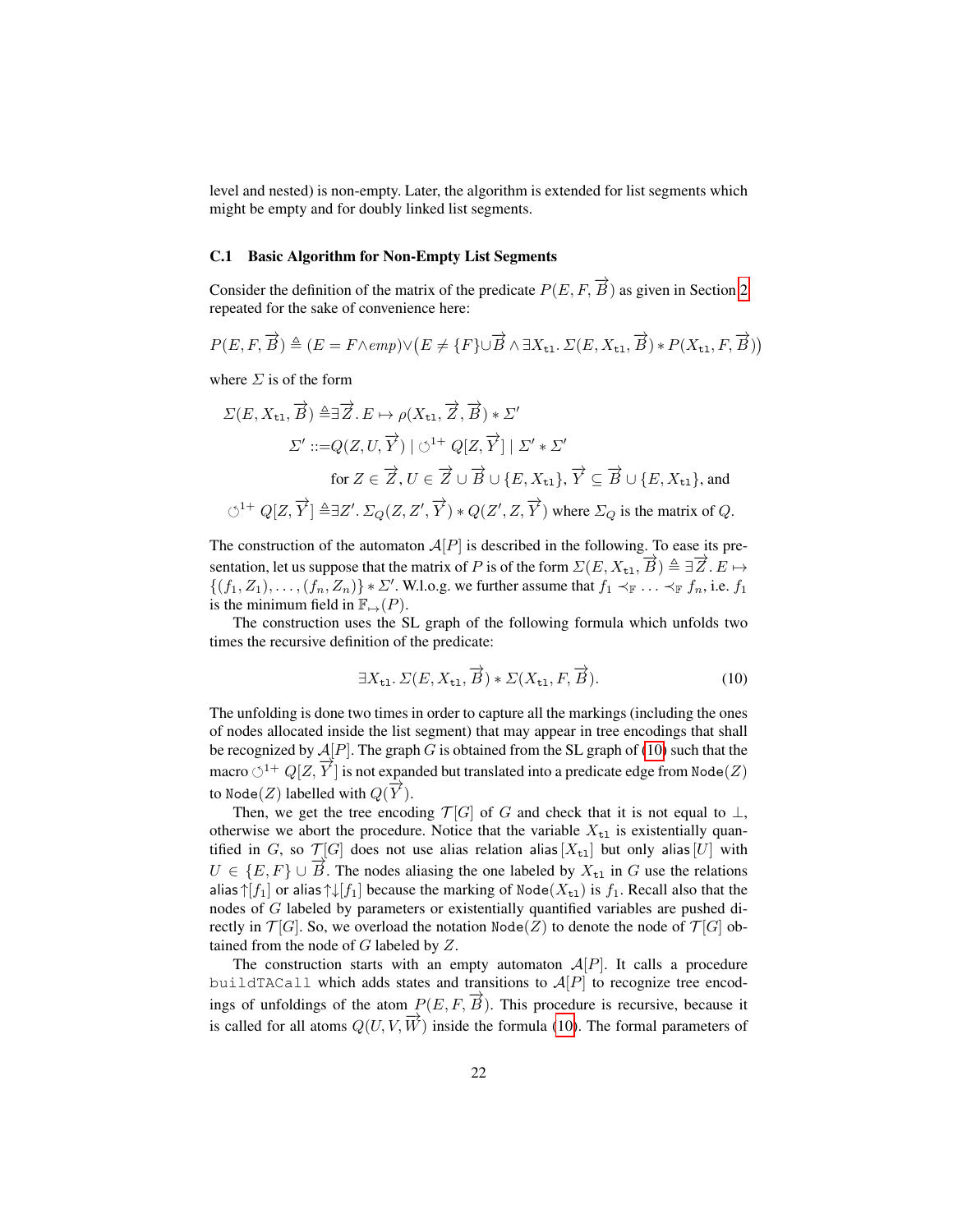

<span id="page-24-0"></span>Fig. 10. General schema of  $A[P]$  built in buildTACall

buildTACall are: the predicate called, the mapping  $\sigma$  of its formal parameters to an aliasing relation, the states  $q_0$  and  $q_1$  to be used for the source resp. the destination of the construction, and the marking  $m_0$  of state  $q_0$ . The initial values of these parameters are, respectively,  $P$ ,  $[E \mapsto \text{alias}[E], F \mapsto \text{alias}[F], B \mapsto \text{alias}[B]]$ , fresh states  $q_0, q_1$ , and  $f_1$ . The state  $q_0$  is marked as the root of  $\mathcal{A}[P]$ .

The procedure buildTACall has four steps, each step filling one of the parts of the general schema of  $A[P]$  given in Fig. [10.](#page-24-0)

*I. Import the tree encoding*  $\mathcal{T}[G]$ : This first step create the *skeleton* of  $\mathcal{A}[P]$  by taking  $\mathcal{T}[G]$  and transforming it in the following way:

- (a) For each node u of  $\mathcal{T}[G]$ , we create a unique state  $q(u)$  in  $\mathcal{A}[P]$  except for the nodes Node(E) and Node(F) for which are used the states  $q_0$  resp.  $q_1$ .
- (b) If the node u is labelled in  $\mathcal{T}[G]$  with an aliasing relation  $r \in \{ \text{alias}[B] \mid B \in \mathcal{F} \}$  $\overrightarrow{B}$   $\cup$  {alias  $\#[m] \mid \# \in \{\uparrow, \uparrow\downarrow\}, m$  a marking}, we add the transition

$$
q(u) \hookrightarrow r[\sigma \circ m_0] \tag{11}
$$

where  $\sigma \circ m_0$  substitutes a relation alias  $[B]$  by  $\sigma(B)$  for any  $B \in \overrightarrow{B}$ , and a relation alias  $\#[m]$  by alias  $\#[m_0 \odot m]$ .

(c) If there is a predicate edge from u to v labelled with  $Q(\overrightarrow{Y})$ , we add the transition

$$
q(u) \hookrightarrow Q(\overrightarrow{Y}[\sigma \circ m_0])(q(v)). \tag{12}
$$

where  $\sigma \circ m_0$  replaces each variable in the tuple  $\overrightarrow{Y}$  by:

- $\sigma(Y)$ , if Y is a parameter,
- a relation alias  $\#[m_0 \odot m]$  where m is the marking of Node(Y) and  $\#$  is the relation between  $\text{Node}(E)$  and  $\text{Node}(Y)$ , if Y is an existential variables in [\(10\)](#page-23-0).
- (d) If u is the source of points-to edges  $e_1, \ldots, e_k$  labelled with the fields  $h_1, \ldots, h_k$ respectively, assuming that  $h_1 \prec_F \ldots \prec_F h_k$ , and entering nodes  $v_1, \ldots, v_k$ , in this order, we add the transition

$$
q(u) \hookrightarrow h_1(q(v_1)), \dots, h_k(q(v_k)). \tag{13}
$$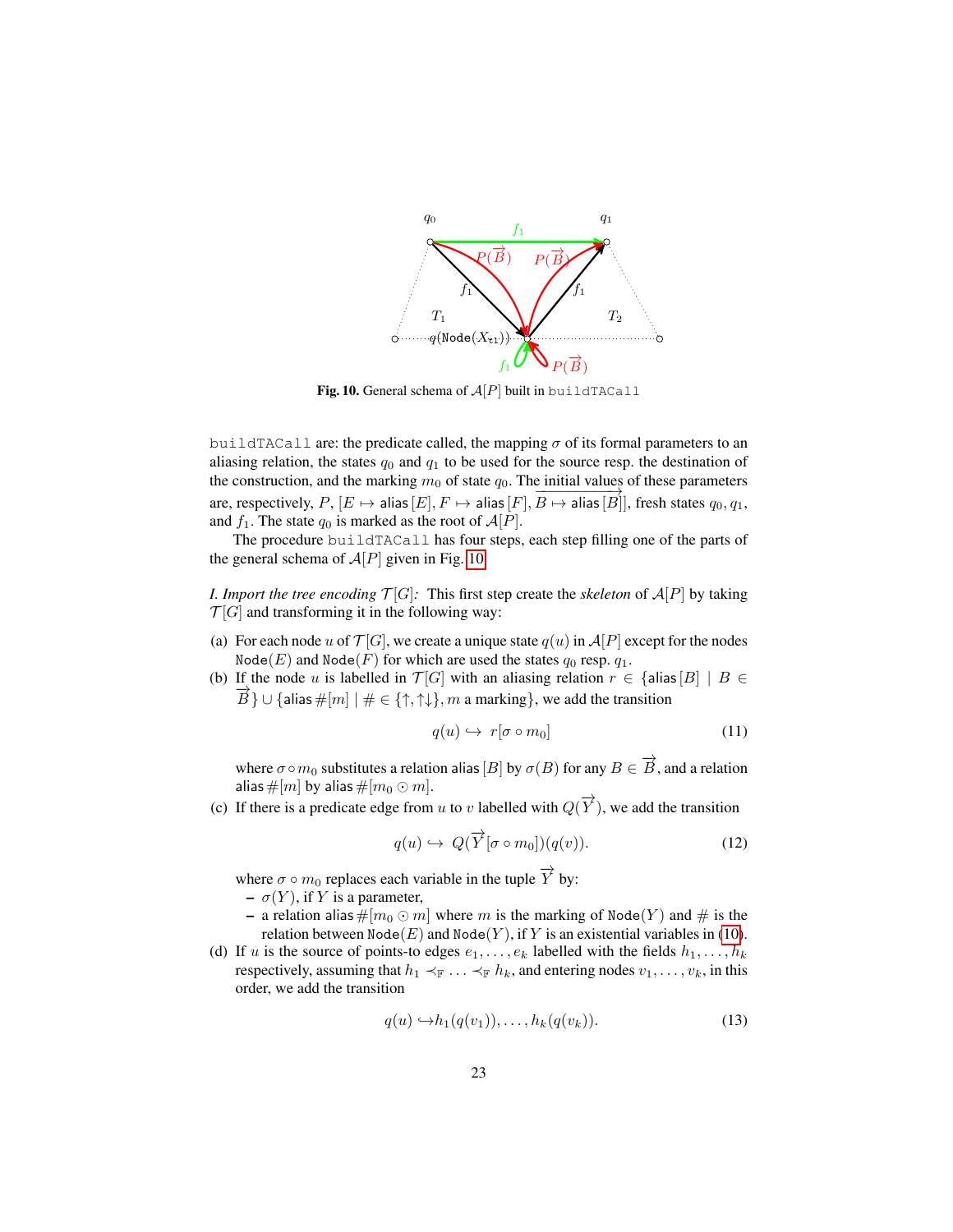Note that this rule also creates the transition

$$
q_0 \hookrightarrow f_1(q(\text{Node}(X_{t1}))), f_2(q(Z_2)), \dots, f_n(q(Z_n)).
$$
\n(14)

corresponding to the black edge labeled by  $f_1$  in Fig. [10](#page-24-0) between states  $q_0$  and  $q(\text{Node}(X_{t_1}))$ , and the black edge between  $q(\text{Node}(X_{t_1}))$  and  $q_1$ .

(e) If the call to buildTACall is not nested, we add the transition

<span id="page-25-0"></span>
$$
q_1 \hookrightarrow \sigma(F). \tag{15}
$$

Note that this skeleton is able to accept precisely two unfoldings of the predicate P between  $E$  and  $F$  such that nested predicates are not unfolded. This skeleton is represented two triangles built with black edges in Fig. [10;](#page-24-0) each triangle corresponds to an unfolding of the predicate definition encoded in  $\mathcal{T}[G]$ .

*II. Accepting non empty list segments:* Next, we make  $A[P]$  accept an arbitrary number of these unfoldings along the backbone field of the predicate. To do this, we take the initial transition [\(14\)](#page-25-0) insert into  $A[P]$  the following transitions (represented in green in Fig. [10\)](#page-24-0):

(a) a transition to accept exactly one unfolding:

$$
q_0 \hookrightarrow f_1(q_1), f_2(q(Z_2)), \dots, f_n(q(Z_n)). \tag{16}
$$

(b) a transition to inserting more unfoldings:

$$
q(\text{Node}(X_{t1})) \hookrightarrow f_1(q(\text{Node}(X_{t1}))), f_2(q(Z_2)), \dots, f_n(q(Z_n)).
$$
 (17)

*III. Interleave with predicate edges:* We add transitions (represented in red in Fig. [10\)](#page-24-0) allowing an arbitrary interleaving of folded and unfolded occurrences of the translated predicate P:

$$
q_0 \hookrightarrow P(\overrightarrow{B}[\sigma]])(q(\text{Node}(X_{t1})))
$$
\n(18)

$$
q(\text{Node}(X_{t1})) \hookrightarrow P(\overrightarrow{B}[\sigma])(q(\text{Node}(X_{t1})))
$$
\n(19)

$$
q(\text{Node}(X_{t1})) \hookrightarrow P(\overrightarrow{B}[\sigma])(q_1). \tag{20}
$$

*IV. Inserting tree automata of nested predicate edges:* For each transition inserted in  $A[P]$  of the form:

$$
q(\text{Node}(R)) \hookrightarrow Q(\overrightarrow{Y})(q(\text{Node}(S))), \tag{21}
$$

with  $Q \neq P$ , we call recursively the procedure builTACall to insert in  $A[P]$  the automaton for the call of the predicate Q with the parameters  $(R, S, \overrightarrow{Y})$ . The states created by each call of builTACall are new. The procedure builTACall is called with the process identifier  $Q$ ,

- the mapping  $[E \mapsto r_R, F] \mapsto r_S, \overrightarrow{B \mapsto r_Y}$ , where for any  $Z \in \{R, S\} \cup \overrightarrow{Y}$ : • if  $Z \in \{E, F\} \cup \{B\}$  then  $r_Z$  is  $\sigma(Z)$ ,

- 
- if  $Z \in \{1, 2, \ldots\}$  and  $Z$  is  $\sigma(Z)$ ,<br>
 if  $Z \in \{Z \text{ (set of existentially quantified variables in } P) \text{ then } r_Z \text{ is alias } \uparrow \downarrow [m_Z]$ where  $m_Z$  is the marking of Node(Z) in  $\mathcal{T}[G]$ ,
- the states  $q(\text{Node}(R))$  and  $q(\text{Node}(S))$ , and
- the marking  $m_0 \odot m_R$ , where  $m_R$  is the marking of Node(R) in  $\mathcal{T}[G]$ .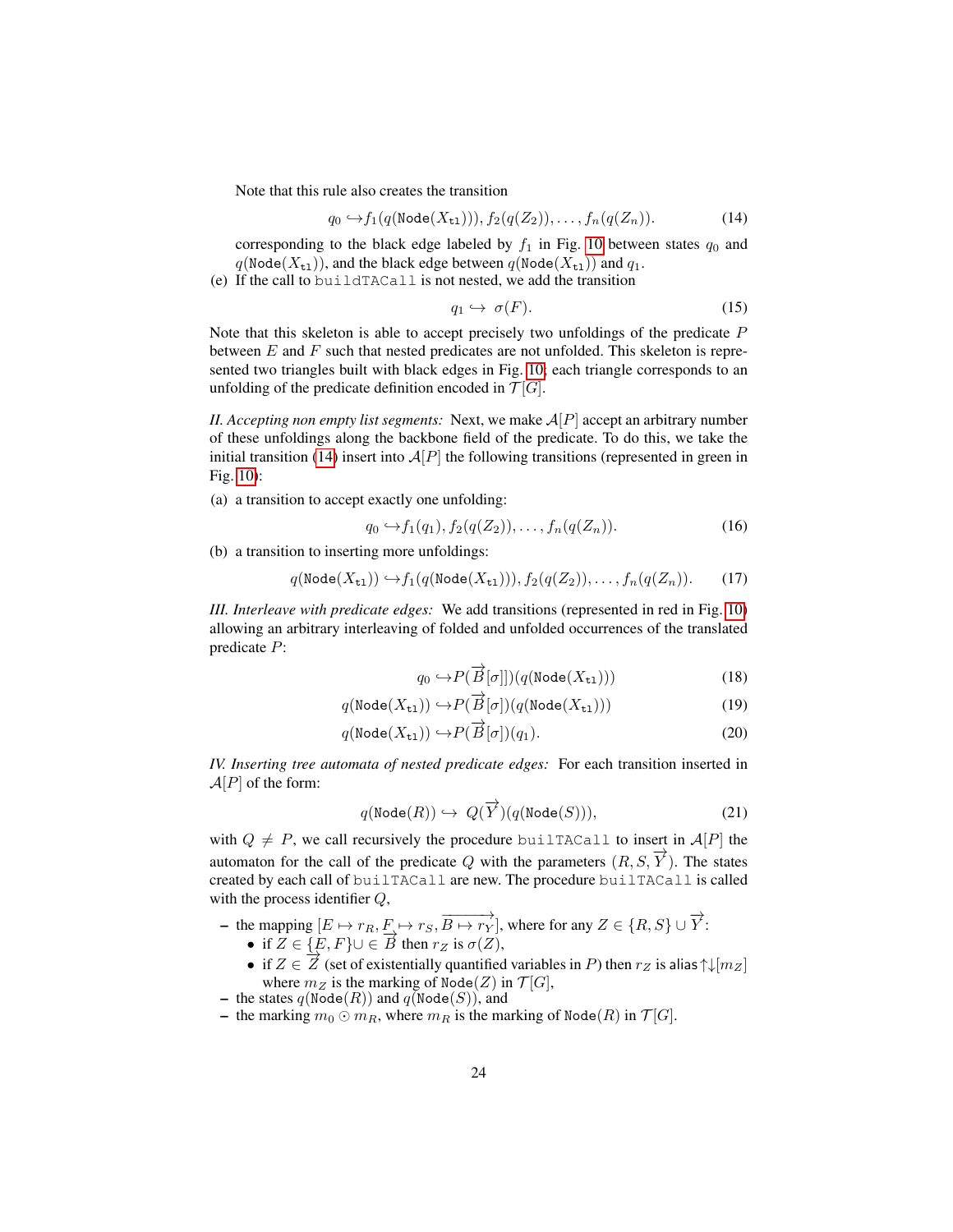

<span id="page-26-1"></span>Fig. 11. Illustration of the issue with possibly empty nested list segments. The label of the node accessible from  $x_5$  over  $f_1$  (labelled with alias  $\uparrow \downarrow [f_3]$ ) reflects the fact that the second-level skip list from the node  $x_4$  to the node  $x_6$  is empty.

#### <span id="page-26-0"></span>C.2 Extension for Possibly Empty Nested List Segments

This extension creates tree automata that can accept such unfoldings of the predicate where nested list segments may be empty. The difficulties this creates are shown in Fig. [11.](#page-26-1) The label of the node accessible from  $x_5$  over  $f_1$  (labelled with alias  $\uparrow \downarrow [f_3]$ ) reflects the fact that the second-level skip list from the node  $x_4$  to the node  $x_6$  is empty. Therefore, when the automaton is traversing the segment between  $x_4$  and  $x_6$ , it needs to remember that if the second level list segment leaving  $x_4$  is empty, the label at the end of the first level list segment leaving  $x_4$  is not alias  $\uparrow \downarrow [f_3f_2]$  but alias  $\uparrow \downarrow [f_3]$ . Note that the top-level list segment predicate is always non-empty; the case when it is empty is dealt with during the normalization phase (see Section [3.2\)](#page-9-0).

Suppose there are nested list segments  $R_1, \ldots, R_n$  in the matrix  $\Sigma(E, X_{t_1}, \overrightarrow{B})$  of the predicate  $P(E, F, \vec{B})$  (note that the predicate of some distinct  $R_i$  and  $R_j$  can be the same, e.g.  $R_i = \text{ls}(S, T)$  and  $R_j = \text{ls}(U, V)$ ). For every subset S of the set of nested list segments,  $S \subseteq \{R_1, \ldots, R_n\}$ , we run the procedure in Section [C.1](#page-23-1) such that we first modify  $\Sigma(E, X_{t_1}, \overrightarrow{B})$  in such a way that all nested list segments not in S are substituted by their ground case and obtain the automaton  $A<sup>S</sup>$ . We then obtain the automaton  $A[P(E, F, \overrightarrow{B})]$  by uniting all the automata retrieved in the previous step together and merging their initial states into one.

Formally, given the automata  $\mathcal{A}^S = (Q^S, \mathcal{F}, q_0^S, \Delta^S)$  for all  $S \subseteq \{R_1, \ldots, R_n\}$ (supposing the sets of states are pairwise disjoint) we create  $\mathcal{A}[P(E, F, \overrightarrow{B})] =$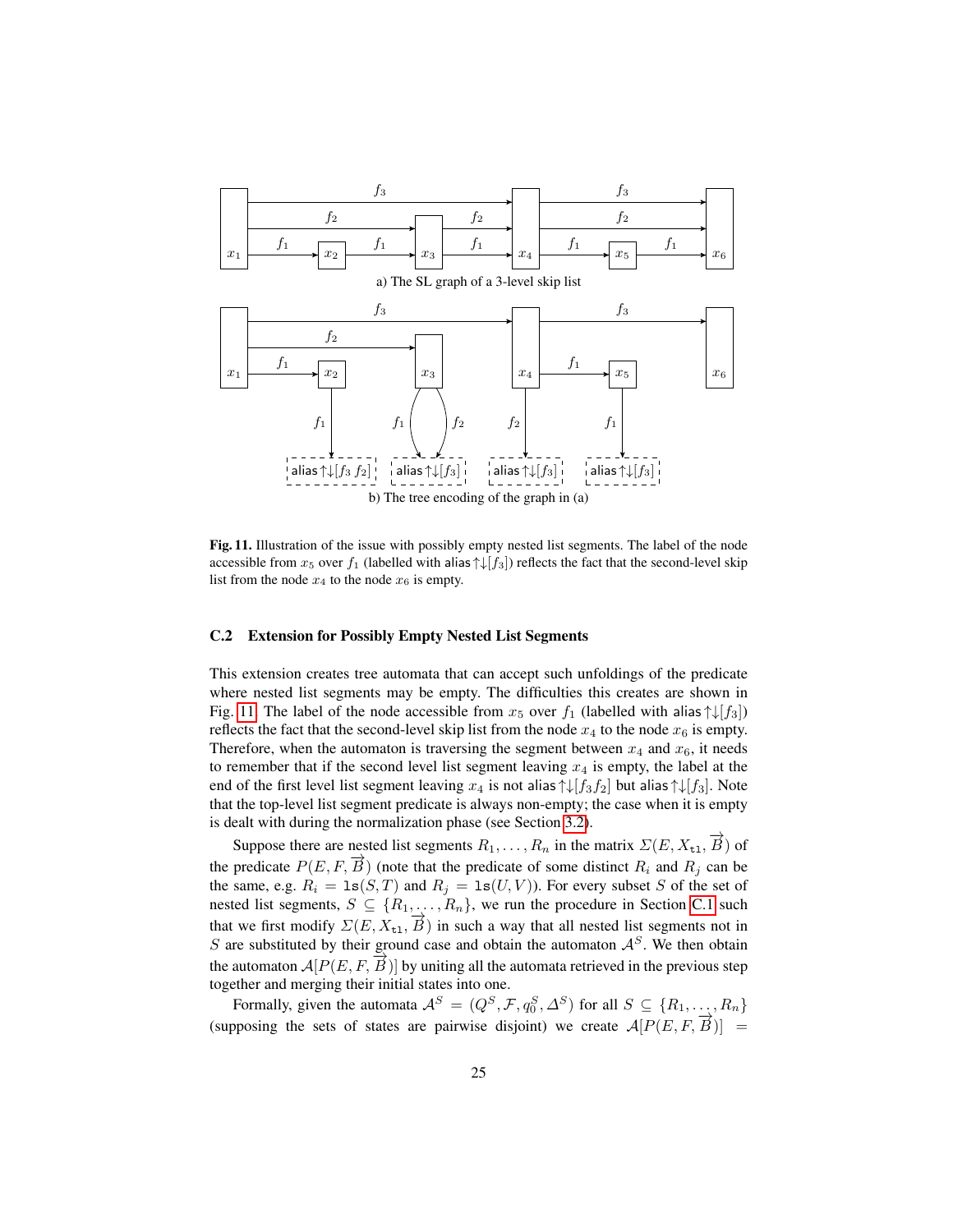$(Q, \mathcal{F}, q_0, \Delta)$  in the following way.

$$
Q = \{q_0\} \cup \bigcup_{S \subseteq \{R_1, ..., R_n\}} \left(Q^S \setminus \{q_0^S\}\right) \tag{22}
$$

$$
\Delta = \bigcup_{S \subseteq \{R_1, \dots, R_n\}} \Delta^S \left[ q_0 / q_0^S \right] \tag{23}
$$

where  $\Delta^S \left[ q_0 / q_0^S \right]$  denotes the set of transitions  $\Delta^S$  where every occurrence of  $q_0^S$  is substituted with  $q_0$ .

#### C.3 Extension for Doubly Linked Lists

For DLLs, the procedure is more complex. Recall the definition of a doubly linked predicate:

$$
P(E, F, P, S, \overrightarrow{B}) \triangleq (E = S \land F = P \land emp) \lor (E \neq \{S\} \cup \overrightarrow{B} \land F \neq \{P\} \cup \overrightarrow{B} \land \exists X_{\mathtt{tl}}. \Sigma(E, X_{\mathtt{tl}}, P, \overrightarrow{B}) * P(X_{\mathtt{tl}}, F, E, S, \overrightarrow{B}))
$$

First, we start with obtaining the SL formula use for the base of the algorithm. This is done by unfolding the predicate  $P$  several times.

## <span id="page-27-0"></span>D Tree Automata for the Running Example

The automaton  $\mathcal{A}[\texttt{ls}(E, F)]$  contains the following set of transition rules (with  $q_0$  being the initial state):

$$
q_0 \hookrightarrow f(q_0) \qquad q_0 \hookrightarrow \text{ls}(q_0)
$$
  
\n
$$
q_0 \hookrightarrow f(q_1) \qquad q_0 \hookrightarrow \text{ls}(q_1)
$$
  
\n
$$
q_1 \hookrightarrow \text{alias}[F]
$$

The automaton  $A[$ nll $(G, H, B)$ ] contains the following set of transition rules (with  $qq_0$ being the initial state):

| $qq_0 \hookrightarrow s(qq_0), h(q_0)$            | $qq_0 \hookrightarrow s(qq_1), h(q_0)$       |
|---------------------------------------------------|----------------------------------------------|
| $qq_1 \hookrightarrow$ alias $[H]$                | $qq_0 \hookrightarrow \texttt{nil}(B)(qq_0)$ |
| transition rules of $\mathcal{A}[\text{ls}(E,B)]$ | $qq_0 \hookrightarrow \texttt{nil}(B)(qq_1)$ |

The automaton  $\mathcal{A}[\text{skl}_1(K, L)]$  contains the following set of transition rules ( $p_0$  is the initial state):

| $p_0 \hookrightarrow f_3(p_\perp), f_2(p_\perp), f_1(p_0)$ | $p_0 \hookrightarrow \mathtt{skl}_1(p_0)$ |
|------------------------------------------------------------|-------------------------------------------|
| $p_0 \hookrightarrow f_3(p_\perp), f_2(p_\perp), f_1(p_1)$ | $p_0 \hookrightarrow \mathtt{skl}_1(p_1)$ |
| $p_1 \hookrightarrow$ alias $ L $                          | $p_{\perp} \hookrightarrow$ alias [NULL]  |

The automaton  $A[**skl**<sub>2</sub>(M, N)]$  contains the following set of transition rules ( $pp_0$  is the initial state):

| $pp_0 \hookrightarrow f_3(p_{\perp}), f_2(pp_0), f_1(p_0)$    | $pp_0 \hookrightarrow$ sk $1_2(pp_0)$ |
|---------------------------------------------------------------|---------------------------------------|
| $pp_0 \hookrightarrow f_3(p_\perp), f_2(pp_1), f_1(p_0)$      | $pp_0 \hookrightarrow$ sk $1_2(pp_1)$ |
| transition rules of $A[skl1(K, L)],$ where                    | $pp_1 \hookrightarrow$ alias $[N]$    |
| alias [L] is substituted by alias $\uparrow \downarrow [f_2]$ |                                       |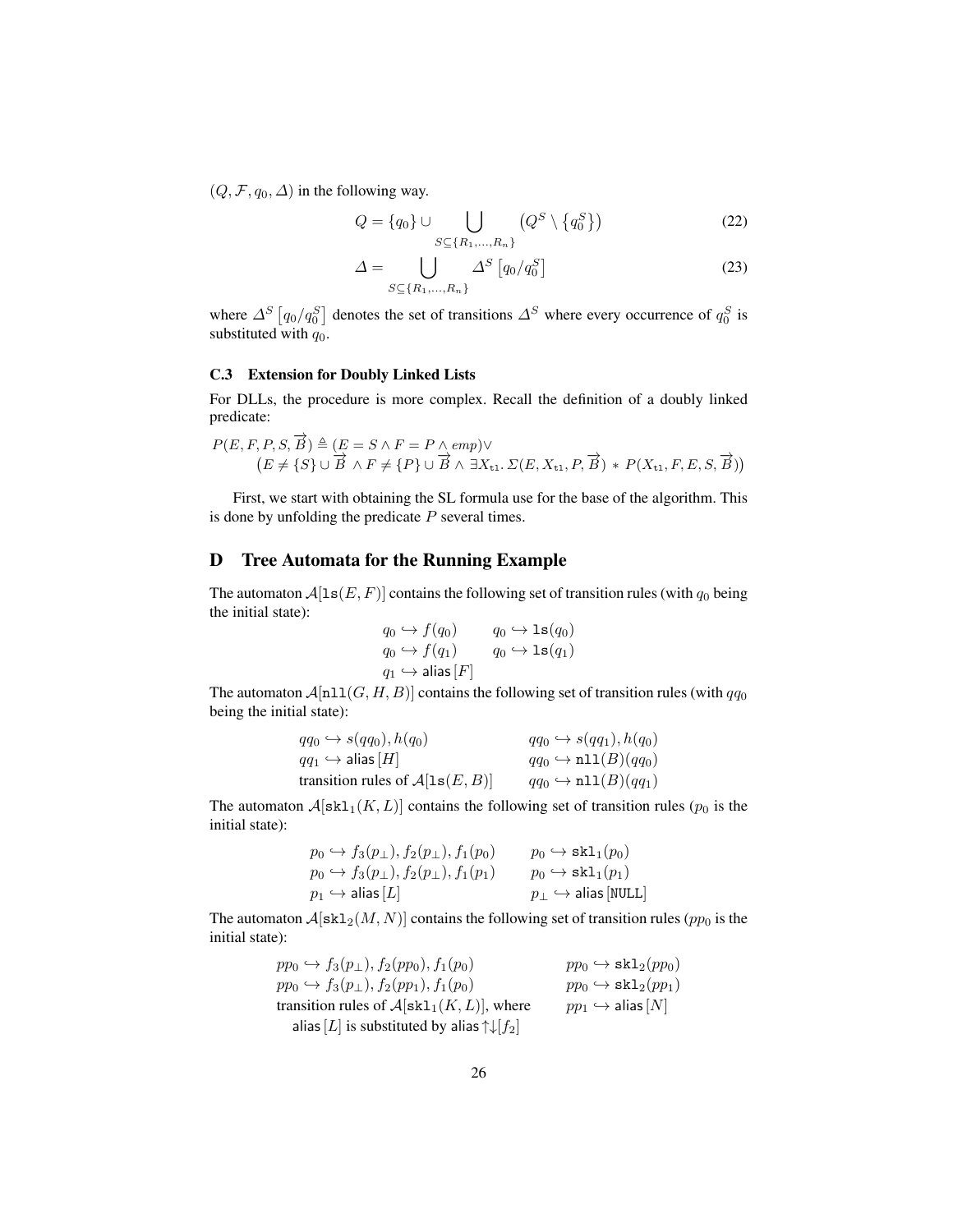The automaton  $A[**skl**<sub>3</sub>(P, R)]$  contains the following set of transition rules ( $ppp<sub>0</sub>$  is the initial state):

| $ppp_0 \hookrightarrow f_3(ppp_0), f_2(pp_0), f_1(p_0)$                                   | $ppp_0 \hookrightarrow$ sk $1_3(ppp_0)$ |
|-------------------------------------------------------------------------------------------|-----------------------------------------|
| $ppp_0 \hookrightarrow f_3(ppp_1), f_2(pp_0), f_1(p_0)$                                   | $ppp_0 \hookrightarrow$ sk $1_3(ppp_1)$ |
| transition rules of $\mathcal{A}[\texttt{skl}_2(M,N)]$ , where                            | $ppp_1 \hookrightarrow$ alias $ R $     |
| alias [N] is substituted by alias $\uparrow \downarrow [f_3]$                             |                                         |
| alias $\uparrow \downarrow [f_2]$ is substituted by alias $\uparrow \downarrow [f_3 f_2]$ |                                         |

The automaton  $A[{\rm n}1c1(S,T)]$  contains the following set of transition rules (with  $qq_0$ ) being the initial state):

| $qq_0 \hookrightarrow s(qq_0), h(q_0)$             | $qq_0 \hookrightarrow s(qq_1), h(q_0)$     |
|----------------------------------------------------|--------------------------------------------|
| $qq_1 \hookrightarrow$ alias $[T]$                 | $qq_0 \hookrightarrow \texttt{nlcl}(qq_0)$ |
| transition rules of $A[ls(E, F)]$ , where          | $qq_0 \hookrightarrow \texttt{nlcl}(qq_1)$ |
| alias [F] is substituted by alias $\uparrow$ [s h] |                                            |

#### <span id="page-28-0"></span>E Extending the Tree Encoding to Deal with Doubly Linked Lists

The SL graphs of two formulas that entail  $d\mathbf{1}(E, F, P, S)$  and  $\mathbf{n}\mathbf{l} c\mathbf{d}(E, F)$  from Sec. [7](#page-17-1) and their tree encodings are given in Fig. [12](#page-29-0) and Fig. [13](#page-30-0) respectively. To deal with doubly linked lists, one has to modify the step of the procedure toTree that removes join nodes which are not labeled by  $P$  or  $S$  in the case of dll and by  $F$  in the case of nlcdl. These are the arguments that are not supposed to be allocated in any model of the predicate. Basically, we need to consider the labels alias  $\uparrow^2[\alpha]$  and alias  $\uparrow\downarrow$ <sub>last</sub>  $[\alpha]$  introduced in Sec. [7.](#page-17-1)

#### <span id="page-28-1"></span>F Details of the Experiments

In this appendix, we give details of the experiments described in Sec.  $8<sup>5</sup>$  $8<sup>5</sup>$  $8<sup>5</sup>$ . First, we considered the benchmark provided in [\[16\]](#page-21-8), which uses only the ls predicate. It consists of three classes of entailment problems called *Spaguetti*, *Bolognesa*, and *Clones*. The first two classes contain 110 problems each (split into 11 groups) generated randomly according to the rules specified in [\[16\]](#page-21-8), whereas the last class contains 100 problems (split into 10 groups) obtained from the verification conditions generated by the tool SMALLFOOT [\[2\]](#page-20-3). For the first two benchmark suites, we observe a deviation of the running times of  $\pm 100$  ms w.r.t. the ones reported for SELOGER [\[11\]](#page-21-9)<sup>[6](#page-28-3)</sup>. The results are listed in Table [2.](#page-29-1) We give the average time for running SPEN on the 10 problems of each group.

In the following, we give the formulas for  $\varphi_1$  used in the experiments for checking entailments between formulas and atoms. For all cases, entailments are valid for tc1 and tc2, and invalid for tc3.

<span id="page-28-2"></span><sup>5</sup> Our experiments were performed on an Intel Core 2 Duo 2.53 GHz processor with 4 GiB DDR3 1067 MHz running a virtual machine with Fedora 20 (64-bit).

<span id="page-28-3"></span><sup>6</sup> The times reported for SELOGER in [\[11\]](#page-21-9) have been obtained on an Intel Core TM i5-2467M 1.60 GHz processor with 4 GiB DDR3 1066 MHz under Windows 7 Home Premium (64-bit)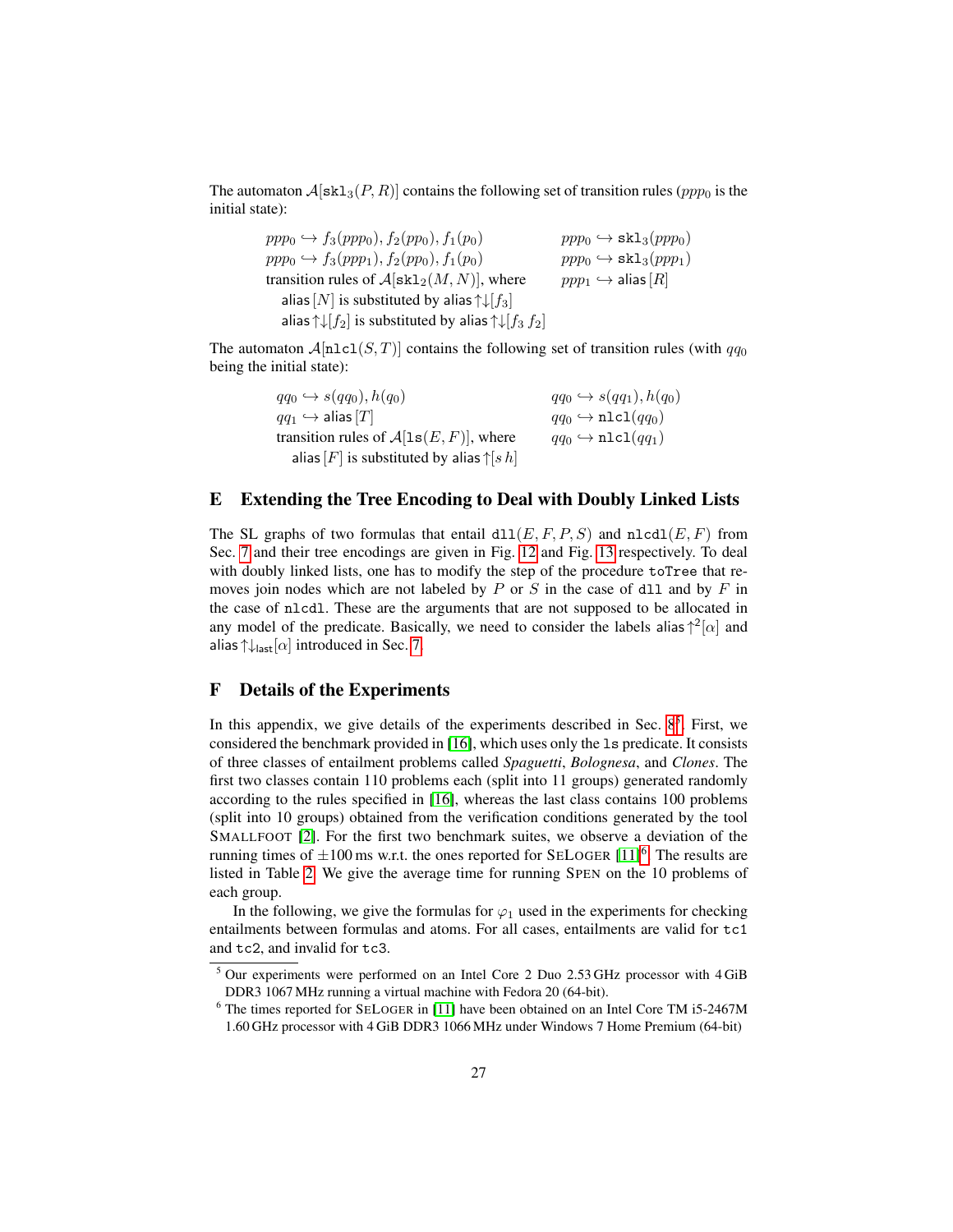An SL graph which entails  $dll(E, F, P, S)$ :



and its tree encoding:



<span id="page-29-1"></span><span id="page-29-0"></span>Fig. 12. Tree encodings for doubly linked lists.

Table 2. Running SPEN on the benchmarks from [\[16\]](#page-21-8).

| <i>Bolognesa</i>  | bo-10  bo-11  bo-12  bo-13  bo-14  bo-15  bo-16  bo-17  bo-18  bo-19  bo-20 |     |      |      |     |         |                  |         |                                                             |     |         |
|-------------------|-----------------------------------------------------------------------------|-----|------|------|-----|---------|------------------|---------|-------------------------------------------------------------|-----|---------|
| Average time [ms] | 352                                                                         | 386 | 385  | 394  | 483 | 562     | 424              | 510     | 503                                                         |     | 516 522 |
| Spaguetti         | $ sp-10 sp-11 sp-12 sp-13 sp-14 sp-15 sp-16 sp-17 sp-18 sp-19 sp-20$        |     |      |      |     |         |                  |         |                                                             |     |         |
| Average time [ms] | 146                                                                         | 156 | 145  | 1531 |     | 189 258 |                  | 198 254 | 249                                                         | 252 | 282     |
| Clones            |                                                                             |     |      |      |     |         |                  |         | cl-01 cl-02 cl-03 cl-04 cl-05 cl-06 cl-07 cl-08 cl-09 cl-10 |     |         |
| Average time [ms] | 316                                                                         | 314 | 3351 | 336  | 321 | 334     | 351 <sup>1</sup> | 3741    | 407                                                         | 436 |         |

 $-\varphi_2 = \texttt{nil}(x, y, z)$ tc1  $\triangleq x \mapsto \{(s, u), (h, a)\} * u \mapsto \{(s, y), (h, b)\} * \text{ls}(a, z) * \text{ls}(b, z)$  $\mathtt{tc2} \triangleq \mathtt{nil}(x, u, z) * u \mapsto \{(s, w), (h, a)\} * a \mapsto \{(f, b)\} * \mathtt{ls}(b, z) *$  $nli(w, y, z)$ tc3  $\triangleq$  nll(x, u, z) \* u  $\mapsto \{(s, w), (h, a)\}$  \* a  $\mapsto \{(f, b)\}$  \* b  $\mapsto \{(f, a)\}$ \*  $nli(w, y, z)$  $-\varphi_2 = \texttt{nlcl}(x, y)$ tc1  $\triangleq x \mapsto \{(s, u), (h, a)\} * a \mapsto \{(f, b)\} * b \mapsto \{(f, a)\} *$  $u \mapsto \{(s, y), (h, c)\} * c \mapsto \{(f, d)\} * \text{ls}(d, c)$ 

$$
\mathtt{tc2} \triangleq \mathtt{nlcl}(x,u) * u \mapsto \{(s,v), (h,a)\} * a \mapsto \{(f,b)\} * \mathtt{ls}(b,a) *
$$
 
$$
\mathtt{nlcl}(v,y)
$$

$$
\mathtt{tc3} \ \triangleq \ \mathtt{nlcl}(x,u) * u \mapsto \{(s,v), (h,a)\} * a \mapsto \{(f,y)\} * \mathtt{nlcl}(v,y)
$$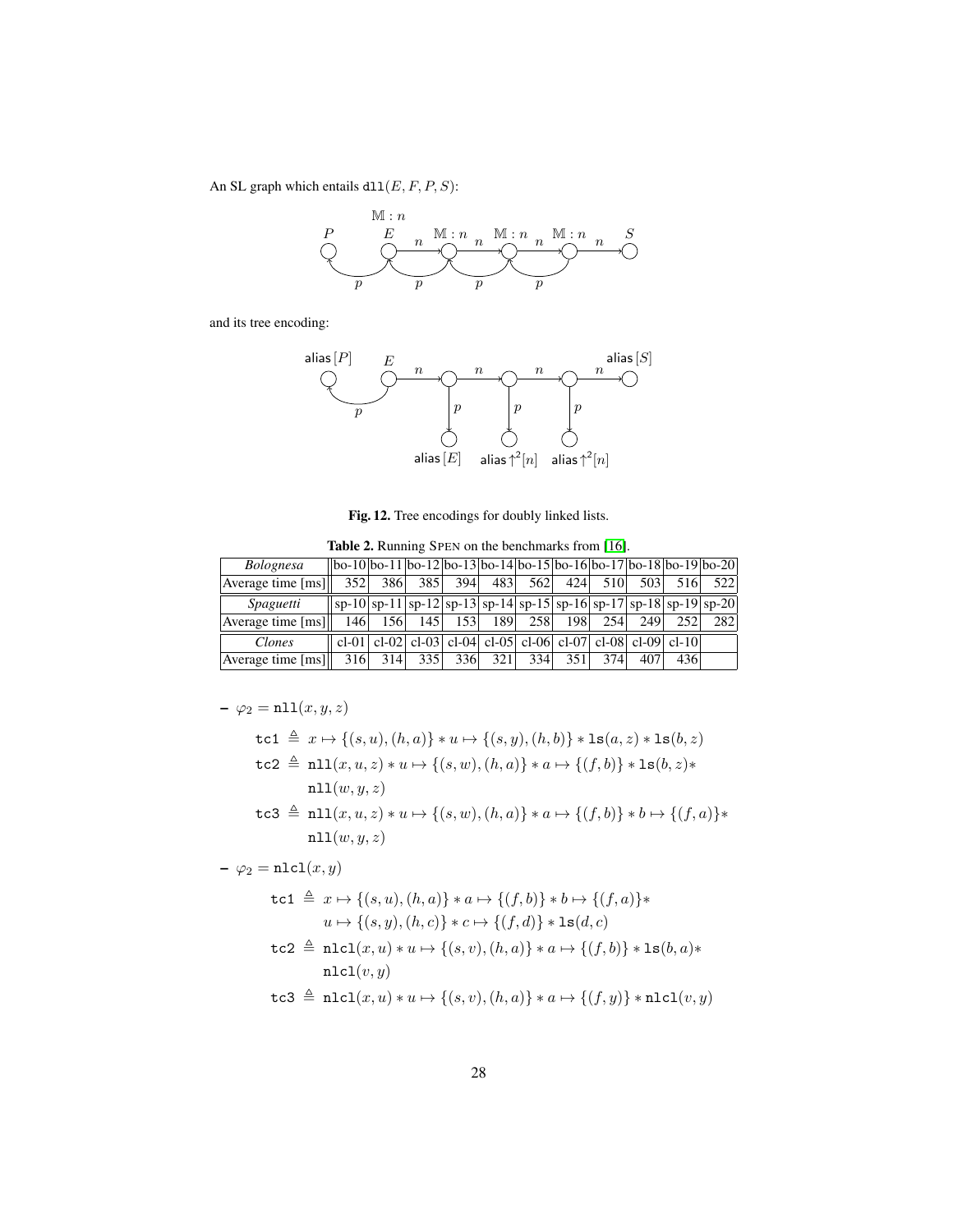An SL graph which entails  $nlcdL(E, F)$ :



and its tree encoding:



<span id="page-30-0"></span>Fig. 13. Tree encodings for lists of cyclic doubly linked lists.